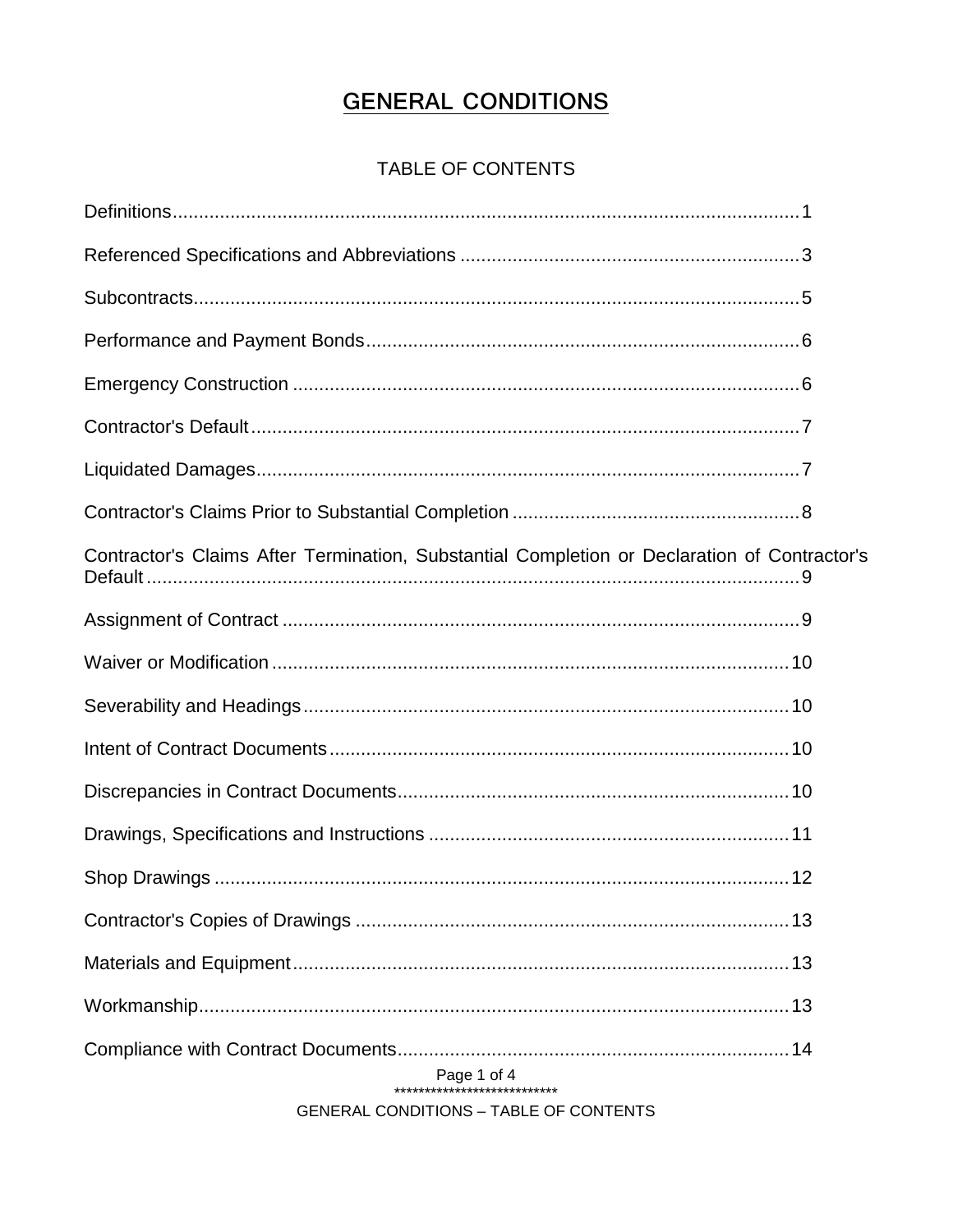| Page 2 of 4<br>**************************** |
|---------------------------------------------|

**GENERAL CONDITIONS - TABLE OF CONTENTS**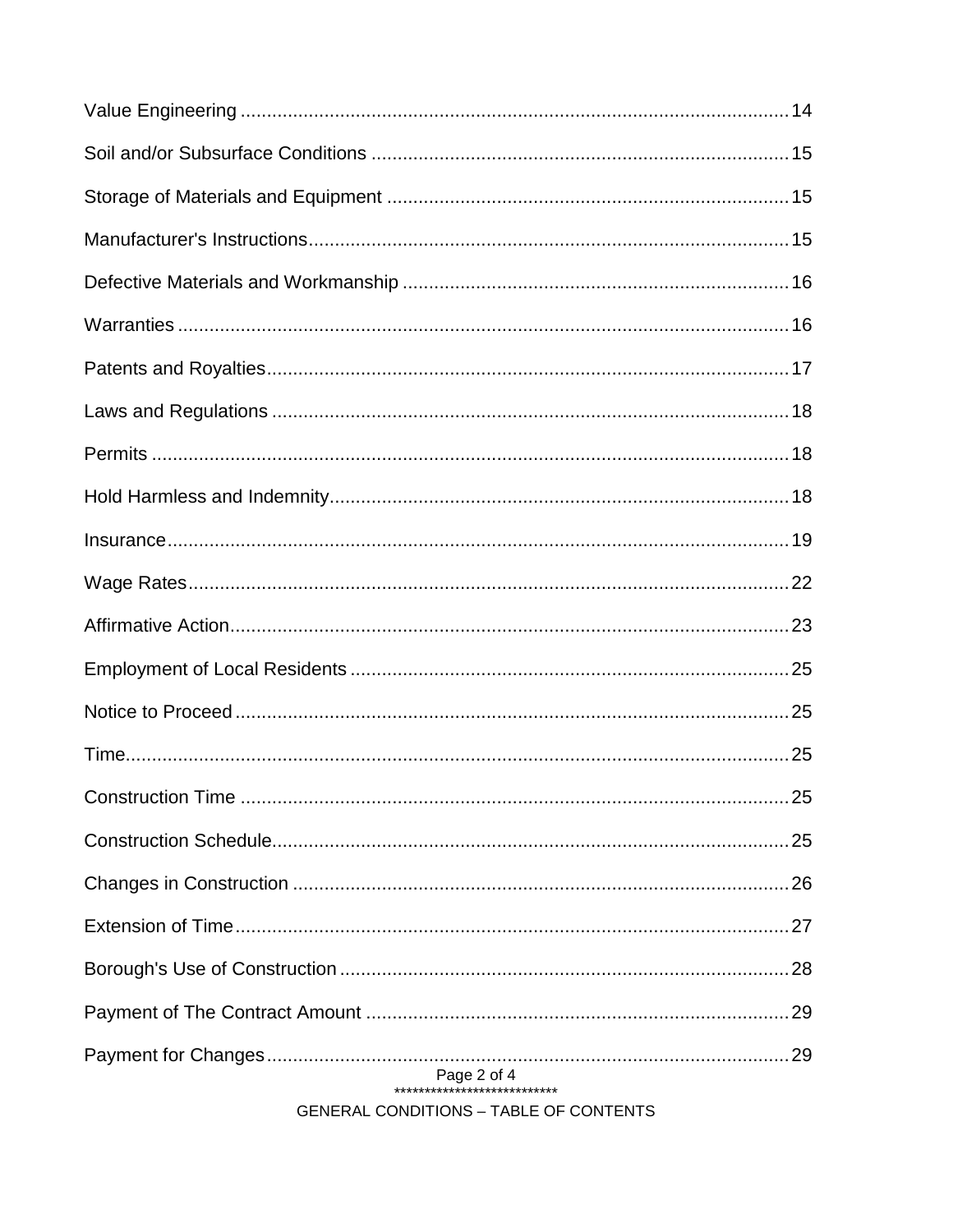| Page 3 of 4<br>**************************** |
|---------------------------------------------|

**GENERAL CONDITIONS - TABLE OF CONTENTS**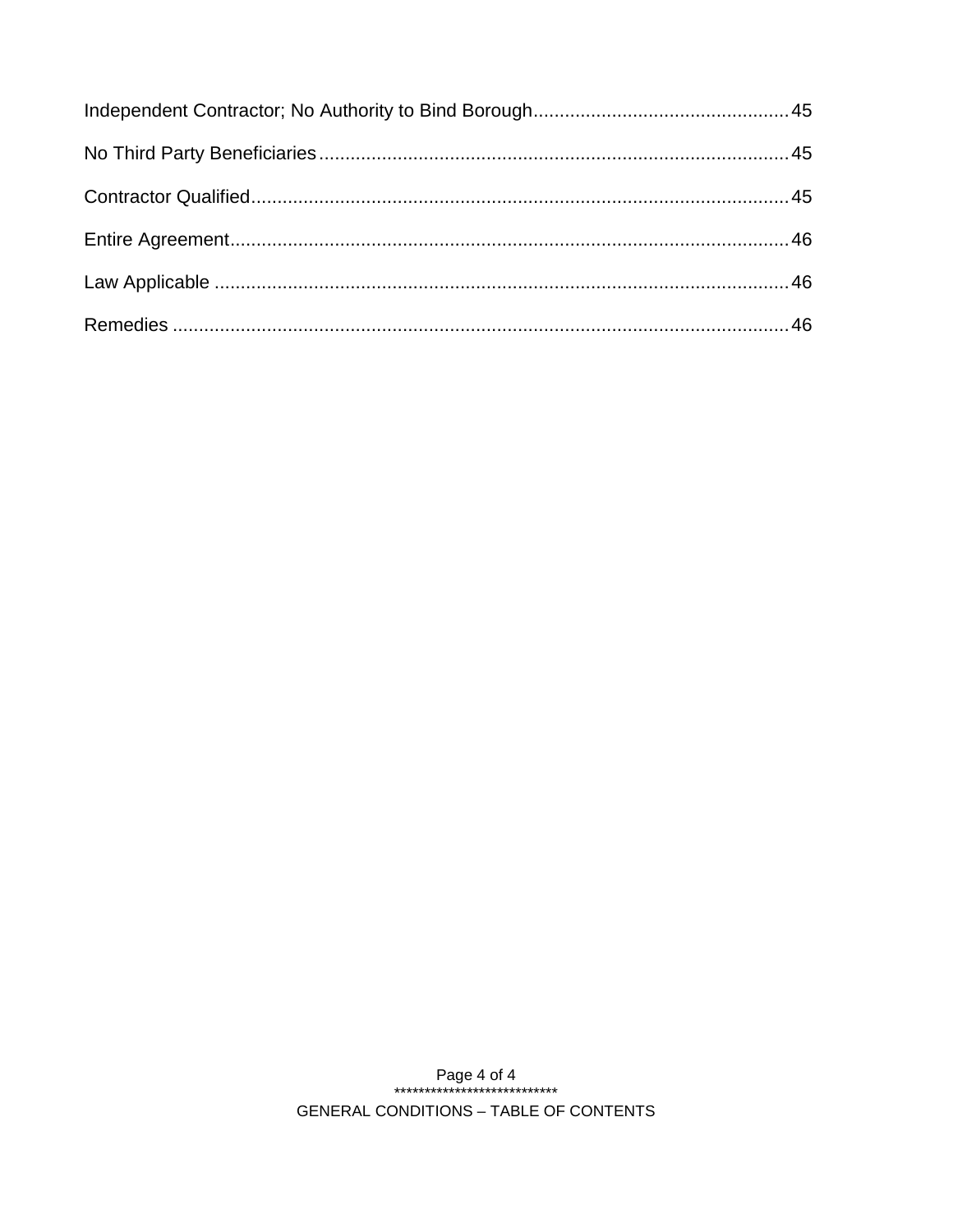# **GENERAL CONDITIONS**

Section 1: Definitions.

(a) Act of god shall mean an earthquake, flood, cyclone or other cataclysmic phenomenon of nature. A rain, windstorm, high water or other natural phenomenon of unusual intensity for a specific locality, but which might reasonably have been anticipated from historical records of the general locality, shall not be construed as an Act of God.

(b) Addenda shall mean written modifications of the Contract Documents which may be issued by the Owner to holders of Contract Documents prior to opening Proposals.

(c) Bidder shall mean any person, partnership, firm or corporation that submits a Bid Proposal and Bid Bond, if required, to the Owner.

(d) Change Order shall mean a written supplemental agreement executed by the Owner and the Contractor to modify the Contract at the time of or after its execution.

(e) Construction shall mean:

(1) All management, superintendence, labor, materials, use of equipment and tools, transportation and other facilities or services necessary to complete the Contract.

(2) If the Contract includes the furnishing of manufactured equipment, "Construction" shall also include all management, superintendence, labor, materials, equipment components, tools, inspection, testing transportation and other facilities and services necessary to design, manufacture, fabricate, assemble, deliver and install equipment and complete the Contract.

(3) Without limiting the generality of the foregoing, "Construction" shall also include delivery to the location of the job site all management, superintendence, labor, materials, equipment, tools, transportation and other facilities and services necessary to complete the Contract.

(f) Contract shall mean the whole understanding between the Owner and the Contractor covering the furnishing of the construction and payment therefore and described or encompassed in the Contract Documents, including any addenda or change orders.

(g) Contract documents shall mean the documents enumerated in the agreement which form the Contract.

(h) Contract drawing shall mean a diagrammatic or pictorial description of the

Page 1 of 48 \*\*\*\*\*\*\*\*\*\*\*\*\*\*\*\*\*\*\*\*\*\*\*\*\*\*\*\*\*\*\*\*\*\*\*\*\*\*\*\*\*\*\*\*\*\*\*\*\*\*\*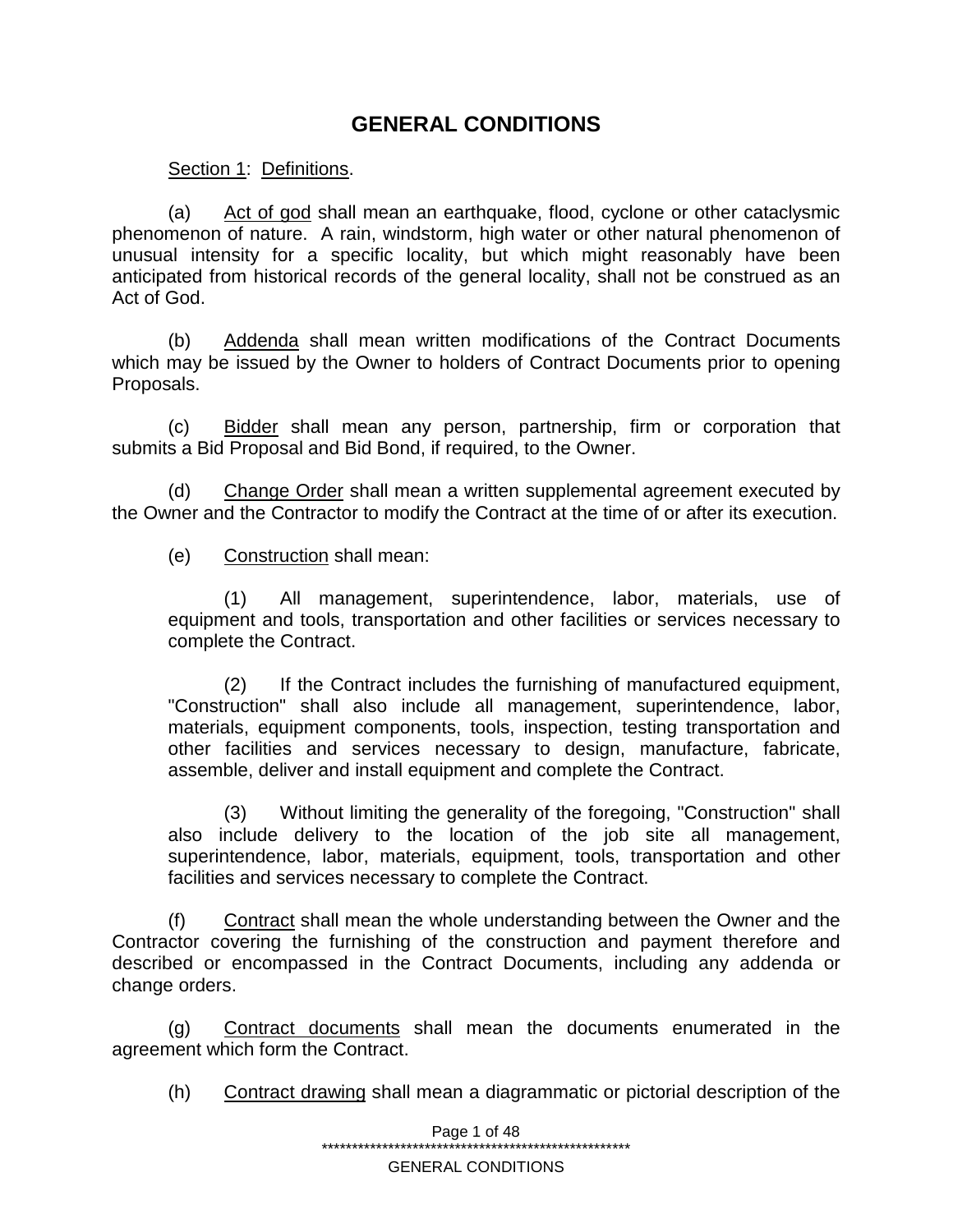construction to be furnished, or copies thereof, which is included as a part of the Contract Documents as modified by Addenda and Change Orders to the Contract. Contract Drawings shall include Proposal Drawings issued to Bidders to delineate the scope of the construction and Construction Drawings issued to the Contractor during construction to further describe the details of the Project design.

(i) Contractor shall mean the person, partnership or corporation whose Bid Proposal has been accepted by the Owner and who has furnished suitable Performance Bond and Payment Bond, Insurance Certificate or Insurance Policies, Lump Sum Bid Breakdown and executed the Agreement.

(j) Engineer shall mean an engineer, architect or other consultant contracted to the Owner and authorized to perform the engineering or architectural functions contemplated herein.

(k) Engineering specifications shall mean written descriptions, including performance, of the construction to be furnished which is part of the Contract Documents.

(l) Engineer's instruction shall mean a written interpretation of the Contract issued by the Engineer for the guidance of the Contractor.

(m) Or Equal shall mean construction items or materials substantially equal to that specified in the Contract Documents. The Engineer shall be the sole judge of the quality and suitability of proposed substitutions.

(n) Owner shall mean the KETCHIKAN GATEWAY BOROUGH, whose address is 1900 First Avenue, Ketchikan, Alaska 99901.

(o) Performance and payment bonds shall mean the form of Performance Bond and the form of Payment Bond included in the Contract Documents which shall be furnished by the Contractor and its Surety as assurance to the Owner that the Contractor will furnish, pay for, and warrant the construction and perform all the requirements of the Contract.

(p) Project shall mean the improvements and/or facility to be completed in whole or in part through the performance of the Contract.

(q) Project Manager shall mean the duly authorized employee of the Owner authorized to perform the contract administration functions contemplated herein.

(r) Bid proposal shall mean a Bidder's offer to the Owner to contract for and undertake furnishing the construction for one (l) or more Bid Schedules.

(s) Shop Drawing shall mean a diagrammatic, pictorial or written description of the details of proposed materials, equipment components, construction, adjustment

Page 2 of 48

\*\*\*\*\*\*\*\*\*\*\*\*\*\*\*\*\*\*\*\*\*\*\*\*\*\*\*\*\*\*\*\*\*\*\*\*\*\*\*\*\*\*\*\*\*\*\*\*\*\*\*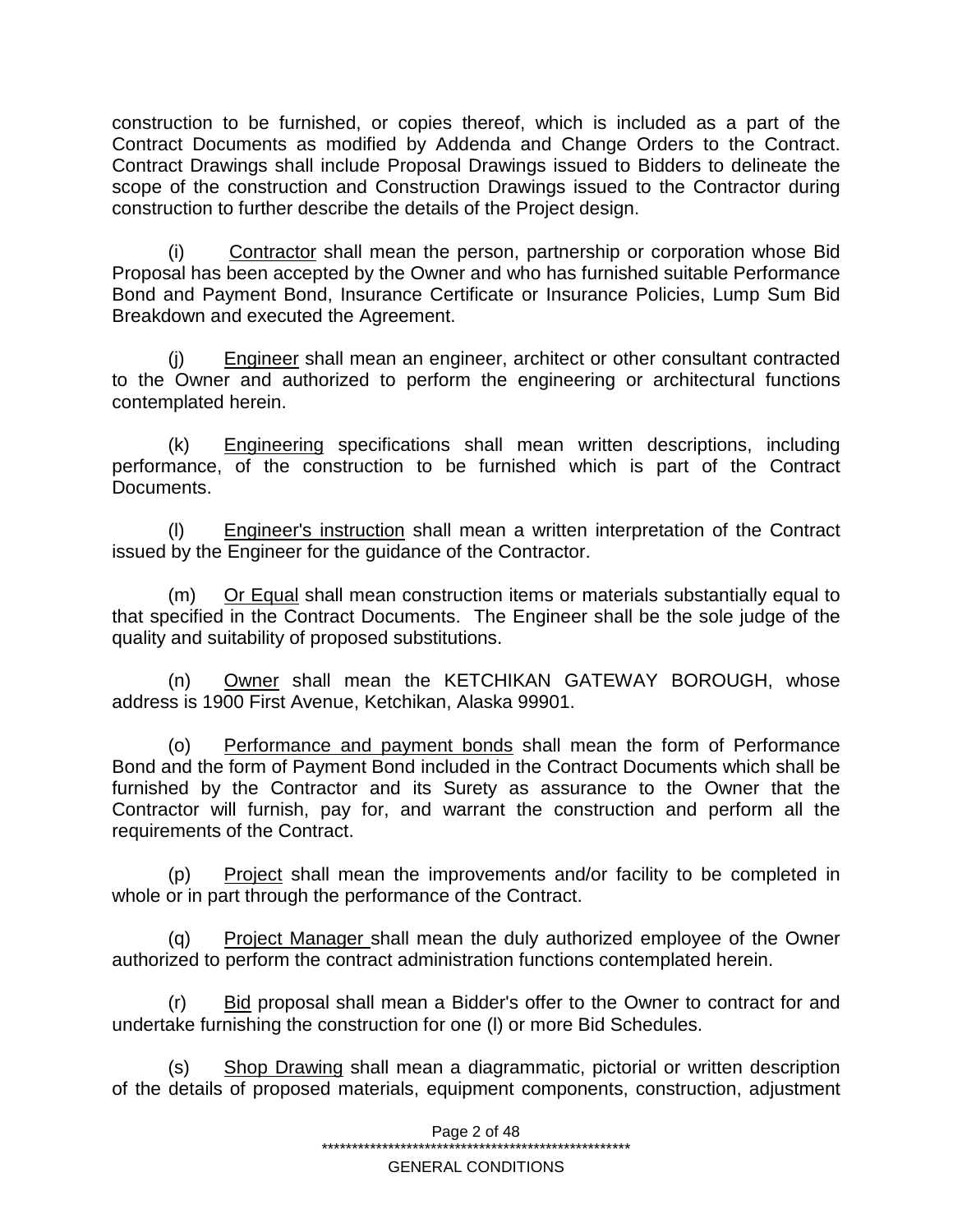or operation, except drawings containing proprietary information, prepared by the Contractor or a Subcontractor and submitted for the review of the Engineer to demonstrate that the construction when completed will meet the requirements of the Contract.

(t) Subcontractor shall mean an independent person, partnership or corporation, other than an employee of the Contractor, supplying to and under agreement with the Contractor or any Subcontractor of the Contractor, any construction or equipment in connection with the Contract.

(u) Substantial completion shall mean that degree of completion of the construction necessary for the Project to function and operate at its intended location and for its intended use.

(v) Surety shall mean a corporation executing a Bid Bond, Performance Bond, Payment Bond or other bond payable to the Owner.

# (w) Units of construction.

(1) "Basic Unit of Construction" shall mean an elementary part of the total construction which includes like materials and labor, is repetitive in nature, and is readily and economically measurable, i.e., "cu. yd. of concrete in place," "lin. ft. of pipe installed," or "lb. of reinforcing steel furnished."

(2) "Integrated Unit of Construction" shall mean a part of the total construction which combines various quantities of unlike materials, equipment and labor into a separate piece of construction where the component materials, equipment and labor are not in themselves readily and economically measurable, i.e., "road bridge complete" includes excavation, concrete, bridge work, backfill, etc.

 $(x)$  Unit price shall mean the amount bid by the Contractor for furnishing one (1) unit of construction, the quantities being subject to adjustment within the limits specified in the Contract Documents.

(y) Written notice shall mean a handwritten or typewritten communication delivered in person, or sent to the individual, or to a partner of the partnership, or to an officer of the corporation, which is the Contractor, at the address set forth in the Contractor's Bid Proposal or, if to the Owner, addressed to the Borough Manager, 1900 First Avenue, Suite 210, Ketchikan, Alaska 99901, or such other address as may be specified for such purpose in writing by the Contractor or Owner.

> Page 3 of 48 \*\*\*\*\*\*\*\*\*\*\*\*\*\*\*\*\*\*\*\*\*\*\*\*\*\*\*\*\*\*\*\*\*\*\*\*\*\*\*\*\*\*\*\*\*\*\*\*\*\*\* GENERAL CONDITIONS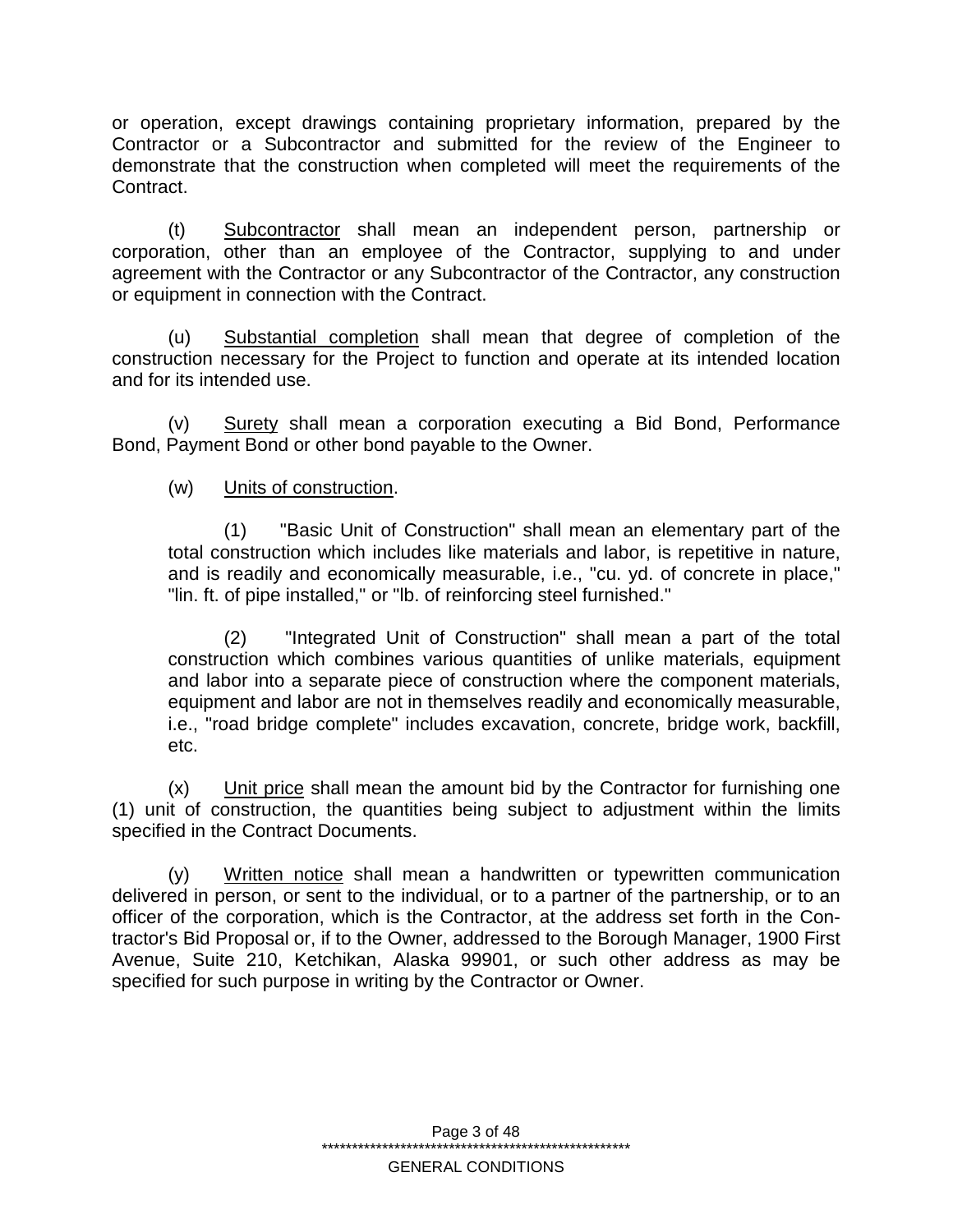### Section 2: Referenced Specifications and Abbreviations.

(a) Any material specified by reference to number, symbol or title of a specific standard such as a code, commercial standard, Federal Specification, trade association standard, or other similar standard, shall comply with the requirements of the issue in effect on the date of the Notice to Contractors Inviting Bids unless a specific issue is indicated in the special conditions or Engineering Specifications.

(b) Those applicable provisions of and such specifications which are referred to as provided in (a) above, except as modified in the Engineering Specifications, shall have full force and effect as though included in the Engineering Specifications.

(c) The following is a general list of abbreviations which may appear on the Contract Drawings or in the Engineering Specifications.

| AAMA                                             | <b>Architectural Aluminum Manufacturers' Association</b>           |  |  |  |
|--------------------------------------------------|--------------------------------------------------------------------|--|--|--|
| <b>AAN</b>                                       | American Association of Nurserymen                                 |  |  |  |
| <b>AAR</b>                                       | <b>Association of American Railroads</b>                           |  |  |  |
| <b>AASHTO</b>                                    | American Association of State Highway and Transportation Officials |  |  |  |
| <b>ACI</b>                                       | <b>American Concrete Institute</b>                                 |  |  |  |
| <b>AEIC</b>                                      | <b>Associated Edison Illuminating Companies</b>                    |  |  |  |
| <b>AGC</b>                                       | <b>Associated General Contractors of America</b>                   |  |  |  |
| <b>AFBMA</b>                                     | <b>Anti-Friction Bearing Manufacturers' Association</b>            |  |  |  |
| <b>AGA</b>                                       | <b>American Gas Association</b>                                    |  |  |  |
| <b>AGMA</b>                                      | <b>American Gear Manufacturers' Association</b>                    |  |  |  |
| <b>AIA</b>                                       | American Institute of Architects                                   |  |  |  |
| <b>AIEE</b>                                      | American Institute of Electrical Engineers                         |  |  |  |
| <b>AISC</b>                                      | American Institute of Steel Construction                           |  |  |  |
| <b>AISI</b>                                      | American Iron and Steel Construction                               |  |  |  |
| <b>AMCA</b>                                      | Air Moving and Conditioning Association                            |  |  |  |
| <b>ANSI</b>                                      | <b>American National Standards Institute</b>                       |  |  |  |
| <b>APA</b>                                       | <b>American Plywood Association</b>                                |  |  |  |
| <b>API</b>                                       | American Petroleum Institute                                       |  |  |  |
|                                                  | <b>APWAAmerican Public Works Association</b>                       |  |  |  |
| <b>ARA</b>                                       | <b>American Railway Association</b>                                |  |  |  |
| AREA                                             | American Railway Engineering Association                           |  |  |  |
| <b>ASCE</b>                                      | <b>American Society of Civil Engineers</b>                         |  |  |  |
| ASE Code                                         | American Standard Safety Code for Elevators,                       |  |  |  |
|                                                  | <b>Dumwaiters and Escalators</b>                                   |  |  |  |
| <b>ASHRAE</b>                                    | American Society of Heating, Refrigerating and Air                 |  |  |  |
|                                                  | <b>Conditioning Engineers</b>                                      |  |  |  |
| <b>ASLA</b>                                      | American Society of Landscape Architects                           |  |  |  |
| <b>ASME</b>                                      | American Society of Mechanical Engineers                           |  |  |  |
| <b>ASTM</b>                                      | American Society for Testing and Materials                         |  |  |  |
| <b>AWPAAmerican Wood Preservers' Association</b> |                                                                    |  |  |  |
| <b>AWS</b>                                       | <b>American Welding Society</b>                                    |  |  |  |
|                                                  |                                                                    |  |  |  |

Page 4 of 48

\*\*\*\*\*\*\*\*\*\*\*\*\*\*\*\*\*\*\*\*\*\*\*\*\*\*\*\*\*\*\*\*\*\*\*\*\*\*\*\*\*\*\*\*\*\*\*\*\*\*\*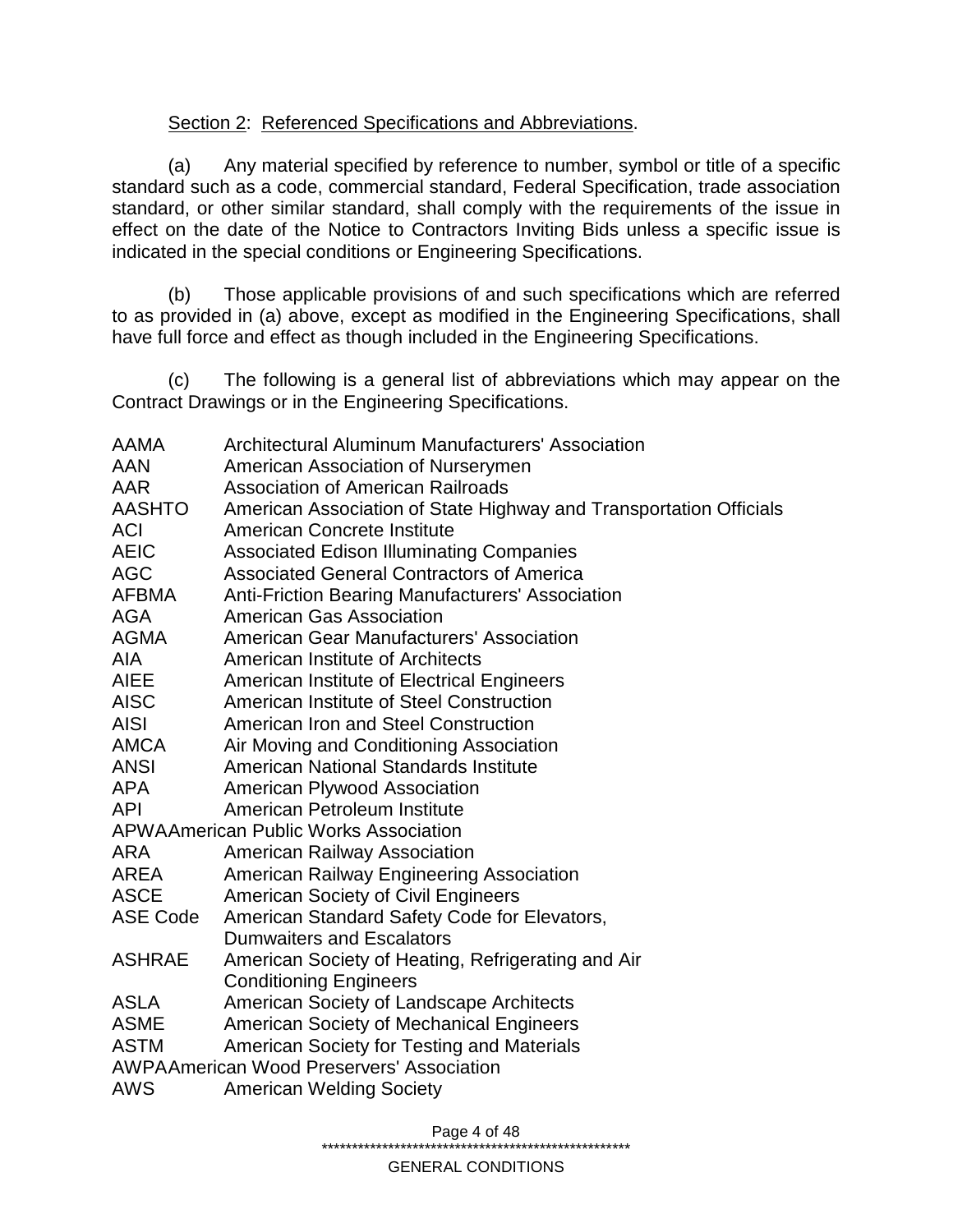| <b>AWWA</b>                                                           | American Water Works Association                                                                                                                                                                                          |  |  |
|-----------------------------------------------------------------------|---------------------------------------------------------------------------------------------------------------------------------------------------------------------------------------------------------------------------|--|--|
| CSI                                                                   | <b>Construction Specification Institute</b>                                                                                                                                                                               |  |  |
| <b>DCDMA</b><br><b>DEMA</b>                                           | <b>Diamond Core Drill Manufacturers' Association</b><br><b>Diesel Engine Manufacturers' Association</b>                                                                                                                   |  |  |
| EEI<br><b>EIA</b><br><b>EJMA</b>                                      | <b>Edison Electric Institute</b><br><b>Electronic Industries Association</b><br><b>Expansion Joint Manufacturers' Association</b>                                                                                         |  |  |
| Fed.                                                                  | <b>FHWAFederal Highway Administration</b>                                                                                                                                                                                 |  |  |
| Spec.<br><b>FSS</b>                                                   | <b>Federal Specifications</b><br><b>Federal Specifications and Standards General Services</b><br>Administration                                                                                                           |  |  |
| F.S. Std.<br>Specs.                                                   | <b>Forest Service Standard Specifications for Construction</b><br>of Roads and Bridges, E,-7720-100, 1979, Forest Service<br>U.S. Department of Agriculture, Washington, D.C. 20013                                       |  |  |
| <b>ICC</b><br><b>IEEE</b><br><b>IES</b><br><b>ICEA</b><br><b>JIC</b>  | <b>Interstate Commerce Commission</b><br>Institute of Electrical and Electronics Engineers<br><b>Illuminating Engineering Society</b><br><b>Insulated Cable Engineers' Association</b><br><b>Joint Industrial Council</b> |  |  |
| <b>NBS</b><br><b>NEC</b><br><b>NEMA</b><br><b>NESC</b><br><b>NFPA</b> | <b>National Bureau of Standards</b><br><b>National Electrical Code</b><br><b>National Electrical Manufacturers' Association</b><br><b>National Electrical Safety Code</b><br><b>National Fire Protection Association</b>  |  |  |
| <b>PCI</b>                                                            | <b>Prestressed Concrete Institute</b>                                                                                                                                                                                     |  |  |
| <b>SAE</b><br><b>SMACNA</b>                                           | Society of Automotive Engineers<br>Sheet Metal and Air Conditioning Contractors' National<br>Association, Inc.                                                                                                            |  |  |
| <b>SPR</b><br><b>SSPC</b>                                             | <b>Simplified Practice Recommendation</b><br><b>Steel Structures Painting Council</b>                                                                                                                                     |  |  |
| <b>TCA</b><br>TEMA                                                    | <b>Tile Council of America</b><br><b>Tubular Exchanger Manufacturers' Association</b>                                                                                                                                     |  |  |
| <b>UBC</b><br>UL                                                      | <b>Uniform Building Code</b><br>Underwriters' Laboratories, Inc.                                                                                                                                                          |  |  |
|                                                                       |                                                                                                                                                                                                                           |  |  |

Page 5 of 48

\*\*\*\*\*\*\*\*\*\*\*\*\*\*\*\*\*\*\*\*\*\*\*\*\*\*\*\*\*\*\*\*\*\*\*\*\*\*\*\*\*\*\*\*\*\*\*\*\*\*\*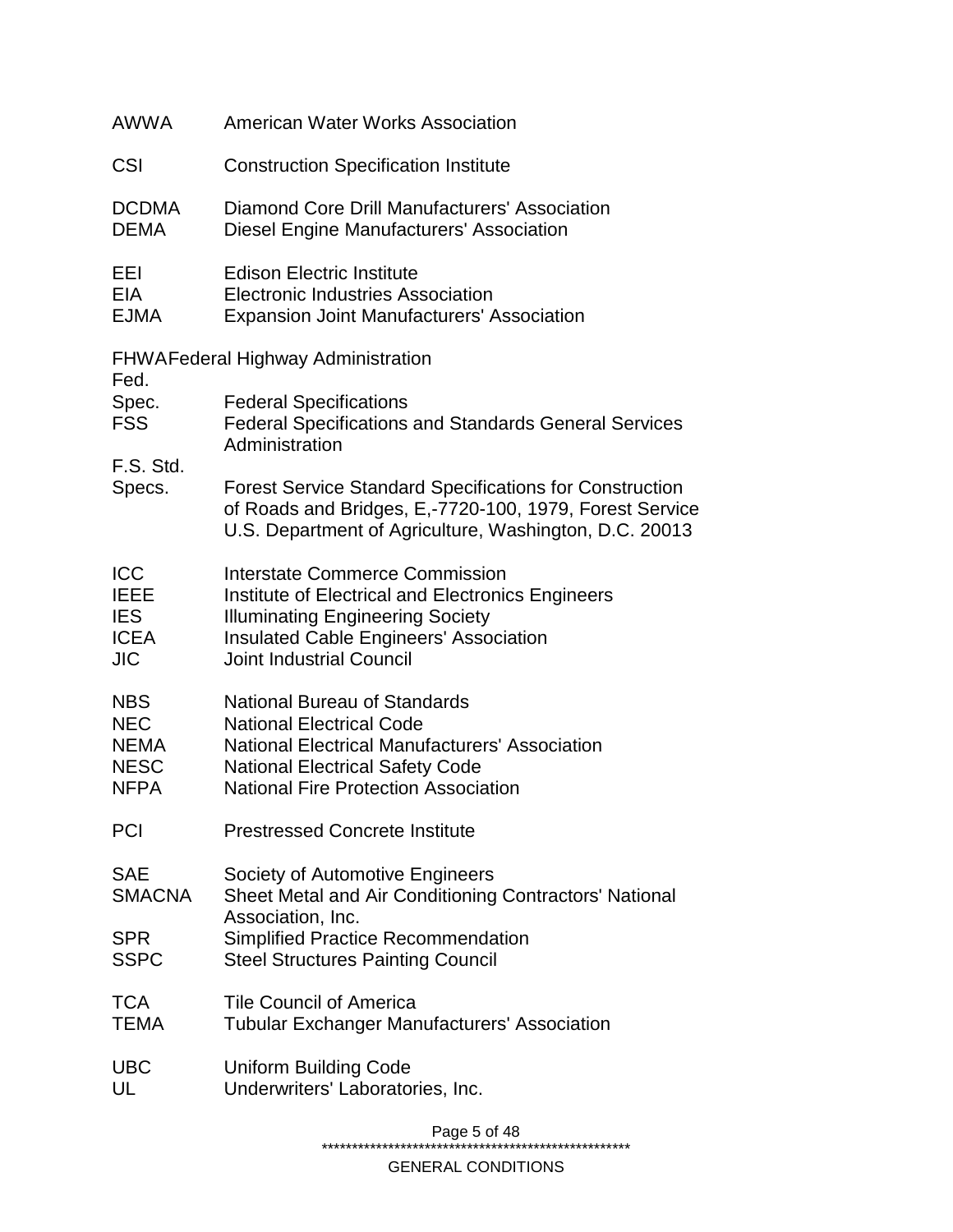| <b>USASI</b> | United States of America Standards Institute |
|--------------|----------------------------------------------|
| <b>WCLA</b>  | West Coast Lumbermen's Association           |
| <b>WWPA</b>  | <b>Western Wood Products Association</b>     |

#### Section 3: Subcontracts.

(a) The Contractor shall perform with its own organization not less than onethird (1/3) of the total monetary amount of the Contract and shall not sublet to any one (1) Subcontractor more than one-half (1/2) of the total monetary amount of the Contract without the previous written consent of the Owner. After execution of the Contract and prior to the beginning of operations on a subcontract, the Contractor may, if approved by the Owner through execution of a Change Order, employ a different Subcontractor than was offered in the Contractor's Bid Proposal. In this event the Total Contract Amount shall be reduced by an amount equal to the reduction, if any, in the cost to the Contractor as a result of the change of Subcontractor. The Contractor shall furnish to the Owner the detailed bids of both Subcontractors before execution of the Change Order.

(b) The Contractor shall be fully responsible to the Owner for the acts, errors and omissions of Subcontractors and of persons either directly or indirectly employed by them. The Contractor shall include all applicable provisions of these Contract Documents in all subcontracts for construction to be performed under this Contract.

(c) Nothing contained in the Contract Documents shall create any contractual relationship between any Subcontractor and the Owner. The Owner's consent to or approval of any Subcontractor under the Contract shall not relieve the Contractor of its obligations under the Contract and no such consent or approval shall be deemed to waive or modify any provisions of the Contract.

### Section 4: Performance and Payment Bonds

(a) Within ten (10) days after the Contractor receives the Notice of Award, and prior to the execution of the Contract by the Owner, the Contractor shall furnish a Performance Bond and also a Labor and Materials Payment Bond, on the forms included in the Contract Documents, with a corporate Surety satisfactory to the Owner, which bonds shall insure the full and faithful performance of the Contract, including payment of all obligations arising thereunder, and each bond shall be in an amount equal to one hundred percent (100%) of the total contract amount unless otherwise provided in the Special Conditions.

(b) The Surety on such Performance Bond and Labor and Material Payment Bond shall be a duly licensed surety corporation authorized to do business in the State of Alaska and shall be named in the current list of "Companies Holding Certificates of Authority as Acceptable Sureties on Federal Bonds and as Acceptable Reinsuring Companies" as published in Circular 570 (amended) by the Audit Staff Bureau of Accounts, U.S. Treasury Department. All bonds signed by an agent must be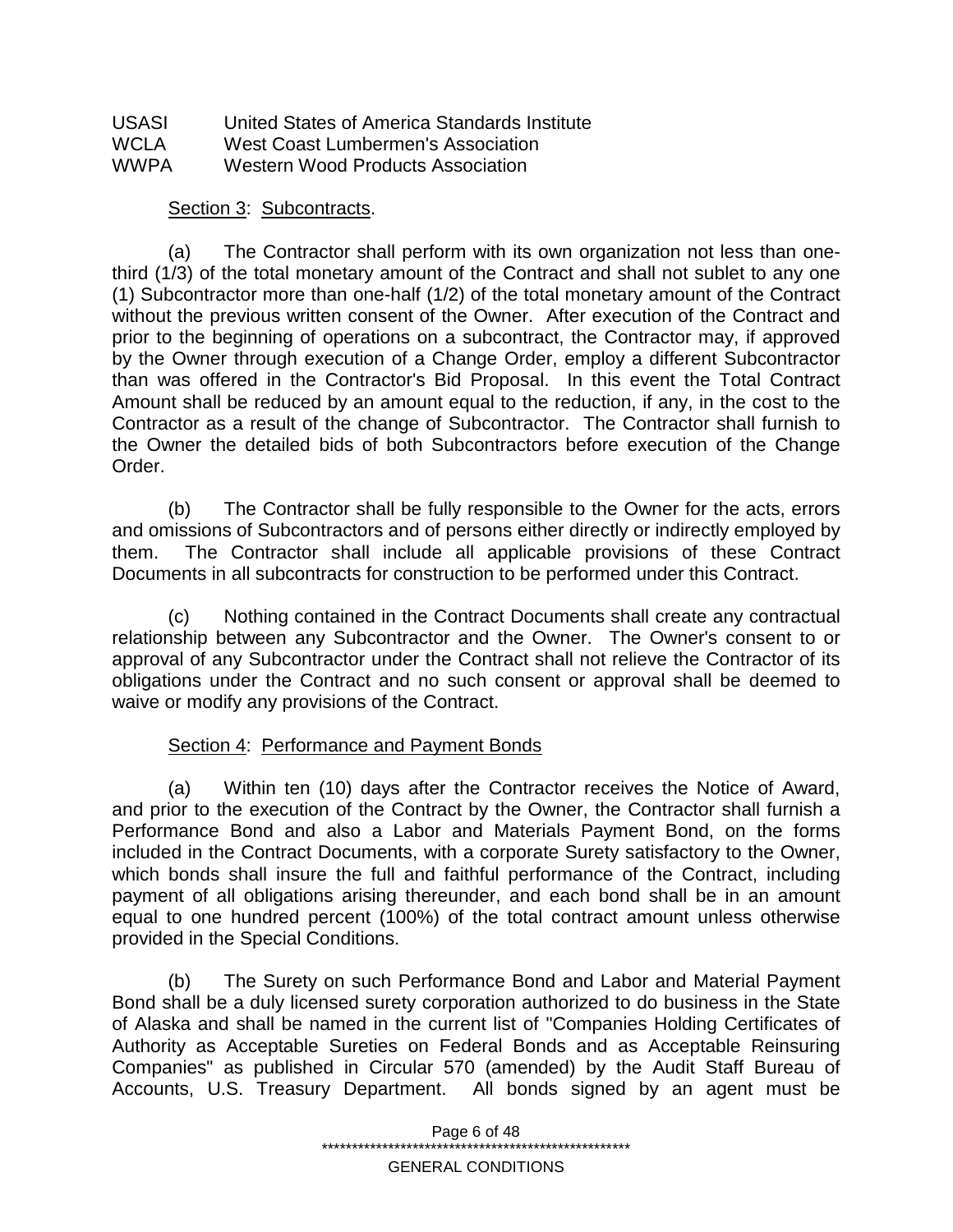accompanied by a certified copy of the authority to act.

(c) Failure to timely provide the bonds on the required bond forms and as required herein shall be grounds for the Owner rescinding the award and awarding to another bidder or rejecting all bids. The Contractor in such event forfeits the Contractor's bid security.

Section 5: Emergency construction. If, in the opinion of the Owner, and the Contractor is so advised, certain emergency construction must be done immediately to safeguard life or property or to protect completed construction, or the building or site where work is to be performed, the Contractor shall proceed at once with such emergency construction. The omission or failure of the Owner to form such an opinion or to advise the Contractor shall not excuse the Contractor from any obligation to safeguard life or property or to protect completed construction, or the buildings or site where work is to be performed. If such emergency construction is within the scope of the Contract, or is to protect completed construction, and is not caused by the negligence or acts or omissions of the Contractor, its employees, agents, representatives or subcontractors, the Contractor shall be paid as provided in the Contract. If such emergency construction is outside the scope of the Contract, the Contractor shall submit a written proposal within ten (10) days after commencement of the emergency construction and the construction shall be paid for as a change in construction; provided, however, the Owner shall have no obligation to compensate the Contractor for emergency construction required because of the Contractor's negligence or acts or omissions of the Contractor, its employees, agents, representatives, subcontractors, or other persons for whose acts the Contractor is liable or responsible. Failure to submit such a proposal within the specified time shall constitute waiver of any claim based upon such emergency construction.

### Section 6: Contractor's default.

(a) If the Contractor becomes insolvent, is adjudged bankrupt or makes an assignment for the benefit of its creditors, or if a receiver, assignee or other liquidating officer is appointed for the Contractor, or if the Contractor fails to prosecute the work according to the Construction Schedule, or otherwise, or persistently or repeatedly refuses or fails to supply satisfactory superintendence, satisfactory numbers of properly skilled workmen or satisfactory construction or fails to make payment to employees or Subcontractors or payment for materials or equipment when due, or violates any law, ordinance, rule or regulation of any governmental authority having jurisdiction, or otherwise is in violation of any provisions of the Contract, the Contractor shall be in default under the Contract, and if such default continues for a period of ten (10) days after written notice thereof is served by the Owner upon the Contractor, the Owner, without prejudice to any other right or remedy, including termination, may declare the Contractor to be in default under the Contract by written notice thereof served upon the Contractor and its Surety.

(b) In the event of such declaration of default, the Surety shall have the

Page 7 of 48 \*\*\*\*\*\*\*\*\*\*\*\*\*\*\*\*\*\*\*\*\*\*\*\*\*\*\*\*\*\*\*\*\*\*\*\*\*\*\*\*\*\*\*\*\*\*\*\*\*\*\* GENERAL CONDITIONS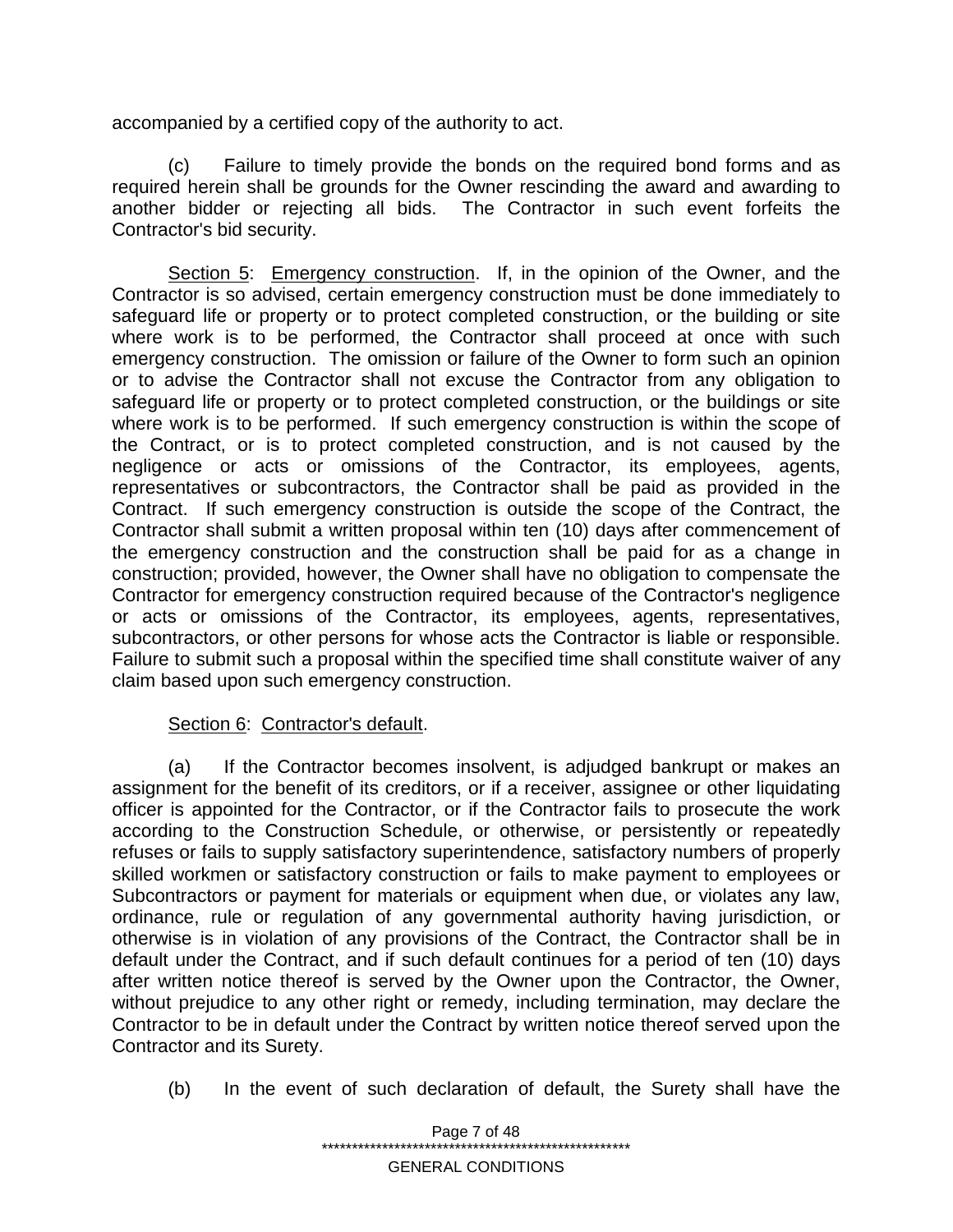obligation immediately to remedy the default or to undertake performance of the Contractor's obligations under the Contract; provided, however, that if the Surety does not remedy the default or does not undertake such performance within fifteen (15) days from the date of service of such declaration of default, the Owner may, but shall not be required to take possession of the construction and of all the Contractor's equipment, tools and materials used in connection therewith and complete the construction by whatever method the Owner may deem expedient. In such event, the Contractor shall not be entitled to receive any further payment until the construction is completed. If the unpaid balance of the total contract amount exceeds the cost to the Owner of completing the Contract, including reasonable compensation for additional administrative, engineering and legal costs of the Owner, and any damages incurred by the Owner by reason of such default, such excess shall be paid to the Contractor. If the cost to the Owner of completing the Contract, including reasonable compensation for additional administrative, engineering and legal costs of the Owner, exceeds such unpaid balance, the Contractor shall immediately pay the excess to the Owner. The foregoing provisions are in addition to and not in limitation of any other rights or remedies available to the Owner, including termination for default.

### Section 7: Liquidated damages.

(a) For each and every calendar day that any portion of the work and construction is not completed after the Construction Time fixed for completion in the Contract Documents, the Contractor shall pay the Owner, not as a penalty but as liquidated damages, such amount per calendar day as is specified in the Special Conditions.

(b) Because the difficulty in computing the actual damages which will result from failure to complete the construction on time, the said amount of liquidated damages is hereby estimated, agreed upon and determined in advance by the parties hereto as a reasonable evaluation of the actual damages which the Owner will suffer for each and every day during which the completion of the construction is delayed beyond the Construction Time herein fixed.

(c) Such monies due the Contractor, or to become due the Contractor at or after the Construction Time fixed in the Contract Documents, for all or any part of the construction, as may be necessary to pay said liquidated damages, may be retained by the Owner, and if such amounts are not sufficient to pay such liquidated damages, the Contractor shall immediately pay the deficiency to the Owner. Such deductions or amounts retained by the Owner shall not in any degree release the Contractor from further obligation and liability with respect to fulfilling the entire Contract.

(d) Nothing herein shall be construed to preclude claims by the Owner for damages caused by Contractor errors, omissions, or negligence unrelated to time delay in completing the construction on time.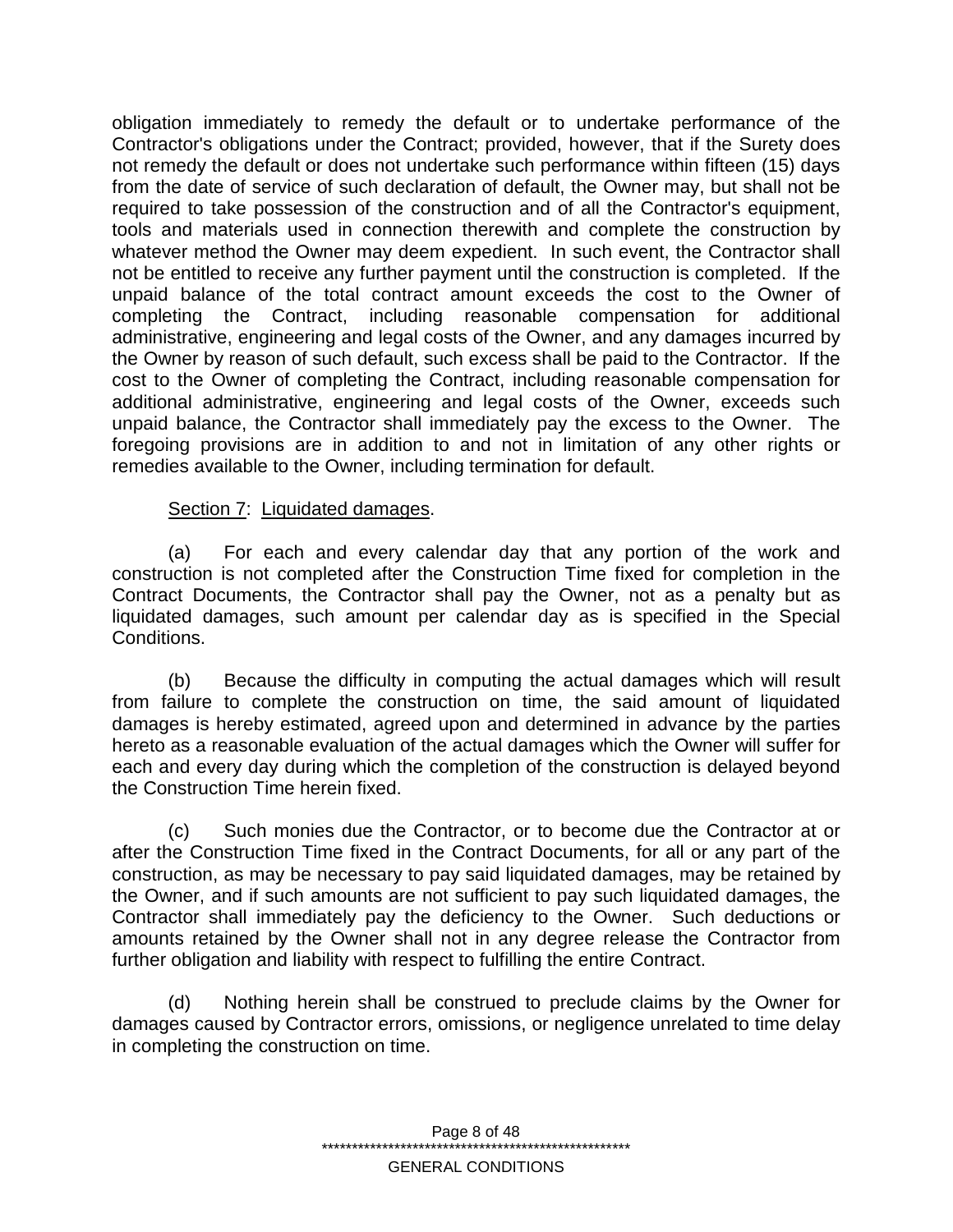### Section 8: Contractor's claims prior to substantial completion.

(a) Written notice of any condition or event for which a claim is subsequently to be made by the Contractor shall be made to the Owner in writing within two (2) days after the first observance of such condition or event. A written claim for damages or additional compensation setting forth in full detail the labor, material and other costs and the total amount of the claim and the reasons therefore, shall be given to the Owner by the Contractor, with a copy to the Engineer, within fifteen (15) days after the first notice of such condition or event and if such condition or event continues, a similar written claim shall be presented every thirty (30) days thereafter. The Contractor expressly agrees that failure to give such notice of such condition or event and to present such detailed claims within the times specified shall constitute a binding waiver of any claim based upon such condition or event. Knowledge of the condition or event on the part of the Owner shall not affect the requirements for such written notice and written claims within the specified times.

(b) The Contractor shall not cause a delay of construction during any dispute. If the Owner orders a modification of the Contract by issuing a Change Order which becomes a subject of dispute or if any interpretation of the Contract Documents, or Engineer's Instructions, becomes a subject of dispute, the Contractor, upon written notice from the Owner, shall proceed with the construction as modified by the disputed Change Order during the period required to resolve the dispute.

(c) Claims for additional payment for delay in the construction caused by any act or omission of the Owner shall be limited to damages, if any, sustained during the time reasonably required for the Contractor to discharge its employees and to move equipment to another construction project location which, in the opinion of the Engineer, is suitable for operations by such equipment. In no event shall such time exceed two (2) weeks for each such occurrence.

Section 9: Contractor's claims after termination, substantial completion or declaration of contractor's default.

(a) When in the opinion of the Engineer the Contract is substantially completed, the Owner will send to the Contractor, by registered or certified United States mail, a written Opinion of Substantial Completion. Within thirty (30) days after delivery of such Opinion of Substantial Completion, and also in the event of a declared default of the Contractor or termination of the Contract before substantial completion, the Contractor shall give the Owner written notice of any claim it intends to make against the Owner arising out of or in relation to the Contract; provided, that written notice of a claim based upon an event which occurs after receipt by the Contractor of the Opinion of Substantial Completion may be so given within thirty (30) days after the occurrence of the event upon which the claim is based but in no event later than thirty (30) days after Owner has given Notice of Acceptance of the Construction. The notice of claim shall state the amount claimed and shall specify in detail the nature, grounds and manner of computation of the amount of the claim. The fact that the Contractor has given any notice or presented any claim required by any other provision of the Contract

Page 9 of 48

\*\*\*\*\*\*\*\*\*\*\*\*\*\*\*\*\*\*\*\*\*\*\*\*\*\*\*\*\*\*\*\*\*\*\*\*\*\*\*\*\*\*\*\*\*\*\*\*\*\*\*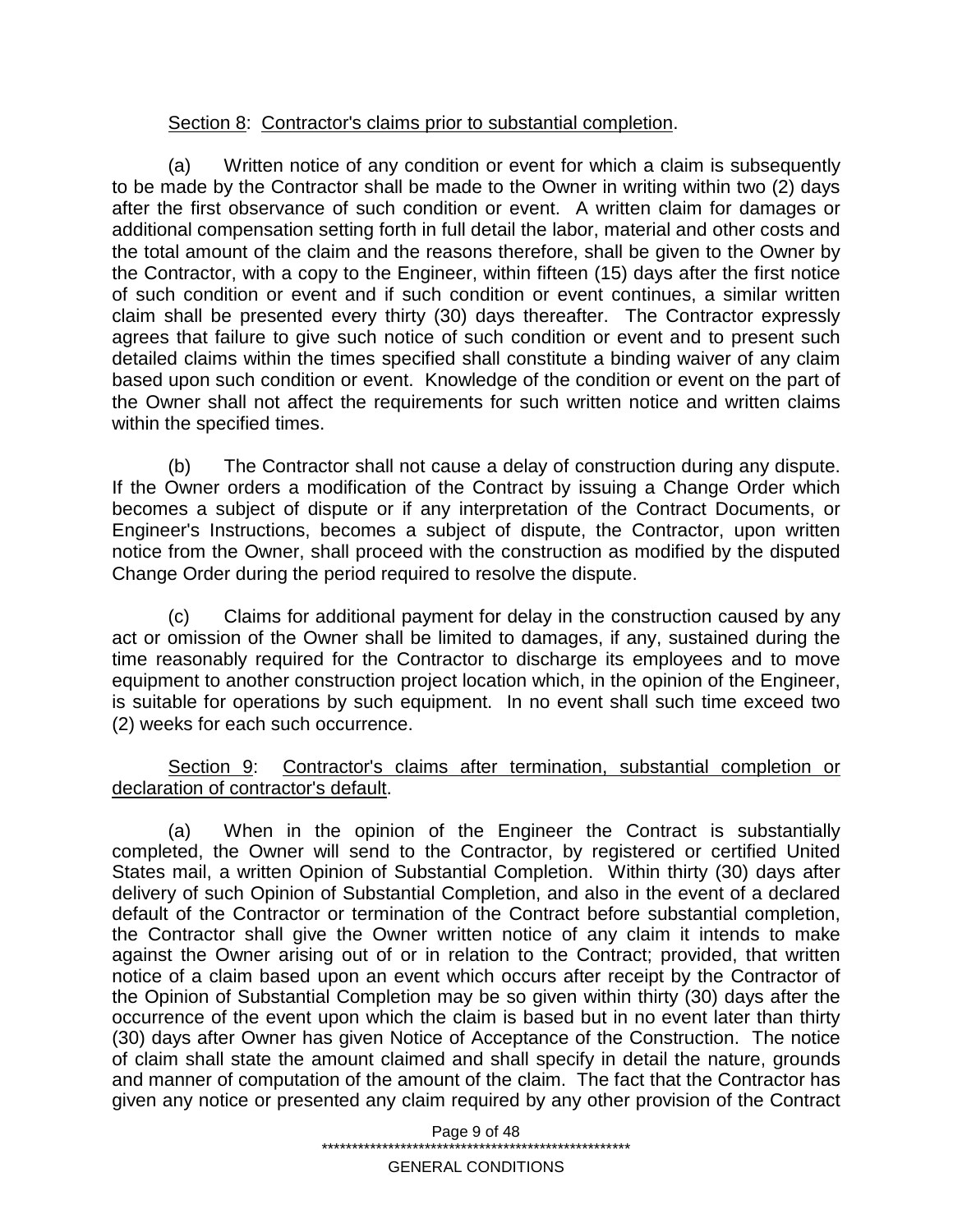shall not relieve it from giving the notice required by this section of the Contract nor shall giving the notice required by this section relieve the Contractor from the effect of failure to give any notice or present any claim as required by any other paragraph or section of the Contract.

(b) Within sixty (60) days after receipt of such notice of claim, the Owner will give the Contractor written notice that the claim is allowed or rejected or allowed in part<br>and rejected in part. Any claim or part thereof so allowed shall constitute an Any claim or part thereof so allowed shall constitute an acknowledged obligation of the Owner under the Contract payable in due course. Failure to give such written notice of allowance or rejection within sixty (60) days after the Owner receives the notice of claim shall constitute rejection thereof in full. The Contractor shall not start suit on any claim until the Owner has rejected the claim in whole or in part or has been accorded sixty (60) days in which to allow or reject the claim as above provided.

(c) The parties hereto expressly agree that the Contractor shall have thirty (30) days after receipt of written notice that the claim has been rejected in whole or in part, or ninety (90) days after the notice of claim is received by the Owner in case no notice of rejection is given, to bring suit against the Owner in the appropriate court sitting in the City of Ketchikan, First Judicial District, State of Alaska, and that otherwise, the claim, except the portion thereof allowed by the Owner, shall be forever barred. No suit shall be brought against the Owner on any claim arising out of or in connection with the Contract unless the requirements of this section applicable to the Contractor have been strictly complied with.

Section 10: Assignment of contract. The Contractor shall not assign, transfer, convey, pledge, hypothecate, or otherwise dispose of or encumber this Contract, or any rights thereunder, without the prior written consent of the Owner. Any such attempted assignment, transfer, conveyance, pledge, hypothecation, or other disposition shall be null and void and of no force or effect. No assignment of the Contract or funds due under the Contract by the Contractor with the consent of the Owner shall be valid unless it contains a provision that the funds to be paid to the assignee under the assignment are subject to all the Contractor's obligations under the Contract.

Section 11: Waiver or modification. The failure of either party to the Contract to insist upon strict performance of any of the terms or provisions of the Contract Documents shall not constitute a waiver or relinquishment of any such terms or provisions, but the same shall be and remain in full force and effect. The making of any payment by the Owner to the Contractor, with or without knowledge of any default or breach of the Contract, shall not be deemed to be a waiver as to any default or breach of any term or provision of the Contract Documents. No waiver or modification of any term or provision of the Contract Documents shall be claimed by the Contractor unless the same is made by Change Order, and no such waiver or modification shall constitute a waiver or modification of any other term or provision.

Section 12: Severability and headings.

(a) If any part of the Contract Documents, including, but not limited to, any

Page 10 of 48 \*\*\*\*\*\*\*\*\*\*\*\*\*\*\*\*\*\*\*\*\*\*\*\*\*\*\*\*\*\*\*\*\*\*\*\*\*\*\*\*\*\*\*\*\*\*\*\*\*\*\*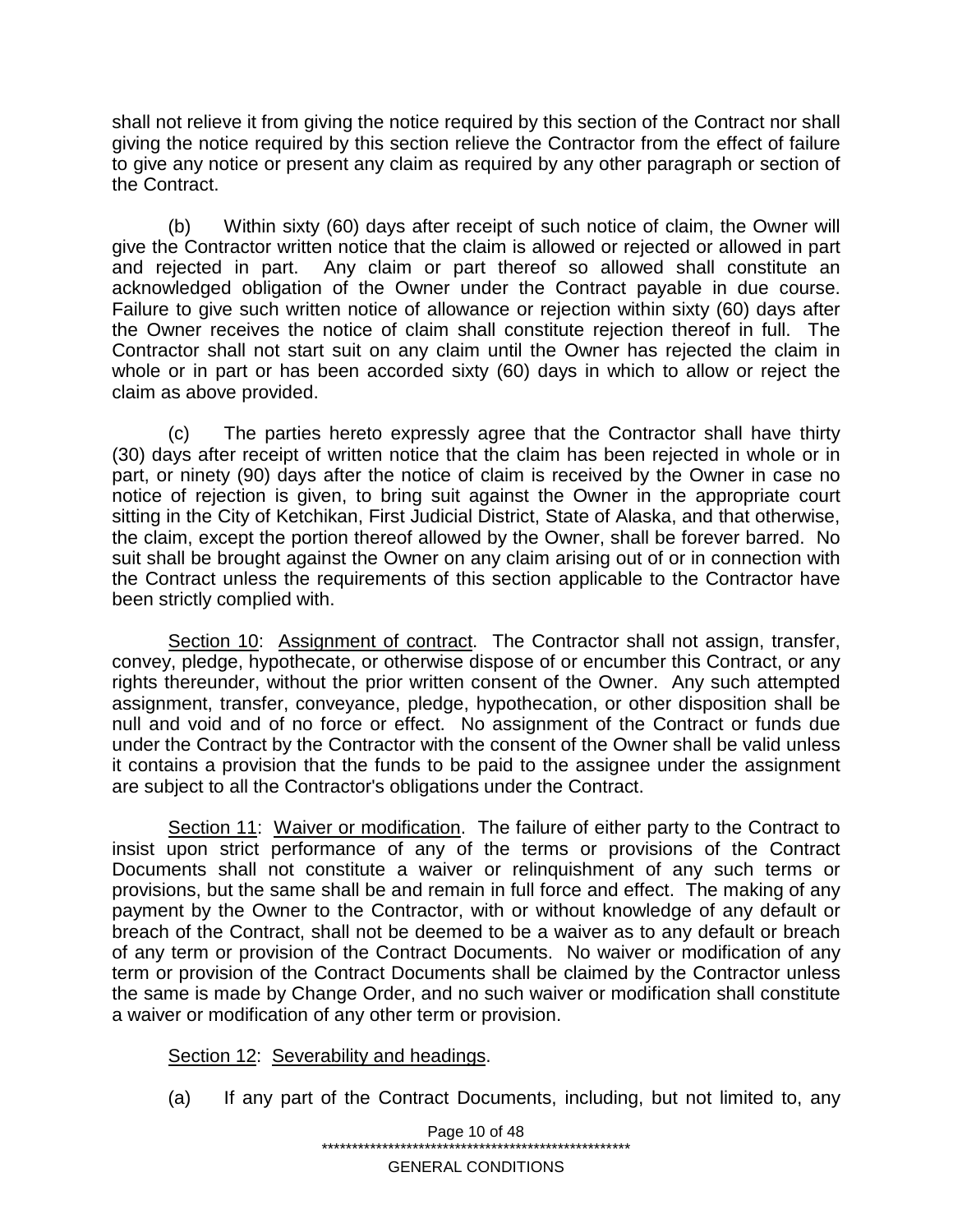provision, paragraph, clause, phrase or words, is found to be in conflict with applicable law, such part shall be inoperative, null and void insofar as it is in conflict with said law, but the remainder shall be given full force and effect.

(b) The descriptive headings of the various parts, sections, paragraphs, and other portions of the Contract Documents have been inserted for convenience of reference only and shall in no way modify or restrict any of the terms and provisions of the Contract Documents.

# Section 13: Intent of contract documents.

(a) Except as otherwise provided in the Special Conditions, the intent of the Contract Documents is to include all plant, materials, equipment, tools, supplies, management, superintendence, Contractor's design and detailing, work, labor, transportation, fuel, power, water and all other utilities and services necessary for furnishing all of the construction required for the proper performance of the Contract.

(b) Except as may be otherwise provided in the Special Conditions, the intent of the Contract Documents is to specify and set forth a complete and operating unit or system ready for use regardless of whether or not every detail has been set forth in the Contract Documents. Any omission of details from the Contract Documents shall not be construed to mean that they are to be omitted by the Contractor or to affect in any way the completeness of the construction. The cost of such details shall be included in the prices in the Bid Proposal.

### Section 14: Discrepancies in contract documents.

(a) If at any time the Contractor discovers that there is possible error, omission or discrepancy in any of the Contract Documents, the Contractor shall immediately notify the Engineer in writing. The Engineer shall promptly review the alleged error, omission or discrepancy and issue an Engineer's Instruction or the Owner may issue a Change Order. Any work done after such discovery and until receipt of an Engineer's Instruction or execution of a Change Order shall be at the Contractor's expense.

(b) To avoid any disputes which might arise as to the meaning of any engineering requirements in the Contract Documents or to any alleged error, omission or discrepancy therein, the Engineer's opinion as to the true intent and meaning, and the Engineer's interpretation thereof, shall be first obtained before any legal action is taken. All dimensions shall be taken from numerical figures on the Contract Drawings and no dimensions scaled from such drawings are valid. If dimensions are apparently missing from the Contract Drawings, work shall be suspended on that portion of the construction until the Owner has been notified and has made the necessary dimensions available via an Engineer's Instruction or on a Contract Drawing.

(c) Should any discrepancies or conflicting provisions among the various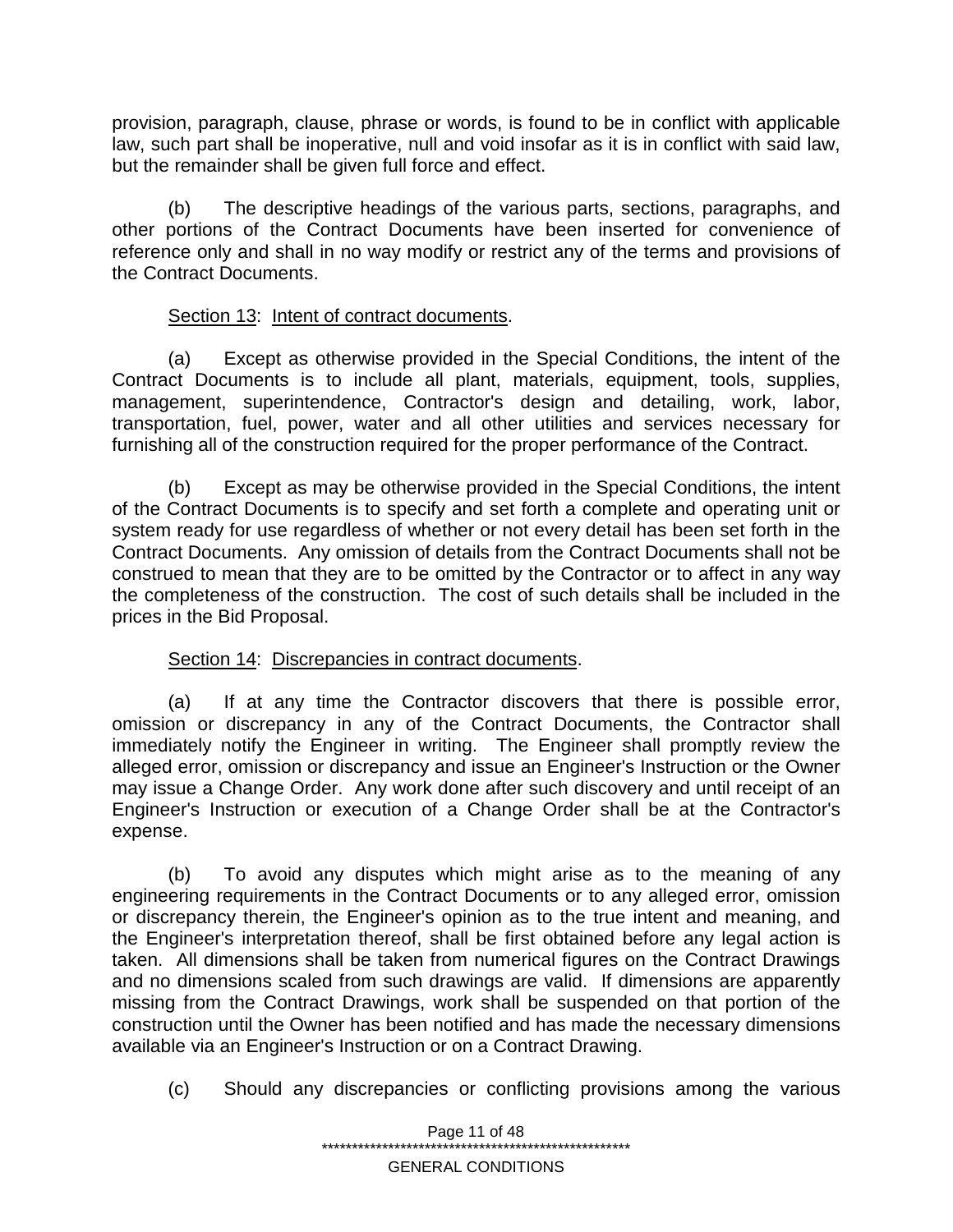Contract Documents be discovered, precedence is hereby established in the following order:

- 1. Change Orders
- 2. Agreement
- 3. Addenda
- 4. Special Conditions
- 5. General Conditions
- 6. Engineering Specifications
- 7. Contract Drawings
- 8. Construction Schedule
- 9. Notice to Contractors Inviting Bids
- 10. Information for Bidders
- 11. Performance and Payment Bonds
- 12. Bid Proposal as Accepted.

### Section 15: Drawings, Specifications and Instructions.

(a) The Owner has prepared designs and Contract Documents and may from time to time issue additional information during the term of the Contract, by means of Engineer's Instructions, Construction Drawings or otherwise, to add detail to the Contract Documents. All such Instructions, Drawings and additional information shall be consistent with the Contract Documents and shall be developments thereof.

(b) All construction shall be furnished in accordance with the Contract Documents and to the dimensions fixed thereby. The Owner reserves the right to make reasonable revisions in dimensions and relocations of construction; provided, however, that such revisions or relocations are made prior to construction of any item to be revised or relocated. If such revisions and relocations result in no additional cost to the Contractor, such revisions or relocations shall be made at no additional cost to the Owner.

### Section 16: Shop drawings.

(a) The Contractor shall prepare or secure, and submit to the Owner for review, not as a check of details but for the purpose of determining whether or not the general method of fabrication, quality of materials and equipment and detailing are in accordance with the Contract Documents, are suitable for instruction of operating personnel and for maintenance, such nonproprietary Shop Drawings as are necessary in the opinion of the Engineer for such purposes. Such Shop Drawings shall include, but not be limited to, general arrangement, outline, connection and external detail drawings and instruction, operation and maintenance booklets. Two reproducible prints and one contact print of each Shop Drawing shall be submitted to the Owner. Four (4) copies of all catalog cuts serving as Shop Drawings shall be submitted to the Owner over and above the number of copies the Contractor wants returned following Owner's review.

> Page 12 of 48 \*\*\*\*\*\*\*\*\*\*\*\*\*\*\*\*\*\*\*\*\*\*\*\*\*\*\*\*\*\*\*\*\*\*\*\*\*\*\*\*\*\*\*\*\*\*\*\*\*\*\* GENERAL CONDITIONS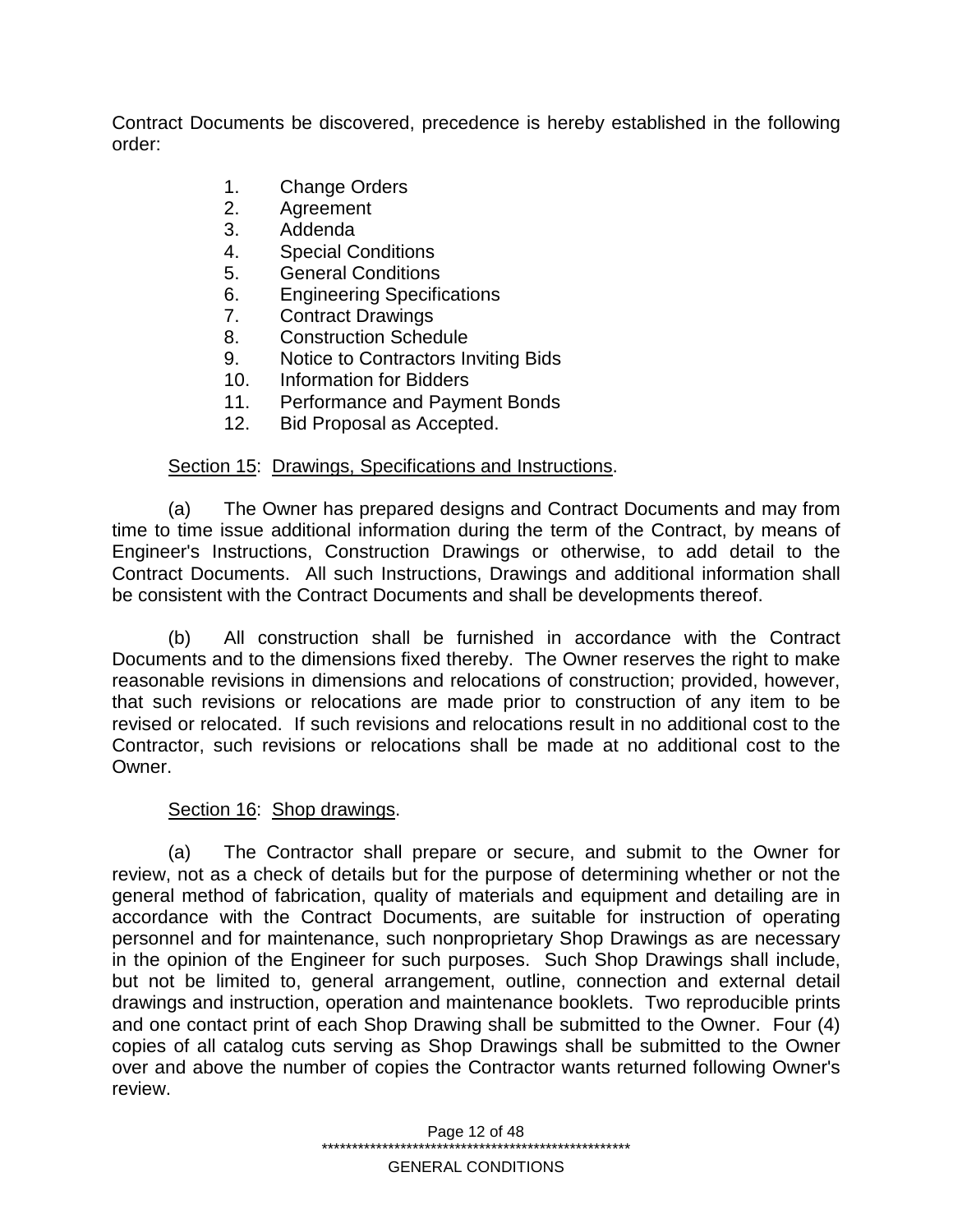(b) The review of Shop Drawings shall not relieve the Contractor of the responsibility which it has under the Contract Documents, including but not limited to quality, quantity, performance characteristics, dimensions, adequate details, schedules and satisfactory coordination of all materials and equipment components. The Contractor shall submit such Shop Drawings with such promptness as to cause no delay in its own operations or that of its Subcontractors. Shop Drawings shall be checked by the Contractor to determine that they do not deviate from the Contract Documents, and if they do, such Shop Drawings shall be accompanied by a written notice to the Engineer stating in detail the nature of and the reasons for any proposed deviations. Shop Drawings shall be submitted in such sequence as is necessary in the opinion of the Engineer to give them adequate review.

(c) The Engineer's review will be completed within a reasonable time after receipt by the Engineer of each Shop Drawing in proper sequence with markings as follows:

(1) Reviewed. Indicates Shop Drawing has been reviewed and appears to conform with the intent of the design concept. The Contractor shall make further distribution of the Shop Drawing and may proceed with fabrication shown on the Shop Drawing.

(2) Resubmit. Indicates Shop Drawing or part thereof does not appear to conform with the design concept. The Owner's comments will be noted on the Shop Drawing or in a separate letter. The Contractor shall recheck, make necessary revisions and resubmit for Owner's review.

(3) Reference. Indicates Shop Drawing gives information that is incidental to construction described in the Contract Documents and is for general information only.

(d) All Shop Drawings and data shall be concise and legible. Detailed information about the various components involved shall be clearly identified with the component designation. Shop Drawings shall include, as applicable, equipment outlines and dimensions, foundation requirements and wiring diagrams giving complete information for the installation and erection, maintenance and repair, or for identification of parts for ordering replacements on each item to be furnished under the Contract.

(e) The Contractor shall submit to the Owner three (3) sets of final Shop Drawings, showing all changes and revisions and shall furnish one (1) full-size black-onwhite positive mylar transparency to the Owner.

Section 17: Contractor's copies of drawings. The Contractor will be supplied by the Owner without charge, not more than three (3) sets of Contract Drawings. Additional copies of Contract Drawings, if desired by the Contractor, will be furnished by the Owner at cost. The Contractor shall keep at least one (1) record copy of all Contract Documents, including Plans, Shop Drawings, Modifications, etc., at the construction site in good condition in a weather-tight enclosure to show all changes,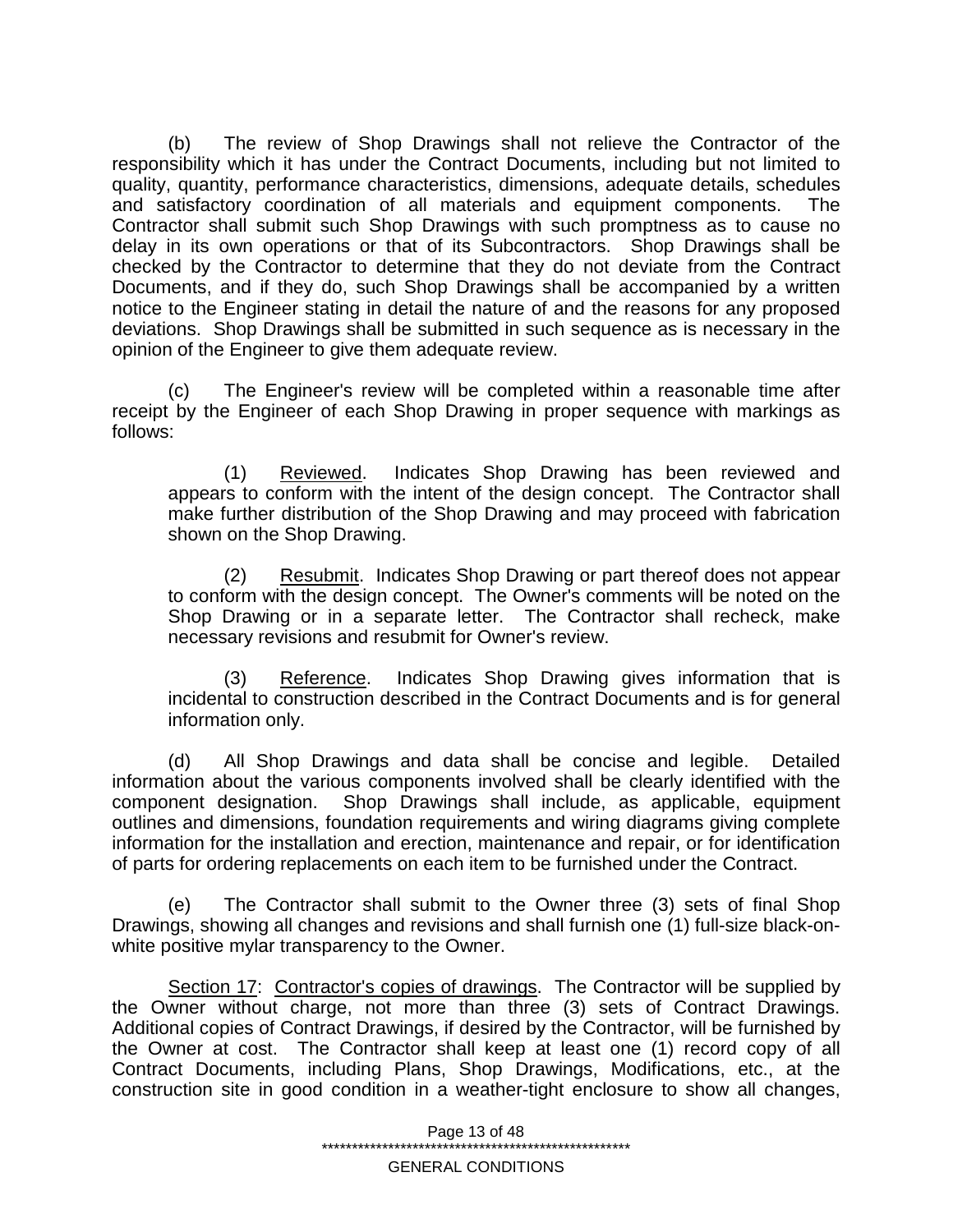revisions, and "as-built" notations made during the construction process. These are to be available to the Engineer and shall be delivered to him for the Owner upon completion of the project.

### Section 18: Materials and Equipment.

(a) Unless otherwise provided in the Special Conditions, the Contractor shall furnish and fully pay for all construction prior to acceptance by the Owner. All materials and equipment incorporated in the completed construction shall be new and not previously used. If requested by the Owner, the Contractor shall provide satisfactory evidence of the kind and quality of materials and equipment to be furnished and that such have been paid for.

(b) If materials or equipment are specified in the Special Conditions to be furnished by the Owner, they shall be conclusively deemed acceptable for the purpose designed if received in satisfactory condition. The Contractor may continue to use such materials or equipment until otherwise directed; provided, however, that if the Contractor discovers any defect in materials or equipment furnished by the Owner, it shall immediately notify the Owner and the Engineer in writing and shall cease to use such defective items pending receipt of written instructions from the Owner or the Engineer.

(c) If materials or equipment are specified in the Special Conditions to be furnished by the Owner, they shall be received by the Contractor f.o.b. the point of delivery specified in the Special Conditions, and in the absence of such specification, receipt by the Contractor shall be f.o.b. the plant of the supplier of the materials or equipment to be so furnished. The Contractor shall receive, load and unload, transport, store and properly protect from damage or loss all such materials or equipment and the Contractor shall be responsible for loss or damage after receipt of materials or equipment and until final acceptance of the construction by the Owner. The Contractor shall immediately report to the Owner and the Engineer in writing in the form and manner prescribed by the Engineer the receipt of Owner-furnished materials and equipment.

Section 19: Workmanship. All construction shall be such that its several component parts function as a workable system, with all accessories necessary for its proper operation, and the construction shall be furnished with all components tested, properly adjusted, and in operation. The construction shall be furnished in conformance with the normally accepted standard practice of the trade so as to contribute to maximum efficiency of operation, accessibility and appearance and minimum cost of operation, maintenance and construction of future alterations and additions. It shall also be so furnished that the completed construction will conform and adjust to and operate in a coordinated manner with the existing installation, if any.

# Section 20: Compliance with contract documents.

(a) Unless otherwise provided in the Special Conditions, whenever in the

Page 14 of 48 \*\*\*\*\*\*\*\*\*\*\*\*\*\*\*\*\*\*\*\*\*\*\*\*\*\*\*\*\*\*\*\*\*\*\*\*\*\*\*\*\*\*\*\*\*\*\*\*\*\*\*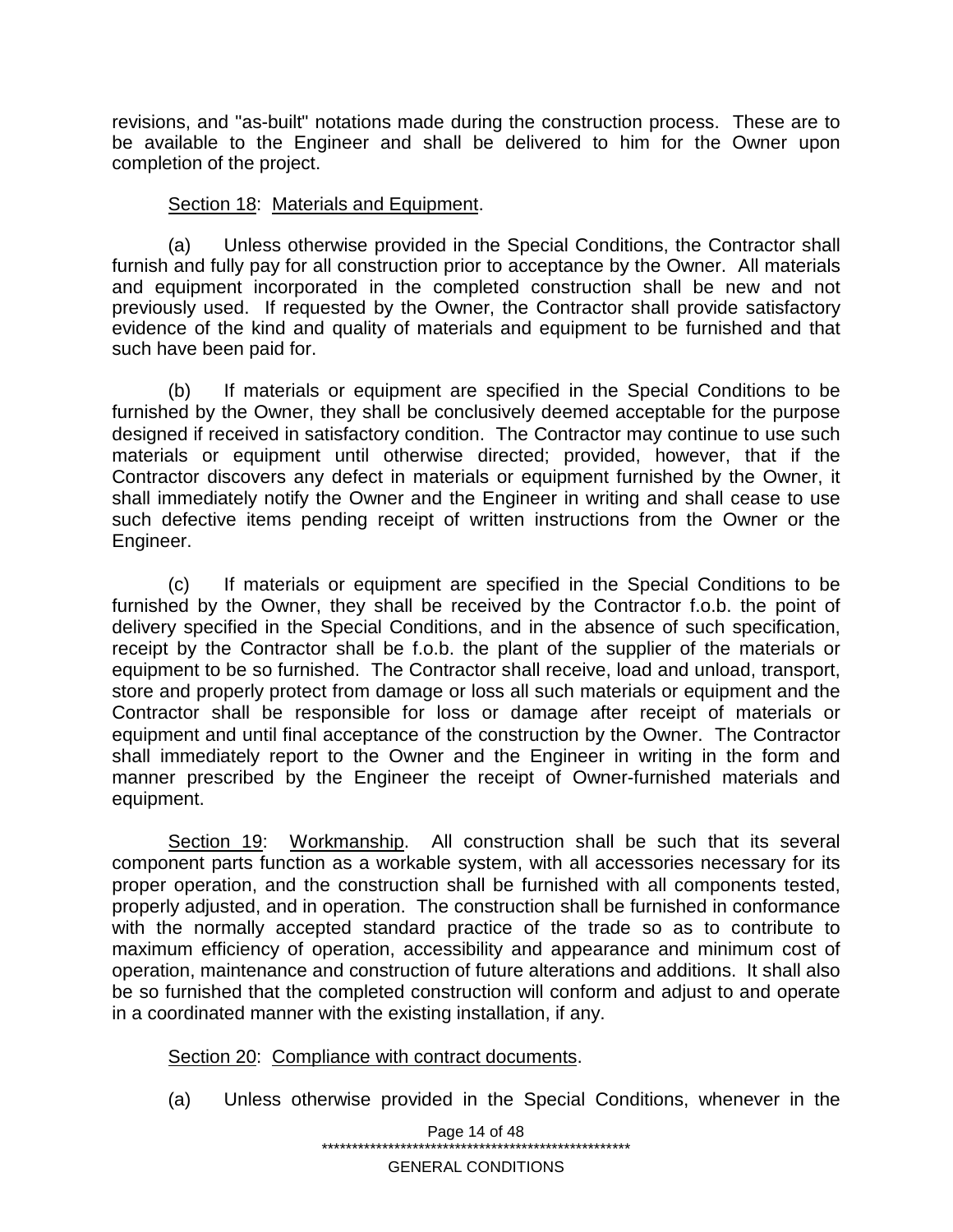Contract Documents any material, equipment, method or process is indicated or specified without reservation, by patent or proprietary name, by name of the manufacturer or by catalog number, such specification shall be deemed to be used for the purpose of establishing a standard of quality and for facilitating the description of the material, equipment, method or process desired, and shall be deemed to be followed by the words "or equal." In such event the Contractor may offer to furnish another material, equipment, method or process which shall be substantially equal in every respect to that so indicated or specified. The Engineer shall be the sole judge of the equality of such material, equipment, method or process offered in substitution.

(b) Offers of substitution for items described in the Contract Documents will be considered only upon the written request of the Contractor, and no requests for such substitutions will be acknowledged or considered from suppliers, distributors, manufacturers or subcontractors or any other source. Requests for approval of a substitution shall be by submitting Shop Drawings, where applicable, and shall be accompanied by documentary evidence of equality in the form of descriptive literature, samples, records of performance, certified copies of tests by independent recognized laboratories, and differences in prices and delivery, if any, in the form of certified quotations from suppliers of both the specified material, equipment, method or process and the proposed substitute.

(c) Such offers of substitution of materials or equipment shall include data to substantiate that the "or equal" product meets the following criteria applicable to the item submitted:

(1) The change is adaptable to the design, (2) the functional performance will be equal to or better than the item specified, (3) where the appearance affects the end product, the appearance of the item will be as good as or better than the item specified, (4) the maintenance cost for the product or item will be equal to or less than the item specified, (5) the quality of materials used and the level of construction of the item will be as good or better than the item specified, (6) the net price of the item will be within the same price range as the item specified and (7) installation cost of the item specified will be equal to or less than that of the item specified.

### Section 21: Value Engineering.

(a) The Contractor may submit alternate construction details for consideration where these will result in reduced project cost without loss of essential function. Such alternates shall be in the form of written value engineering proposals indicating the nature of recommended revisions and the Contractor's proposed credit to the Owner.

(b) A value engineering proposal shall constitute a binding offer by and on the Contractor and may not be withdrawn. However, if not accepted within the time limits described in (c) below, the proposal shall become void. The terms and credits of the proposal may be changed by mutual agreement between the Owner and Contractor, or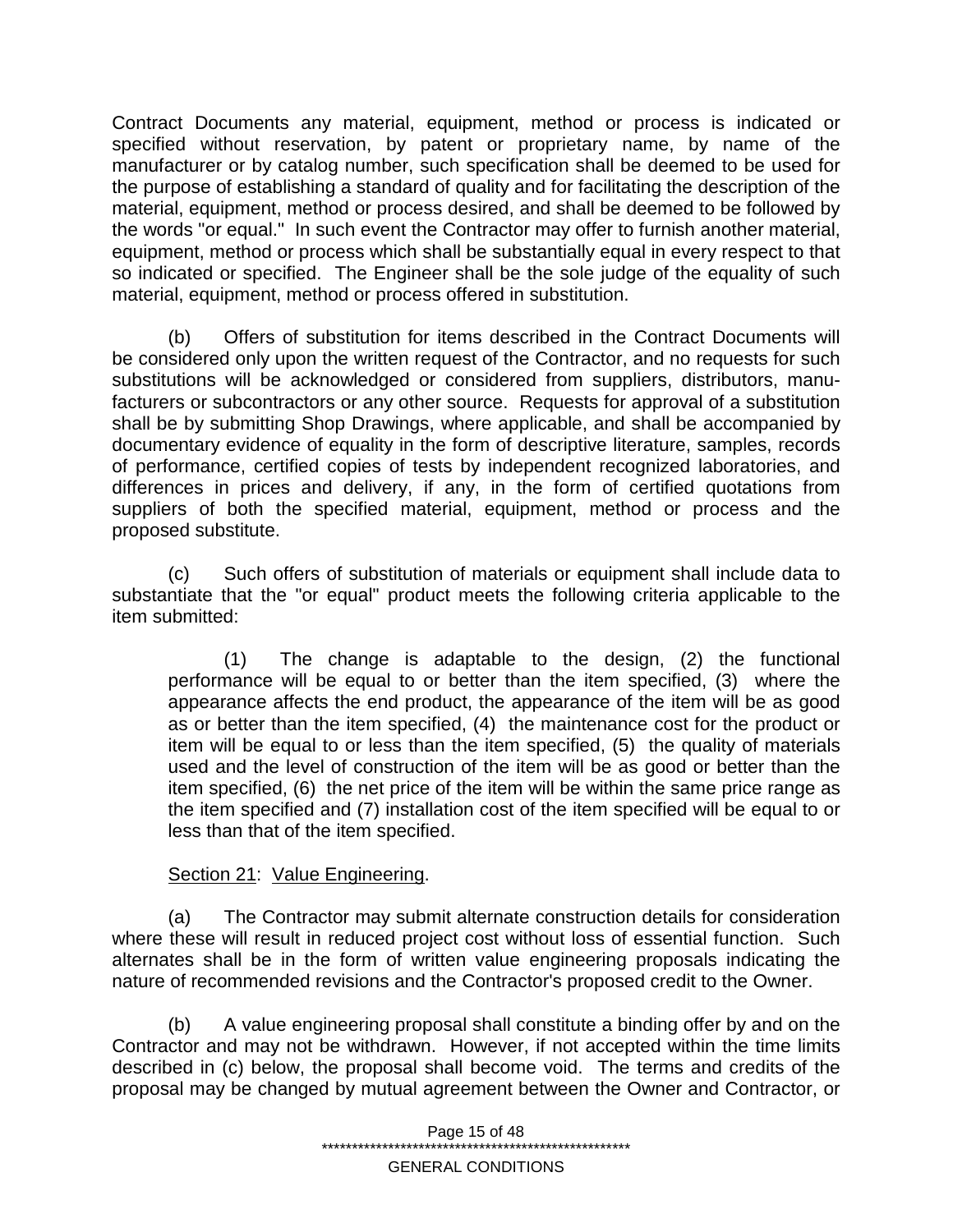may be accepted without further modification by the Owner.

(c) The value engineering proposal shall be in sufficient detail to permit a reasonably complete evaluation of the costs and technical changes involved. Proposals shall be addressed to the Owner's Engineer, who shall respond within fourteen (14) calendar days after receipt regarding functional acceptability or completeness of the proposal. In the event no response is made within this time period, the proposal shall be considered rejected. The judgment of the Owner's engineer shall be final regarding acceptability of Contractor's proposal.

(d) If a proposal is accepted, the Contract shall be amended by Change Order to reflect the modifications and the Contract amount shall be decreased by negotiated or offered credit amount.

Section 22: Soil And/or Subsurface Conditions. Any data regarding soil and/or subsurface conditions which may be shown in the Construction Drawings, Engineering Specifications, or elsewhere in the Contract Documents, is not to be taken as a representation, but is based on limited information and is at best only an opinion; consequently, such data cannot and shall not be considered precise or complete and there is no guarantee or representation as to its completeness, accuracy, or precision and the Owner shall not be liable therefore. All Bidders and/or Contractors shall thoroughly familiarize themselves with the site and subsurface conditions at all locations on this project by their own independent investigation, including soils or other tests, and the nature of such condition shall be determined and ascertained by Bidders and Contractors on their own by independent investigations and to their own satisfaction.

Section 23: Storage of Materials and Equipment. If any materials or equipment are stored, they shall be stored so as to ensure the preservation of their quality and fitness. Materials and equipment shall be placed on platforms or other hard, clean surfaces, and not on the ground, and shall be placed under cover and heated adequately to prevent condensation or freezing. Stored materials and equipment shall be located so as to facilitate observation. The Contractor shall be responsible for all damage to or loss of the materials or equipment that occurs until written acceptance by the Owner.

Section 24: Manufacturer's Instructions. All instructions and directions of the manufacturer of material and equipment furnished to the Contractor shall be followed unless specified to the contrary. The Contractor shall obtain and furnish to the Engineer prior to use of materials or installation of equipment five (5) copies of all instructions and directions of the manufacturer of such materials and equipment.

# Section 25: Defective Materials and Workmanship.

(a) The Contractor shall promptly remove from the premises all materials and equipment and correct all construction which in the opinion of the Engineer is defective in workmanship or materials or fails to conform to the Contract, or the manufacturer's specifications or technical data, whether incorporated in the work or not, and the

> Page 16 of 48 \*\*\*\*\*\*\*\*\*\*\*\*\*\*\*\*\*\*\*\*\*\*\*\*\*\*\*\*\*\*\*\*\*\*\*\*\*\*\*\*\*\*\*\*\*\*\*\*\*\*\*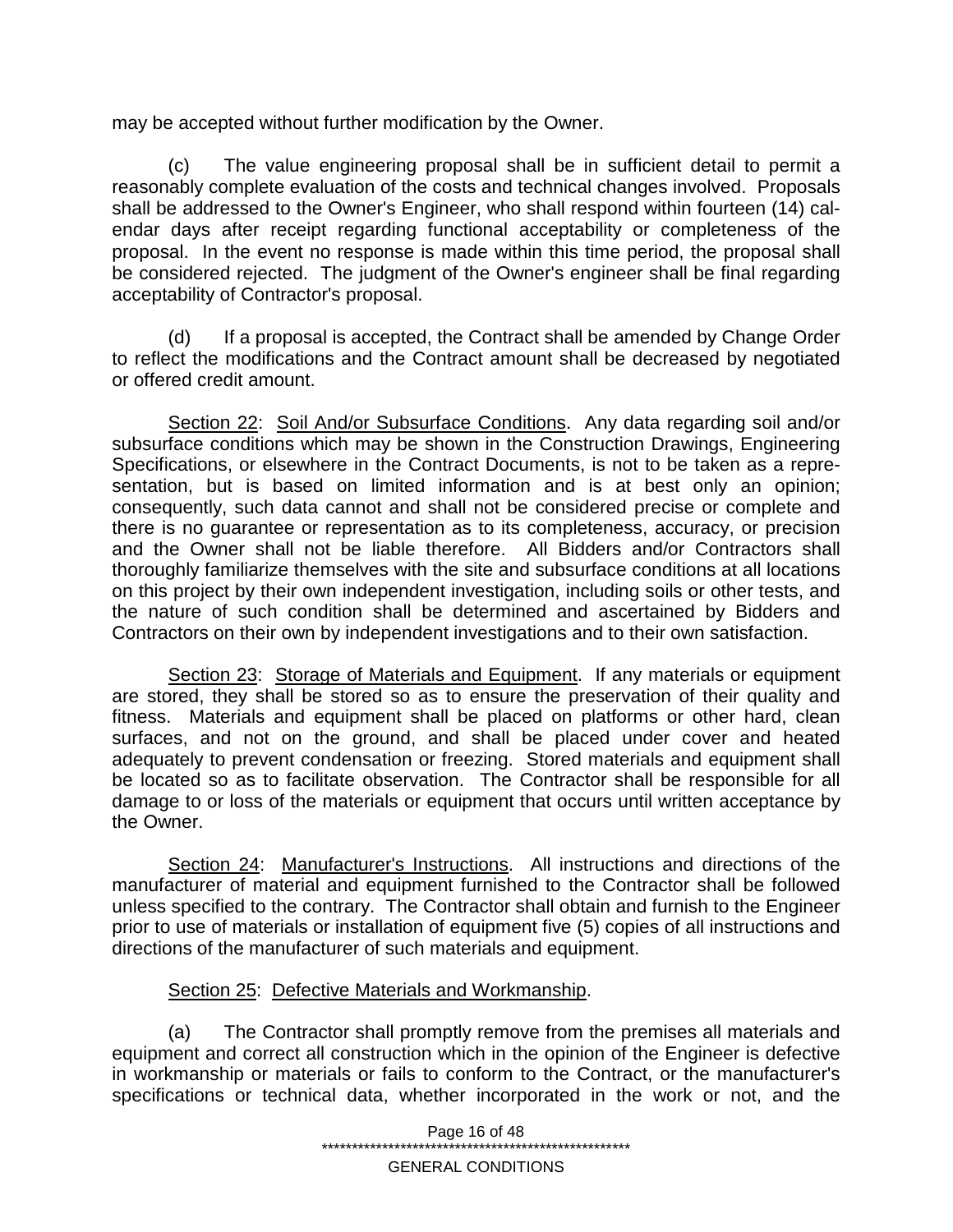Contractor shall promptly replace and re-execute its own construction in accordance with the Contract and without cost or expense to the Owner, and shall bear the expense of making good all construction of other contractors or the Owner's building or site, destroyed or damaged by such removal and replacement.

(b) If the Contractor does not remove construction which in the opinion of the Engineer is defective or fails to conform to the Contract, within a reasonable time, which shall be fixed by written notice from the Owner, the Owner may remove and store the materials and cause the correction of such construction at the expense of the Contractor. If the Contractor does not pay the expense of such removal and storage within ten (10) days after delivery of a notice of the cost of such removal and storage, the Owner may give written notice to the Contractor and ten (10) days after such notice the Owner may dispose of the material. Costs arising from such removal, storage or disposal of materials and correction of the construction shall be paid by the Contractor and may be deducted from any payment due the Contractor. The provisions of this section shall not impose any duty or responsibility on the Owner or Engineer to advise or inform Contractor of any materials or work considered to be defective and failure to do so shall not be deemed to be an acceptance of defective materials or work by the Engineer or by the Owner.

(c) All work such as pipes, wires, conduits, insulation and any other items designated by the Engineer shall be inspected prior to the work being covered.

All work requiring inspection that is covered prior to inspection by the Engineer shall be uncovered for inspection as requested by the Engineer and recovered at no cost to the Owner.

# Section 26: Warranties.

(a) The Contractor warrants to the Owner that the construction to be provided under the Contract shall be fit for the purpose specified when operated in accordance with generally accepted operating practices; shall be new and free from any defects in material, workmanship, and title; shall meet all specifications, including those relating to performance, contained or incorporated by reference in the Contract; and that the technical direction of installation will be performed in a competent, diligent manner in accordance with generally accepted professional standards.

(b) The foregoing warranties (except as to title) shall apply to defects or deficiencies occurring within a period of one (1) year from final acceptance of the Project by the Owner. If, however, during the above one (1) year warranty period the construction is not available for operation due to a failure to meet such warranties, such time of unavailability shall not be counted as part of the warranty period. The conditions of any field tests shall be mutually agreed upon, and the Contractor shall be notified of and may be represented at all tests that may be made.

(c) If the construction furnished does not meet the warranties specified above, assuming normal and proper use and maintenance, the Owner shall promptly notify the

> Page 17 of 48 \*\*\*\*\*\*\*\*\*\*\*\*\*\*\*\*\*\*\*\*\*\*\*\*\*\*\*\*\*\*\*\*\*\*\*\*\*\*\*\*\*\*\*\*\*\*\*\*\*\*\*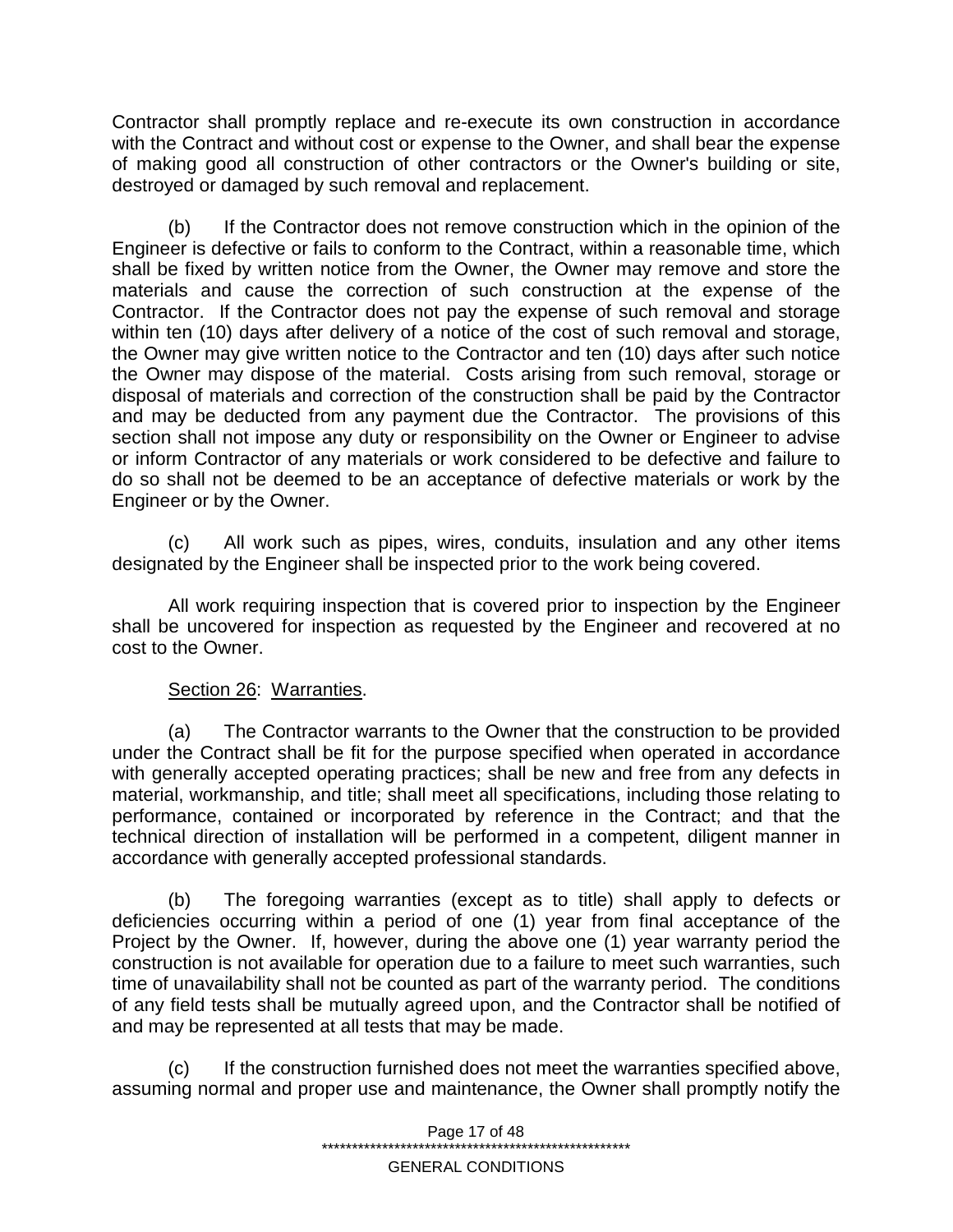Contractor and make the construction available for correction. The Contractor shall thereupon correct all defects, including nonconformance with the Engineering Specifications, at its expense, either by repairing or replacing any defective or damaged parts of the construction furnished under the Contract. All of the costs of labor, materials and equipment associated with such repair or replacement of the construction, including removal, loading and unloading, transportation to and from the repair site and reinstallation, shall be borne by the Contractor.

(d) Any repaired or replacement construction furnished under the aforesaid warranty shall also carry warranties for one (1) year on the same terms as set forth above from the date of its repair or replacement.

(e) The Contractor shall obtain written warranties from its Subcontractors and suppliers of material and equipment where such warranties are specifically required by the Special Conditions and shall deliver the original warranties to the Owner.

(f) Neither the final payment, nor any other provision of the Contract, nor partial or entire use of the construction by the Owner shall relieve the Contractor of liability with respect to the warranties referred to in the Contract or any other warranties express or implied.

(g) In the event the Contractor fails to accomplish the warranty work as required herein, the Owner may proceed to accomplish the same and the Contractor, and its Surety, shall be jointly and severally liable to the Owner for all costs and expenses in relation thereto.

### Section 27: Patents and Royalties.

(a) The Contractor shall pay the costs of all royalties, permits, licenses or other fees necessary for the performance of the Contract.

(b) The Contractor warrants that the construction furnished hereunder, and any part thereof, shall be delivered free of any rightful claim of any third party for infringement of any patent. If notified promptly in writing and given authority and information, the Contractor shall appear and defend or may settle, at its expense, any suit or proceeding against the Owner so far as it is based on a claimed patent infringement which would result in a breach of this warranty and the Contractor shall pay all damages and costs awarded therein against the Owner due to such breach. In the event the construction or any part thereof is held to constitute such an infringement and the use of said construction or part is enjoined, the Contractor shall, at its expense and option, either procure for the Owner the right to continue using said construction or part, or replace same with non-infringing construction, or part, or modify same so it becomes non-infringing.

(c) The preceding subparagraph shall not apply to any construction or part manufactured to the Owner's design, or to the use of any construction furnished hereunder in conjunction with any other product in a combination not furnished by the

> Page 18 of 48 \*\*\*\*\*\*\*\*\*\*\*\*\*\*\*\*\*\*\*\*\*\*\*\*\*\*\*\*\*\*\*\*\*\*\*\*\*\*\*\*\*\*\*\*\*\*\*\*\*\*\*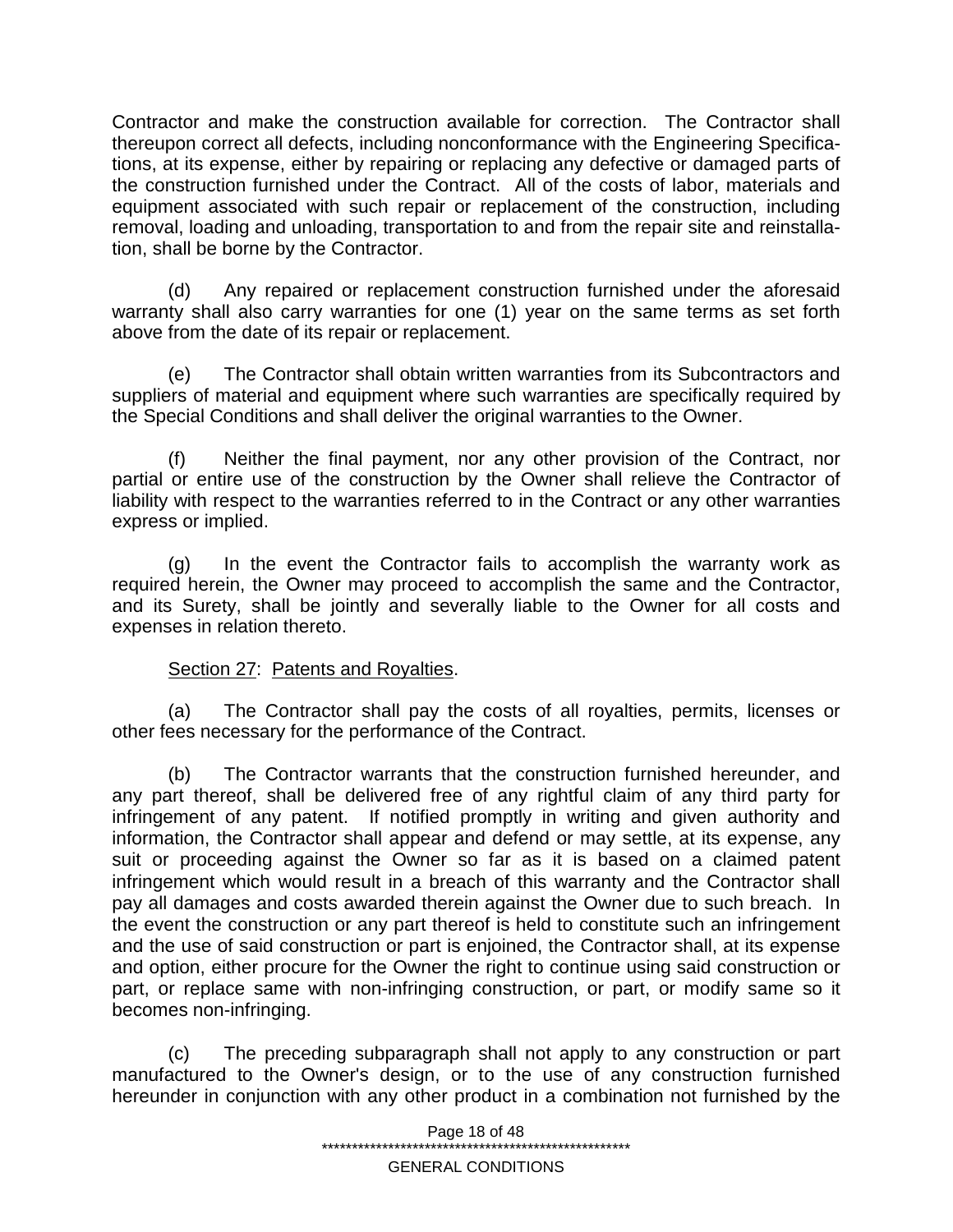Contractor pursuant to the Contract. As to any such construction, part, or use of such combination, the Contractor shall have no liability for patent infringement.

# Section 28: Laws and Regulations.

(a) The Contractor shall give all notices required by law and comply with all laws, ordinances, rules and regulations relating to the conduct of the construction. The Contractor shall be liable for all violations of the law in connection with construction furnished by the Contractor.

(b) If the Contractor observes that the Contract Documents are at a variance with any law, ordinance, rule or regulation the Contractor shall promptly notify the Owner in writing and all necessary changes shall be made by Engineer's Instructions or Change Order. If the Contractor performs any work knowing or that the Contractor should have known to be contrary to such laws, ordinances, rules and regulations, and without giving such notice to the Owner, the Contractor shall bear all costs of required changes and be liable to the Owner for all damages arising therefrom.

### Section 29: Permits.

(a) Permits, licenses and easements of a temporary nature which are necessary only for and during the construction, shall be secured and paid for by the Contractor, except those permits, licenses or easements of a temporary nature which are stated in the Special Conditions to be provided by the Owner.

(b) Permits, licenses, and easements of a permanent nature, which are necessary to be maintained after acceptance of construction, shall be secured and paid for by the Owner unless otherwise specified in the Special Conditions.

Section 30: Hold Harmless And Indemnity. The Contractor specifically obligates itself to the Owner in the following respects, to-wit:

(a) To indemnify and appear and defend and hold harmless the Owner, its elected and appointed officials and employees, from and against any and all claims, damages, losses, costs and expenses, including attorneys' fees and expenses incurred, whether or not suit is filed, and for injuries to or theft of property, including loss of use, injuries to persons, including death, and from any and all other claims, suits or liability, caused in whole or in part by any act or omission of the Contractor, or any of its officers, agents, employees, representatives, servants or subcontractors, or anyone employed by them, or for whose acts Contractor may be liable, in the performance or nonperformance of the work or construction, or of any of the terms and/or conditions of the Contract, or caused by or resulting from any act or omission of Contractor, or any of Contractor's employees, agents, representatives, licensees, contractors or representatives.

(b) To appear, defend, indemnify and hold harmless the Owner and its officers,

Page 19 of 48 \*\*\*\*\*\*\*\*\*\*\*\*\*\*\*\*\*\*\*\*\*\*\*\*\*\*\*\*\*\*\*\*\*\*\*\*\*\*\*\*\*\*\*\*\*\*\*\*\*\*\* GENERAL CONDITIONS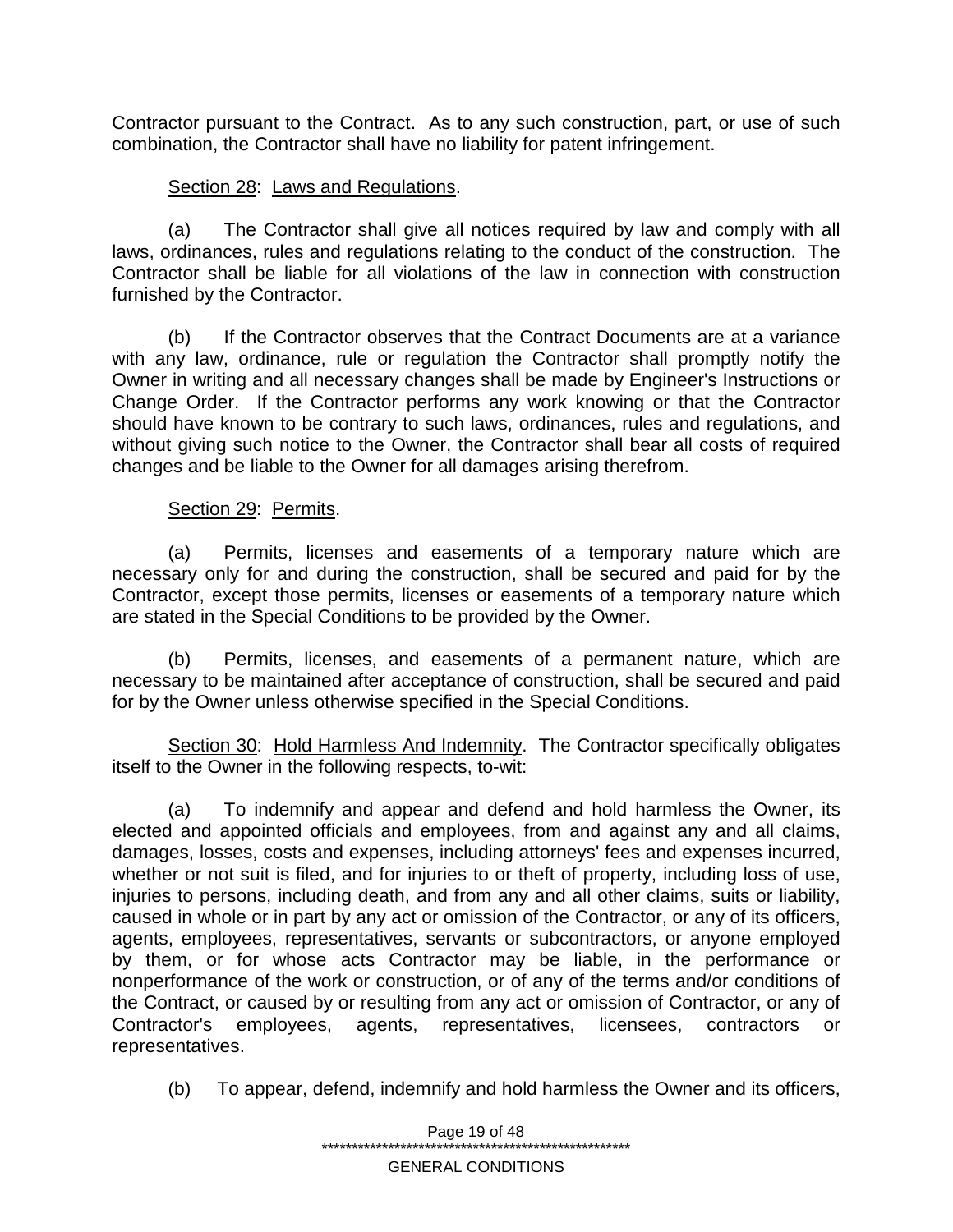agents, and employees from and against any and all claims, judgments, liens, loss, damage, cost, charge or expense, including defense costs, court costs and attorneys' fees, whether direct or indirect, by reason of casualties to the construction whether completed or not, including loss of use thereof.

# Section 31: Insurance.

(a) Contractor shall not commence work under this Contract until all of the insurance required under this section has been obtained and Contractor has filed the certificates of insurance and copies of insurance policies with the Owner as required by the Contract Documents, and the Owner has approved the same, nor shall Contractor allow any subcontractor to commence work on his subcontract until the insurance required has been so obtained.

# (b) General Liability Insurance.

(1) Coverage. The Contractor shall purchase and maintain General Liability Insurance covering bodily injuries, including death at any time resulting therefrom, sustained by any person or persons, and covering damages to property, including loss of use thereof, arising out of or in consequence of the performance of the Contract or the work or construction, whether such injuries to persons or damages to property are due or are claimed to be due to operations of the Contractor, its subcontractors, or any of their officers, employees, servants, partners, agents or representatives. The Owner shall be named as an additional insured on all such policies.

(2) Insurance Amounts. Such General Liability Insurance shall be in the amounts set forth on the form of Certificate of Insurance included in the Contract Documents and required herein to be filed with the Owner.

(3) Insurance Period. Such General Liability Insurance shall be maintained in effect at all times until final acceptance by the Owner of all of the completed construction, and products liability and completed operations liability for at least two (2) years thereafter.

(4) Insurance Form. Such General Liability Insurance shall indemnify and defend the Contractor, its subcontractors and the Owner, as an additional named insured, and all of their officers, employees, servants, partners, agents and representatives from and against any and all claims, judgments, liens, loss, damage, cost, charge or expense, including defense costs, court costs and attorneys' fees, whether direct or indirect, by reason of liability imposed by law or by contract upon said parties, including Operations/Premises Liability, Independent Contractor's Protective Liability/Owner's Protective Liability, Completed Operations and Products Liability, Broad Form Blanket Contractual Liability, Owner, Non-owned, and Hired Vehicles and Equipment, and Broad Form Property Damage, including explosion, collapse and underground damage and

> Page 20 of 48 \*\*\*\*\*\*\*\*\*\*\*\*\*\*\*\*\*\*\*\*\*\*\*\*\*\*\*\*\*\*\*\*\*\*\*\*\*\*\*\*\*\*\*\*\*\*\*\*\*\*\*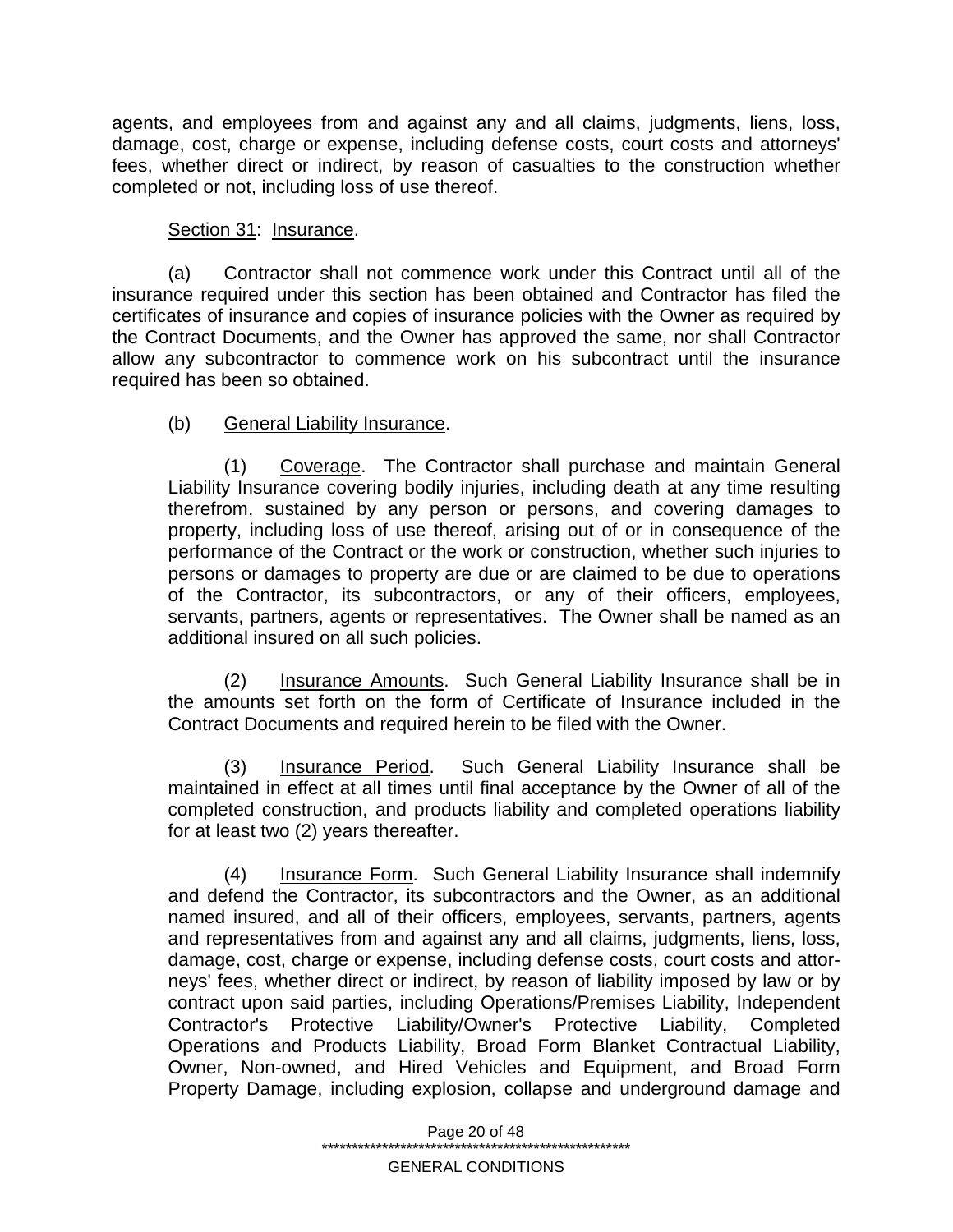loss of use. Such General Liability Insurance shall be provided on a comprehensive bodily injury and property damage liability form satisfactory to the Owner and shall name the Owner as an additional insured and shall cover and include Contractor's contractual indemnity of Owner. The coverage shall not include an unfunded self-insured retention. A Certificate of Insurance certifying such insurance policies have been issued to the Contractor shall be filed with the Owner in the amount and form and as required herein.

### (c) Worker's Compensation.

(1) Insurance Requirements. The Contractor and its subcontractors shall purchase and maintain industrial accident or worker's compensation insurance issued by an insurance company authorized to write such insurance in the State of Alaska covering bodily injuries, including death at any time resulting therefrom, suffered or alleged to have been suffered by any employee of the Contractor or its subcontractors by reason of or in the course of operations under the Contract.

(2) Insurance Amount. The amount and type of such industrial accident or worker's compensation insurance shall be that required by law for all employees employed under the Contract who may come within the protection of such laws, and as required by the Certificate of Insurance required under (e) below.

(3) Insurance Period. Such industrial accident and worker's compensation insurance shall be maintained in effect until final acceptance of the completed work and construction.

(4) Failure to Maintain Worker's Compensation Insurance. The Contractor acknowledges and agrees that in the event it fails to maintain proper worker's compensation insurance coverage, the State and the Owner may pursue any remedies provided by AS 23.30.045, terminate the Contract without liability, and/or take or pursue any other remedies otherwise provided by law.

### (d) Builder's All Risk.

(1) Insurance Requirement. Contractor shall purchase and maintain All Risk Builder's Risk (course of construction) insurance covering any and all loss, casualty or otherwise, of all or any part of the work or construction, and all work and materials in place and materials stored at the building site and at remote storage sites, which insurance shall include, but not be limited to, loss by fire, earthquake, landslide or flood damage. The Contractor and the Owner shall each be named as insured as their interests may appear and each shall be named in the policy or policies as insureds and the deductible shall not exceed ten percent (10%) of the total amount of insurance that is required in (2) below without prior approval of the Owner. Contractor shall furnish coverage at all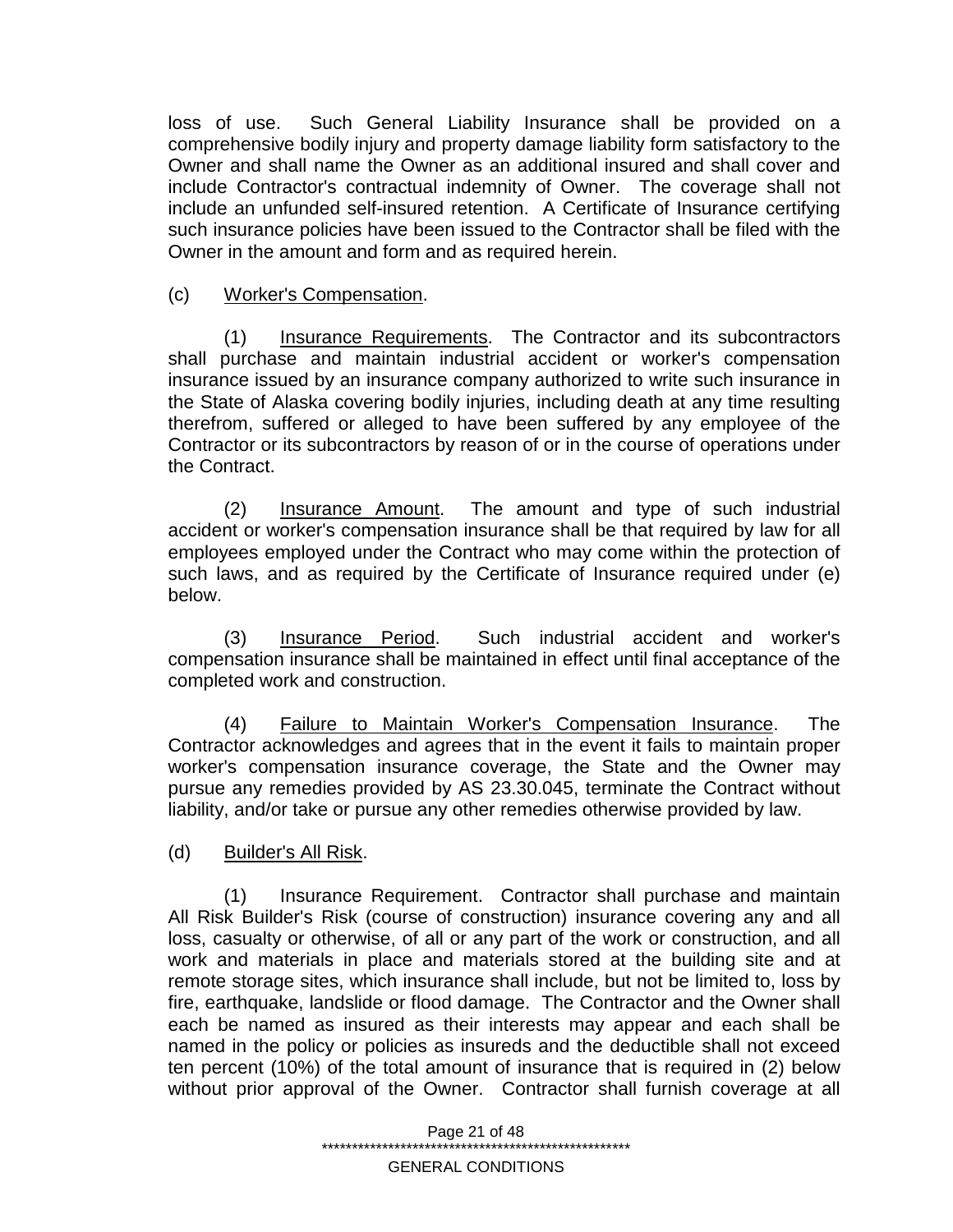times for the full replacement value of all completed work and construction, including approved Change Orders, as well as materials in place and/or stored at the site, whether or not partial payment has been paid by the Owner. The Contractor shall maintain this insurance until all of the work and construction under the Contract has been fully completed and finally accepted by the Owner. Contractor shall submit to the Owner a complete copy of the All Risk Builder's Risk (course of construction) insurance policy hereinabove required.

(2) Insurance Amount. Such All Risk Builder's Risk insurance shall be equal to the Total Contract Amount.

(3) Insurance Period. Such Builder's All Risk insurance shall be maintained in effect until final acceptance of all of the completed work, construction and the Project.

(e) Certificates of Insurance. Contractor shall deposit with the Owner not later than submittal of the signed Agreement and required bonds, Certificates of Insurance from its insurance companies certifying to the coverage of all of the insurance required in this section in the form, and in the amounts set forth on the form of Certificate of Insurance set forth in the Contract Documents, and as required herein, and shall furnish copies of all insurance policies at any time upon request of the Owner.

### (f) Cancellation of Insurance.

(1) The Contractor shall not cause any insurance policy to be canceled or permit any policy to lapse or reduce the amount of such insurance during the period of the Contract. All insurance policies shall include a provision to the effect that the insurance policy shall not be subject to cancellation, lapse, or to a reduction in the amount of insurance until written notice has been first delivered to the Owner by the insuring company stating the date that such cancellation, lapse, or reduction shall be effective, which date shall not be less than thirty (30) days after the delivery of such notice to the Owner.

(2) When a renewal of the policy is approaching, Contractor shall deposit evidence of renewal not less than twenty (20) days before expiration of the term of the policy.

(3) The Owner shall have the right to require Contractor provide verification, including the right to inspect Contractor's records at reasonable times, to confirm the insurance called for herein is in force. If the Contractor fails to provide verification of full coverage of all the insurance required by the Contract Documents, at all times, Owner may, without liability, direct the Contractor cease any further operations, and remove all personnel and equipment from the project site until all such insurance is verified as being in full force and effect, or may, without liability, deem such failure to verify full coverage as a material breach and default and terminate the Contract without liability.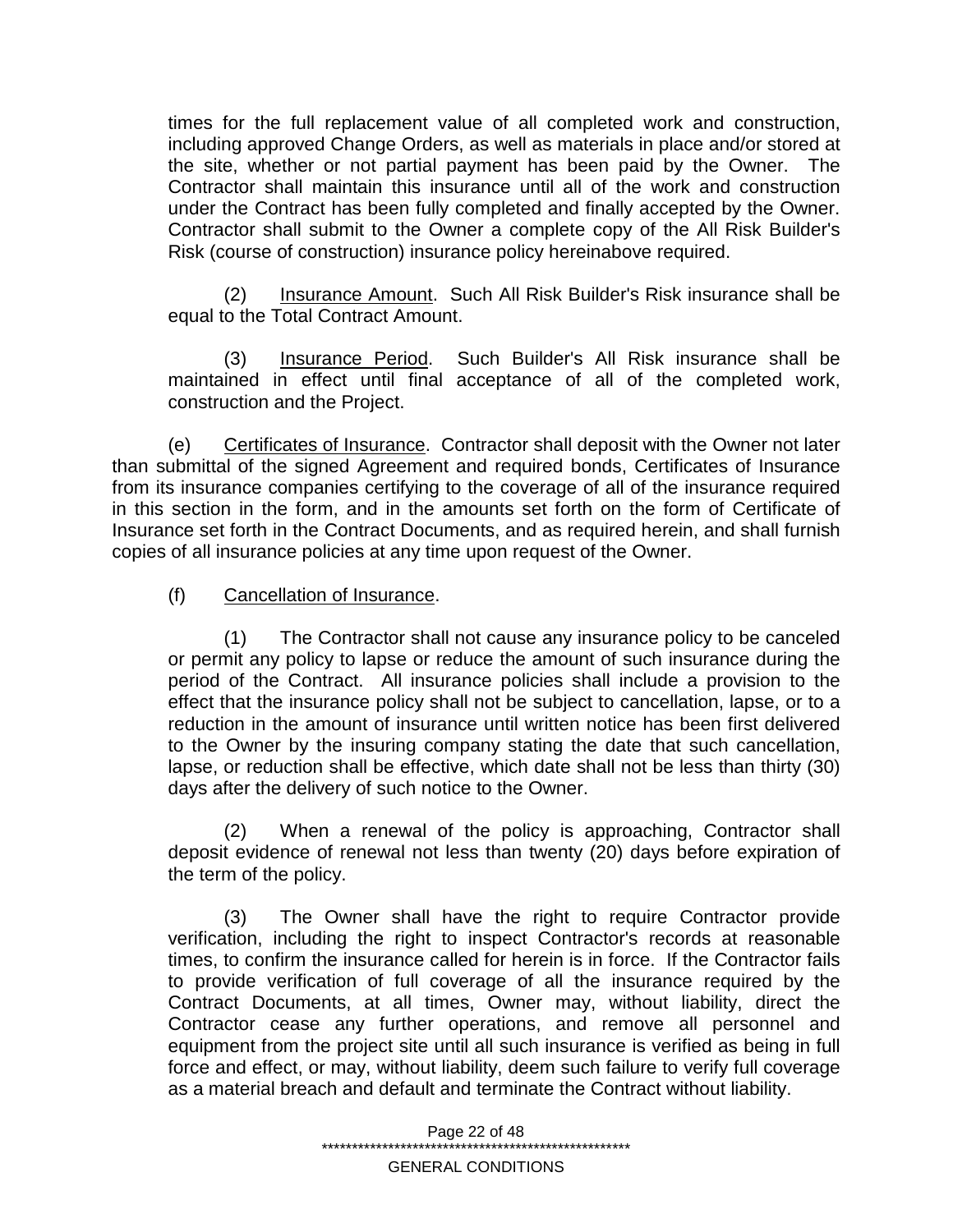(g) Waiver of Subrogation. Each of the policies of insurance required herein shall contain a clause or endorsement pursuant to which the insurance companies waive subrogation or consent to a waiver of right to recovery against the Owner.

(h) Insurance Companies. Unless such requirement is waived by the Owner in writing, all insurance companies issuing any insurance required in this section shall be member insurers included and covered under the Alaska Insurance Guarantee Association Act (Alaska Statutes, Section 21.80.010, et seq.).

### Section 32: Wage Rates.

(a) Contractor shall pay not less than the minimum wage per hour for each classification of laborers, workers, or mechanics as set forth in the State of Alaska, Department of Labor, Wage and Hour Division, pamphlet entitled "Laborers' and Mechanics' Minimum Rates of Pay," in accordance with the memorandum from the Alaska Department of Labor dated **April 1, 2014** which states:

(b) All projects with a final bid date April 1, 2014, or later must pay the prevailing wage rates contained in this pamphlet. As the law now provides, these rates will be stable for a two-year period or the life of the project, whichever is shorter. If a higher federal rate is required due to partial federal funding or other federal participation, the higher rate must be paid.

(c) Upon expiration of the initial 24-month period, if new wage rates have been issued by the Department, the latest wage rates issued shall become effective for the subsequent 24-month period or until the original contract is completed, whichever occurs first. This process shall be repeated until the original contract is completed.

(d) The term "original contract" as used above means the signed contract that resulted from the original bid and any amendments including change of work scope, additions, extension, change orders, etc. agreed to by the parties that have not been subject open bid procedures.

(e) In the event the rates are amended at any time during the period of this Contract, Contractor shall adjust, at no additional cost to the Owner, the rates paid in such manner as to at all times be not less than the then current prevailing wage rate schedule issued by the State of Alaska. Contractor shall in addition thereto comply with all other applicable provisions of Alaska Statutes, Title 36, Chapter 5 [Wages and Hours of Labor]. Contractor further expressly acknowledges and agrees that prior to bidding on this Contract and the Project, and at the time of submitting its bid and entering into the Contract, it has obtained and fully informed itself of the current wage rate schedule and Contractor by entering into this Contract, assumes full and sole responsibility to keep itself fully informed as to any changes made in the current wage scale required to be paid and will, at no additional cost to the Owner, adjust and pay the prevailing wage rates, as such are modified from time to time, at all times during the performance of the

> Page 23 of 48 \*\*\*\*\*\*\*\*\*\*\*\*\*\*\*\*\*\*\*\*\*\*\*\*\*\*\*\*\*\*\*\*\*\*\*\*\*\*\*\*\*\*\*\*\*\*\*\*\*\*\* GENERAL CONDITIONS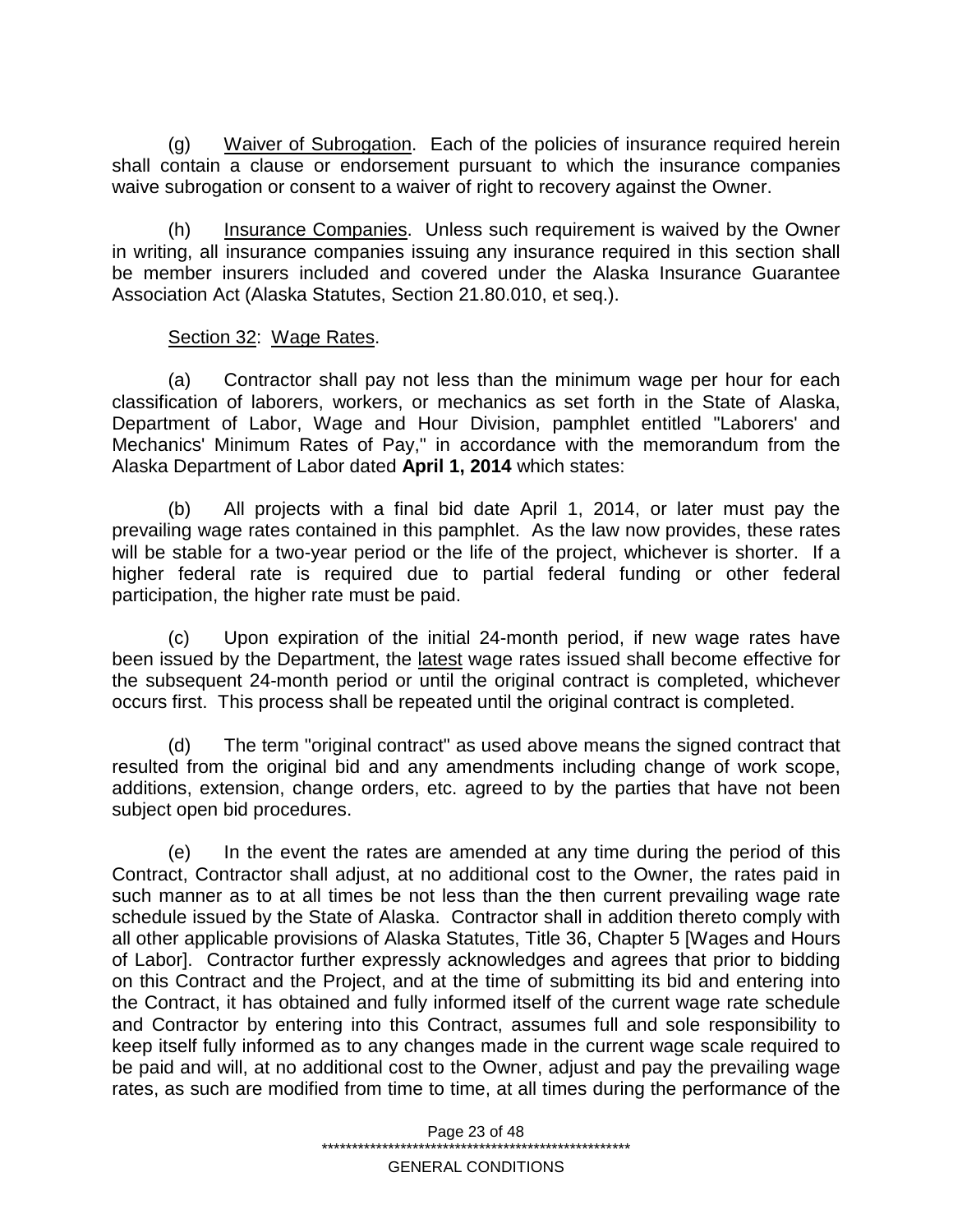Contract.

(f) The Contractor shall submit to the State of Alaska, Department of Labor, a certified payroll on a form suitable to the Department of Labor each week as required by law, with copies thereof to the Owner if requested, and submit to the Owner an executed Minimum Wage Affidavit with each pay request and at the end of the project. The affidavit shall be in the form included in the Contract documents.

(g) Contractor agrees:

(1) that the Contractor, and his subcontractors, shall pay all employees unconditionally and not less than once a week;

(2) that wages shall not be less than those stated in the most current Minimum Wage Schedule published by the State Department of Labor regardless of the contractual relationship between the Contractor or subcontractors and laborers, mechanics, or field surveyors;

(3) that the scale of wages to be paid shall be posted by the Contractor in a prominent and easily accessible place at the site of the work;

(4) that the Owner is authorized to withhold so much of the accrued payments as is necessary to pay to laborers, mechanics, or field surveyors employed by the Contractor or subcontractors the difference between:

(a) the rates of wages required by the Contract to be paid laborers, mechanics, or field surveyors on the work,

(b) the rates of wages in fact received by laborers, mechanics or field surveyors, and

(c) if it is found that a laborer, mechanic, or field surveyor employed by the Contractor or Subcontractor has been or is being paid a rate of wages less than the rate of wages required by the Contract to be paid, the Owner may, by written notice to the Contractor, terminate the Contractor's right to proceed with the work or the part of the work for which there is a failure to pay the required wages and to prosecute the work to completion by contract or otherwise, and the Contractor and his sureties shall be liable to the Owner for all costs and expense incurred thereby and for any excess costs in completing the work. (AS 36.05.070).

### Section 33: Affirmative Action.

(a) Contractor will not discriminate against any employee or applicant for employment because of race, color, religion, sex or national origin. Contractor will take affirmative action to ensure the applicants are employed, and that employees are treated during employment, without regard to their race, color, religion, sex or national

> Page 24 of 48 \*\*\*\*\*\*\*\*\*\*\*\*\*\*\*\*\*\*\*\*\*\*\*\*\*\*\*\*\*\*\*\*\*\*\*\*\*\*\*\*\*\*\*\*\*\*\*\*\*\*\*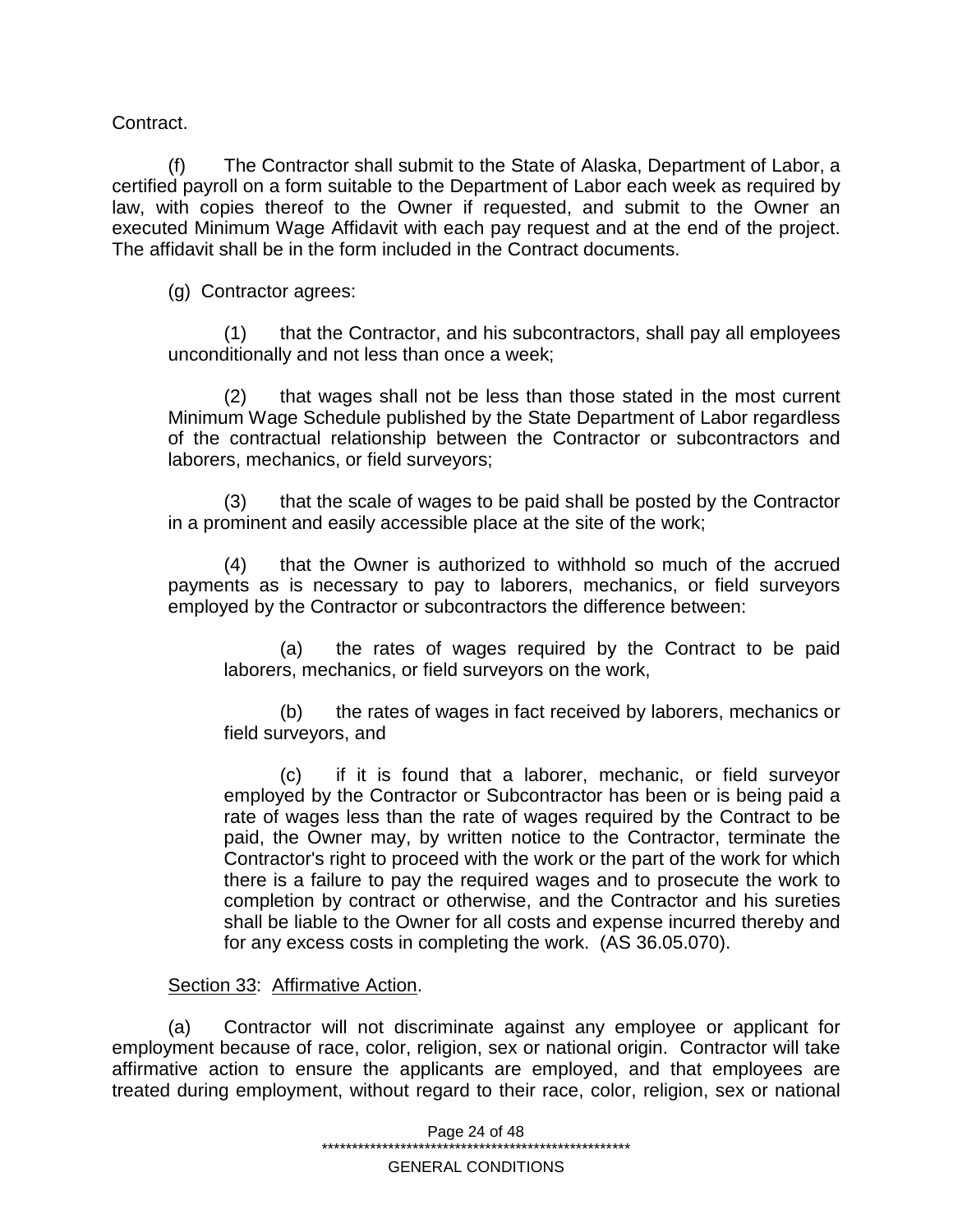origin. Such action shall include, but not be limited to, the following: employment, upgrading, demotion or transfer; recruitment or recruitment advertising; layoff or termination; rates of pay or other forms of compensation; and selection for training, including apprenticeship. Contractor agrees to post in conspicuous places, available to employees and applicants for employment, notices setting forth the provisions of this subsection.

(b) Contractor will, in all solicitations or advertisements for employees placed by or on behalf of Contractor, state that all qualified applicants will receive consideration for employment without regard to race, color, religion, sex or national origin.

(c) Contractor will send to each labor union or representative of workers and with which it has a collective-bargaining agreement or other contract or understanding, a notice advising the said labor union or worker's representative of Contractor commitments under this section, and shall post copies of the notice in conspicuous places available to employees and applicants for employment.

(d) Contractor will comply with all provisions of Executive Order No. 11246 of September 24, 1965, as amended by Executive Order No. 11375 of October 13, 1967, and the rules, regulations and relevant orders of the Secretary of Labor.

(e) Contractor will furnish all information and reports required by Executive Order No. 11246 of September 24, 1965, as amended, and by the rules, regulations and orders of the Secretary of Labor, or pursuant thereto, and will permit access to its books, records and accounts by the Secretary of Labor for purposes of investigation to ascertain compliance with such rules, regulations and orders.

(f) The Contractor will include the provisions paragraphs (a) through (e) of this section in every contract, and will require the inclusion of these provisions in every subcontract entered into by any of its subcontractors, so that such provisions will be binding upon each Subcontractor, as the case may be. For the purpose of including such provisions in any construction, maintenance, or service contract or subcontract, as required hereby, the term "Contractor" and the term "Subcontractor" may be changed to reflect appropriately the name or designation of the parties of such contract or subcontract.

(g) The Contractor agrees that he will fully cooperate with the office or agency of the State of Alaska which seeks to deal with the problem of unlawful or invidious discrimination, and with all other State efforts to guarantee fair employment practices under this Contract, and said Contractor will comply promptly with all requests and directions from the State Commission of Human Rights or any of its officers or against relating to prevention of discriminatory employment practice.

(h) Full cooperation as expressed in the foregoing clause (g) shall include, but not be limited to, being a witness in any proceeding involving questions of unlawful or invidious discrimination if such is deemed necessary by any official or agency of the State of Alaska, permitting employees of said Contractor to be witnesses or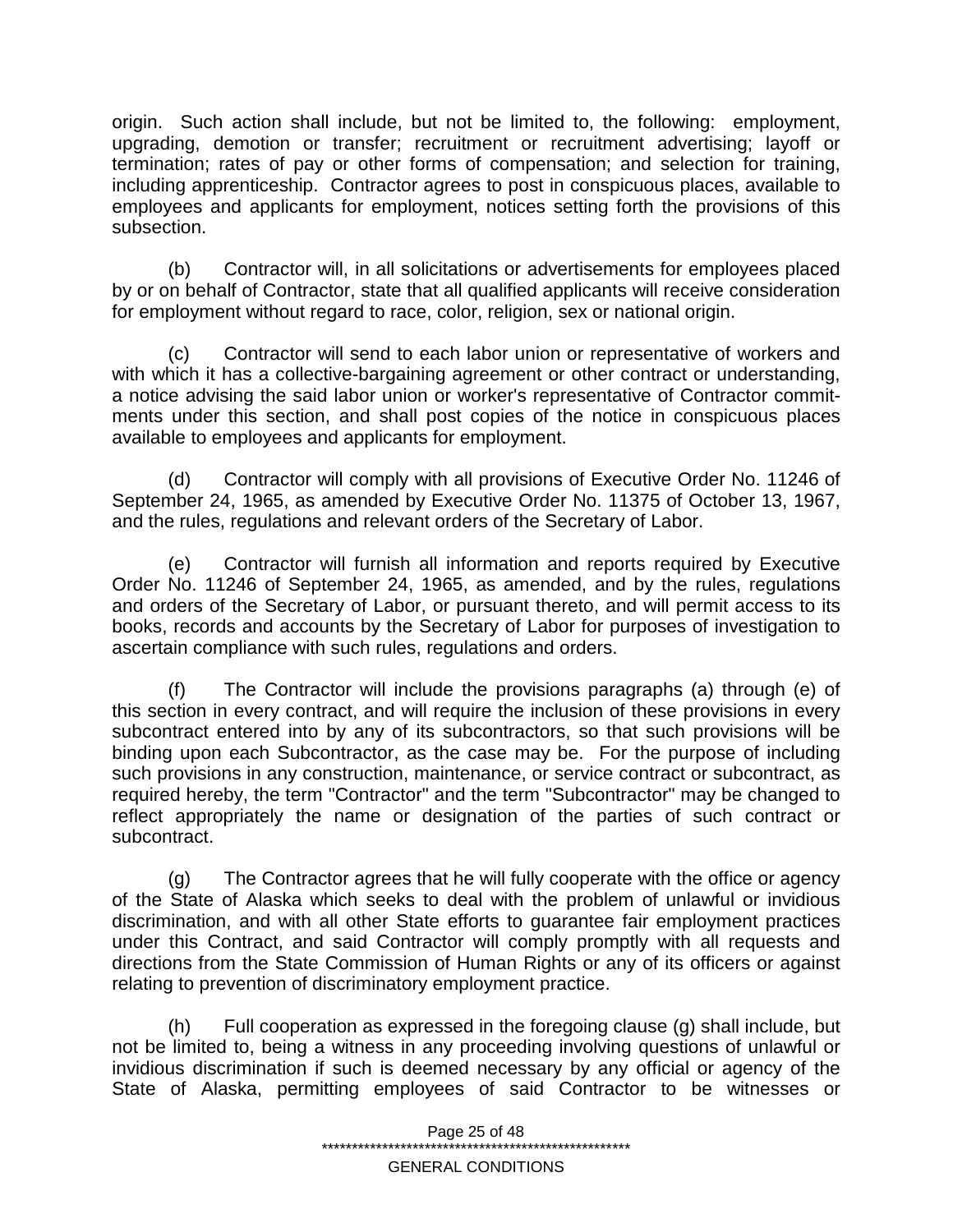complainants in any proceeding involving questions of unlawful or invidious discrimination, if such is deemed necessary by any official or agency of the State of Alaska, or the Owner, participating in meetings, submitting periodic reports on the equal employment aspects of present and future employment, assisting in inspection of relevant facilities, and promptly complying with all State directives deemed essential by any office or agency of the State of Alaska, or the Owner, to insure compliance with all Federal and State laws, regulations, and policies pertaining to the prevention of discriminatory employment practices.

(i) Failure to perform any of the above agreements pertaining to equal employment opportunities shall be deemed a material breach of the Contract and sufficient grounds for termination thereof for cause.

#### Section 34: Employment of Local Residents.

Contractor shall, to the extent required by law, comply with the employment preference provisions of Alaska Statutes 36.10.010 et seq.

#### Section 35: Notice to Proceed.

Within ten (l0) days after submittal by the Contractor of all required documents, and the execution of the Contract by the Owner, written Notice to Proceed will be given by the Owner to the Contractor. Unless otherwise specified in the Notice to Proceed, the Contractor shall begin construction immediately upon receipt of the Notice to Proceed and shall continue regularly thereafter, unless otherwise directed in writing by the Owner, with such work force, materials and equipment as to assure construction progress in accordance with the construction schedule, if any, and that construction is complete within the construction time stated in the Contract Documents.

### Section 36: Time.

All times and time limits stated in the Contract Documents shall be of the essence of the Contract. All references to days shall mean calendar days and the time within which acts are to be done shall be computed by excluding the first and including the last day, and if the last day is a Sunday or legal holiday where the act is to be performed, the act shall be completed on the next business day.

#### Section 37: Construction Time.

The Contractor agrees to complete the construction called for in the Contract within the number of days, or by the date specified, for completion of Construction set forth in the Agreement, or in the event that the time for completion is extended by Change Order as provided herein, then within the additional days by which the time is so extended. All changes in Construction Time shall be made only by Change Orders to the Contract.

> Page 26 of 48 \*\*\*\*\*\*\*\*\*\*\*\*\*\*\*\*\*\*\*\*\*\*\*\*\*\*\*\*\*\*\*\*\*\*\*\*\*\*\*\*\*\*\*\*\*\*\*\*\*\*\* GENERAL CONDITIONS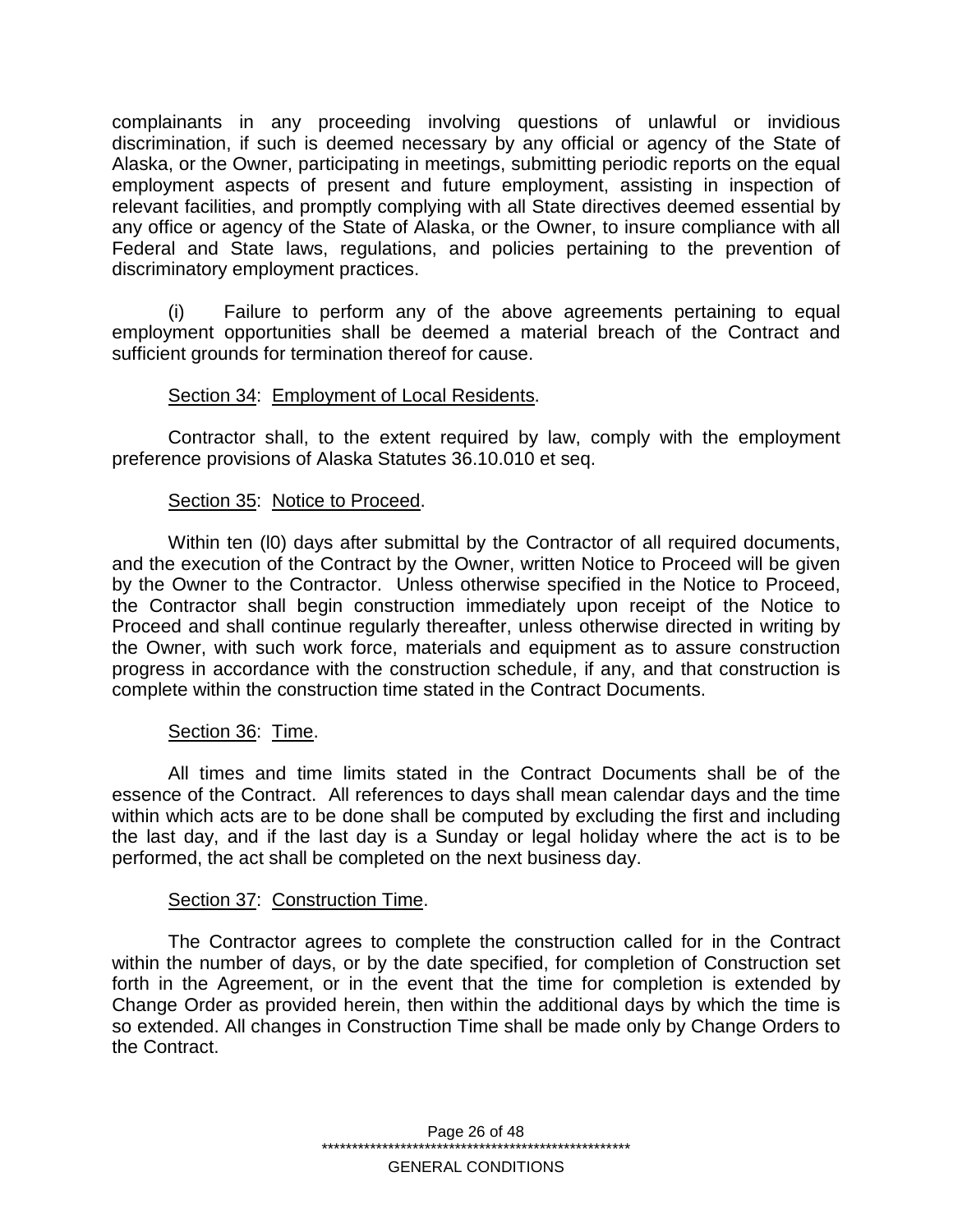### Section 38: Construction Schedule.

(a) A Construction Schedule, if required, shall be as required by the Special Conditions in the form of either a time bar diagram showing certain of the various operations necessary to complete the construction, including the starting and completion date of each operation shown, or the Construction Schedule shall be prepared by the critical path method and shall set forth a network analysis, which shall consist of an arrow diagram, tabulation of activities, estimated time and starting and completion date of each activity and an indication of the critical path.

(b) In the event progress payments are provided for and authorized in the Special Conditions, the Contractor's Requests for Payment will be considered and payments will be approved by the Owner on the basis of the Contractor's actual progress in relation to the dates shown in the Construction Schedule for completion of various parts of the operations. If the actual progress fails to meet the Construction Schedule, the Contractor shall increase its work force and equipment at its own expense as required to bring the actual progress of the operations into conformance with the Construction Schedule.

(c) During the course of construction the Contractor shall enter on the Construction Schedule its estimate of progress at the end of each calendar month, or at such more frequent intervals as directed by the Engineer, and shall deliver to the Owner two (2) copies thereof with each submittal of the Contractor's Request for Payment. All changes of Construction Schedule shall be made as Change Orders to the Contract.

### Section 39: Changes in construction.

(a) If the Contractor claims that the Engineer's Instructions or additional requirements of the Owner, by drawings or otherwise, entitle the Contractor to additional payment or extension of time under the Contract, or both, the Contractor shall deliver to the Owner a written proposal of changes in Total Contract Amount and Construction Time within ten (l0) days after the receipt of such instructions or requirements and before proceeding to execute the changes. Failure of the Contractor to deliver such a proposal shall constitute a waiver by the Contractor of any claim for additional payment or extension of time. If the Owner and the Contractor are in agreement as to changes in Total Contract Amount and Construction Time, a Change Order to the Contract will be issued for approval and execution by the Owner and Contractor.

(b) By proper action of its governing body and without invalidating the Contract, the Owner may order changes in the Contract Documents requiring changes in the construction, order changes in the quantities of the unit price items or make other changes in the Contract provided such changes are within the general scope of the Contract. No official, employee, agent or representative of the Owner, with the exception of the governing body empowered to accept and authorize execution of the Contract, shall have power to authorize any change in the Contract. It shall be the responsibility of the Contractor, before proceeding with any change, except a change which is an emergency in the opinion of the Owner, to determine that the execution of a

> Page 27 of 48 \*\*\*\*\*\*\*\*\*\*\*\*\*\*\*\*\*\*\*\*\*\*\*\*\*\*\*\*\*\*\*\*\*\*\*\*\*\*\*\*\*\*\*\*\*\*\*\*\*\*\*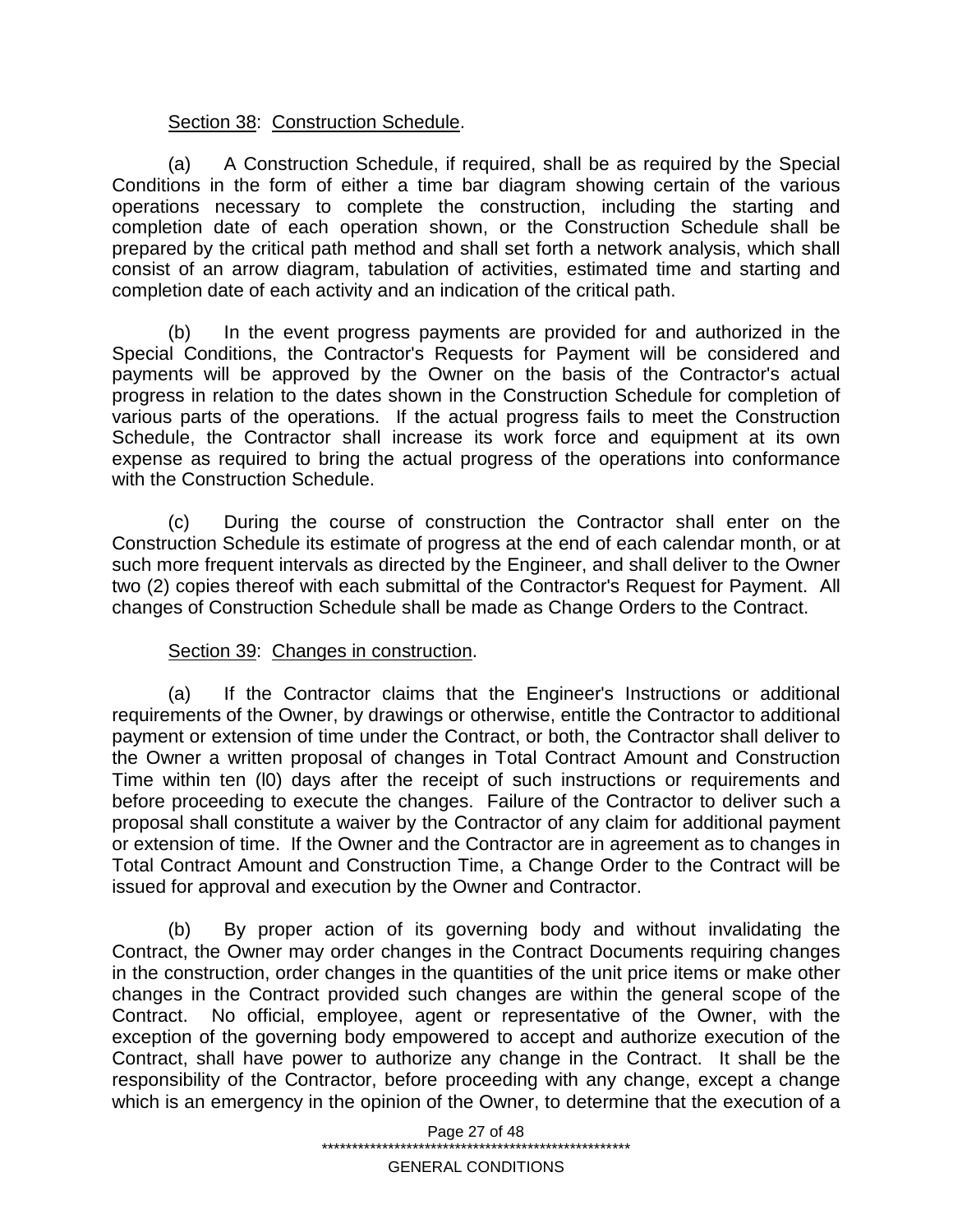Change Order has been properly authorized on behalf of the Owner by its governing body.

(c) When a change in construction is ordered by the Owner, a Change Order shall be executed by the Owner and the Contractor; except that the Contractor hereby agrees that changes in the construction for which the Special Conditions or other provisions of the Contract provides that the Contractor is to be reimbursed on the basis of cost plus certain allowances may be made by the Owner, and the Contractor hereby accepts such Change Orders.

(d) When a change in quantities is ordered by the Owner, a Change Order shall be executed by the Owner and the Contractor; except that the Contractor hereby agrees to (1) increases of quantities of unit price items of basic units of construction not exceeding twenty-five percent (25%) of the bid quantities unless otherwise specified in the Special Conditions, (2) increases in quantities of unit price items of integrated units of construction in the aggregate not exceeding twenty-five percent (25%) of the Total Contract Amount, (3) changes in work or quantities for which the Contract provides that the Contractor is to be reimbursed on the basis of cost plus certain allowances, and (4) reductions of quantities of unit price items of basic or integrated units of construction of any amount may be made by the Owner, and the Contractor hereby accepts such Change Orders.

(e) The Contractor shall notify the Engineer in advance of the exact time of commencing any change in the construction or change in quantities where payment is on the basis of cost plus certain allowances and shall keep the Engineer fully informed at all times of the progress of said change and the materials, equipment, and labor involved. The Contractor shall submit to the Engineer a written report of the progress and costs incident to such change on the day following the day during which said change was being carried on. Failure to do so shall constitute a waiver of any and all claims for additional compensation for such changes by the Contractor.

# Section 40: Extension of Time.

(a) Should the completion of the construction required under the Contract be delayed beyond the time herein specified for completion, the Owner may grant the Contractor additional time for completion by executing a Change Order modifying the Construction Time and Construction Schedule. If the failure of the Contractor to complete the construction within said specified time results from unavoidable delay as hereinafter defined, the Construction Time shall be extended by the number of days lost as a result of the unavoidable delay, provided, however, that the Constructor shall make a claim to the Owner in writing for such extension of time as herein provided. In considering applications for extension of time, the Engineer will classify delays according to the following definitions:

(1) Unavoidable delays in the prosecution or completion of the construction shall include all delays which result from causes beyond the control

> Page 28 of 48 \*\*\*\*\*\*\*\*\*\*\*\*\*\*\*\*\*\*\*\*\*\*\*\*\*\*\*\*\*\*\*\*\*\*\*\*\*\*\*\*\*\*\*\*\*\*\*\*\*\*\*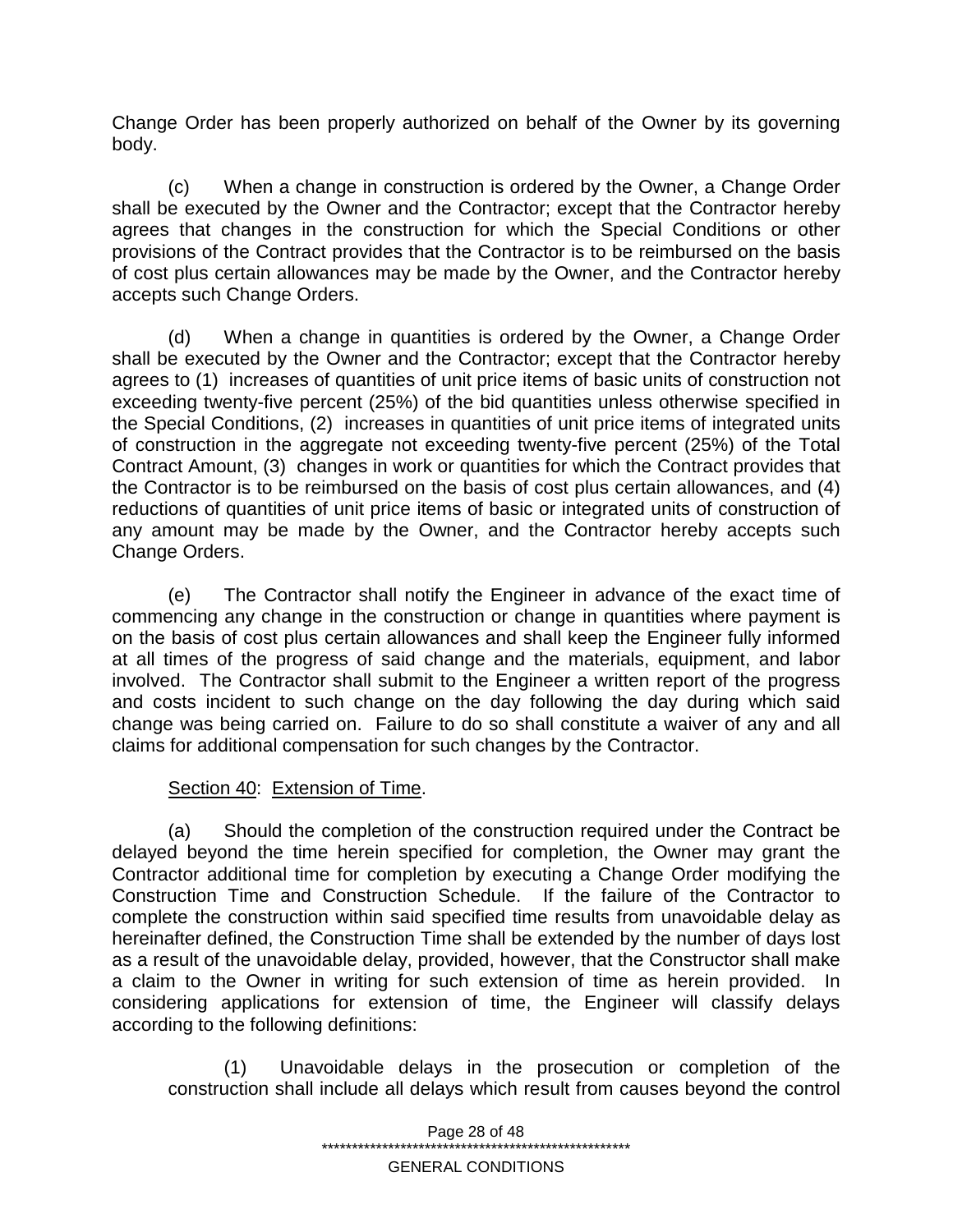of the Contractor and which could not have been avoided by the exercise of reasonable care, prudence, foresight and diligence on the part of the Contractor or its Subcontractors. Delay in completion due to contract modifications ordered by the Owner, unforeseeable delays in the completion of the construction of other contractors employed by the Owner, floods, fire, labor strikes, war, the public enemy and Acts of God will be considered unavoidable delays, insofar as they necessarily interfere with the Contractor's completion of the construction. DELAY DUE TO ADVERSE WEATHER CONDITIONS, WILL NOT BE REGARDED AS UNAVOIDABLE DELAYS AS THE CONTRACTOR MUST PLAN ITS CONSTRUCTION WITH PRUDENT ALLOWANCE FOR SUCH CONDITIONS AND IN PARTICULAR, AS SUCH CONDITIONS EXIST IN KETCHIKAN, ALASKA, AND ENVIRONS.

(2) Avoidable delays in the prosecution or completion of the construction shall include all delays which in the opinion of the Engineer could have been avoided by the exercise of care, prudence, foresight and diligence on the part of the Contractor or its Subcontractors. Delays in the prosecution of parts of the construction which may in themselves be unavoidable but do not necessarily prevent or delay the prosecution of other parts of the construction nor the completion of the whole construction within the time herein specified; reasonable loss of time resulting from the necessity of submitting Shop Drawings to the Owner for review and from the making of surveys, measurements, and observations; and such interruptions as may occur in the prosecution of the work on account of the reasonable interference of other contractors employed by the Owner which do not necessarily prevent the completion of the whole construction within the time agreed upon and delays due to adverse weather conditions, shall constitute avoidable delays within the meaning of the Contract.

(b) Claims for extension of time shall be made in writing to the Owner no later than five (5) days after occurrence of the event causing the delay. In the event of continuing cause of delay, only one (l) claim shall be necessary. Contractor agrees that failure to make such claim within the time specified shall constitute a binding waiver of such claim.

(c) No claim for delay shall be allowed on account of failure to furnish Construction Drawings until ten (l0) days after written request for such drawings has been made by the Contractor to the Owner. There may be some Construction Drawings which cannot be made until certain work has been done by the Contractor. Request for such Construction Drawings shall not be effective, so as to start the running of the ten (l0) day period, until the Contractor's work has advanced to the point which will enable and require such Construction Drawings to be made.

### Section 41: Owner's Use of Construction.

(a) The Owner shall have the right to take possession of, use and collect revenues from any completed, partially completed, satisfactory or unsatisfactory

> Page 29 of 48 \*\*\*\*\*\*\*\*\*\*\*\*\*\*\*\*\*\*\*\*\*\*\*\*\*\*\*\*\*\*\*\*\*\*\*\*\*\*\*\*\*\*\*\*\*\*\*\*\*\*\*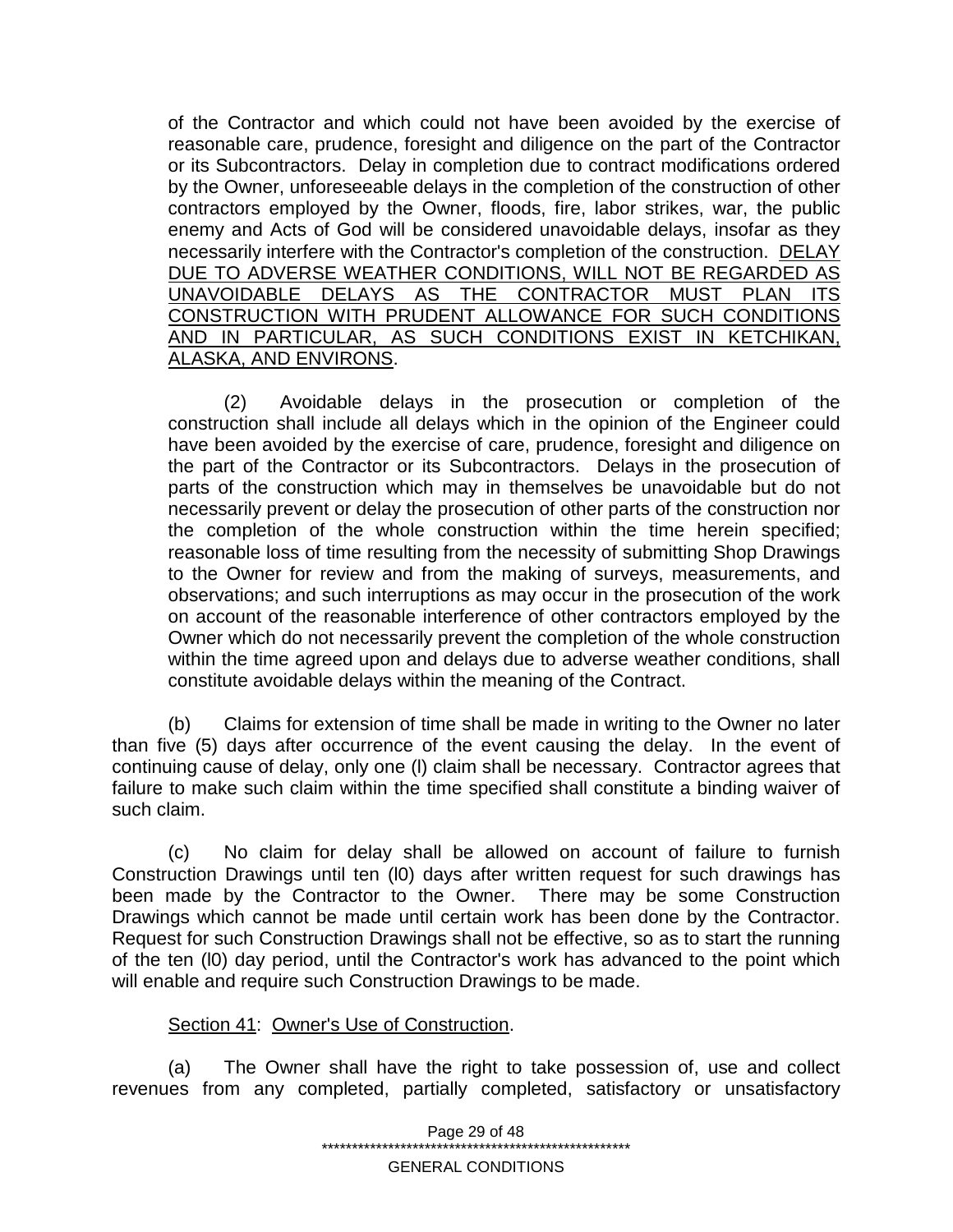portions of the construction after the time for completion of the entire construction has expired, but such taking possession and use shall not be deemed an acceptance of any construction not completed in accordance with the Contract Documents.

(b) The Contractor shall not be entitled to any extra compensation for or extension of time due to costs to the Contractor arising from the use of any portion of the construction by the Owner.

# Section 42: Payment of The Contract Amount.

(a) The Owner hereby agrees to pay to the Contractor as full compensation for the timely, proper and complete performance of the Contract a sum of money as follows:

(1) Total of Lump Sum Prices. If the Total Contract Amount is a lump sum price, or the total of lump sum prices, such amounts; or

(2) Total of Unit Prices. If the Total Contract Amount is computed from the actual measured quantities in the completed construction at the unit prices for construction listed in the Bid Schedule of the Contractor's Bid Proposal, such amounts; or

(3) Total of Lump Sum Plus Unit Prices. If the Total Contract Amount is a combination of (1) and (2) above, the total of such amounts; provided, said sum of money is further properly adjusted in accordance with the applicable provisions of the Contract.

(b) The making of any payment to the Contractor under the Contract shall not relieve the Contractor of any obligations thereunder. The Contractor is obligated to complete the Contract in its entirety and to deliver to the Owner such completed construction as is specified in the Contract. The Contractor shall be obligated to repair, replace, restore, or rebuild any fully or partially completed construction required to be provided under the Contract until the Contract is fully performed and the Owner gives final acceptance in writing of the work, except that the Contractor's warranty and bonds shall remain in force for the period provided herein and the Contract Documents.

# Section 43: Payment For Changes.

(a) Payment for increases of quantities of unit price items of integrated units of construction which in the aggregate do not exceed twenty-five (25%) percent of the Total Contract Amount, and for increases of quantities of unit price items of basic units of construction which do not exceed twenty-five (25%) percent of the bid quantities, and for all quantities of basic and integrated units of construction less that the bid quantities, unless otherwise specified in the Special Conditions, shall be made at the unit prices in the Bid Schedule in the Contractor's Bid Proposal.

> Page 30 of 48 \*\*\*\*\*\*\*\*\*\*\*\*\*\*\*\*\*\*\*\*\*\*\*\*\*\*\*\*\*\*\*\*\*\*\*\*\*\*\*\*\*\*\*\*\*\*\*\*\*\*\*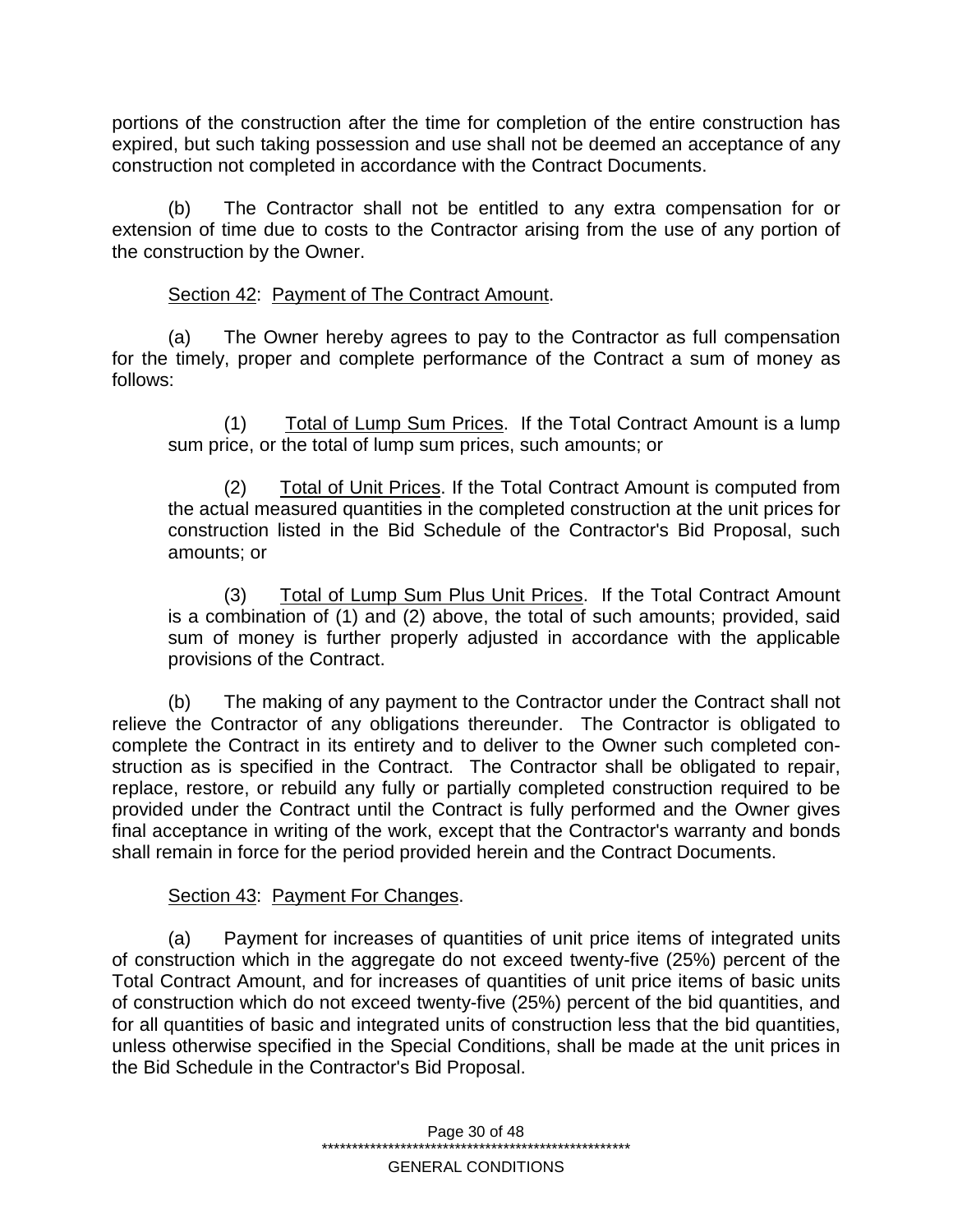(b) Payment for all changes in lump sum items and for that part of the changes in quantities which are increases of quantities of unit price items in excess of twenty-five percent (25%) of the bid quantities for basic units of construction or in excess of twenty-five percent (25%) of the Total Contract Amount for integrated units of construction shall, at the option of the Owner, be determined in one of the following ways:

(1) by Contractor's proposal and Owner's acceptance of reasonable unit prices, or

(2) by Contractor's proposal and Owner's acceptance of reasonable lump sum prices, or

(3) by payment to the Contractor on a cost basis plus certain allowances as follows:

| Items for which payment will be<br>Made on a cost plus basis | Percentage Allowance for<br>Overhead and profit in<br>addition to net |
|--------------------------------------------------------------|-----------------------------------------------------------------------|
| Labor                                                        | 20%                                                                   |
| Materials and equipment                                      | 10%                                                                   |
| Use of Equipment                                             | 15%                                                                   |

The net costs of items for which payment shall be made on a cost plus basis shall be computed as follows:

(c) Labor. For all labor, including such foreman supervision as may be necessary, the Contractor shall be paid the payroll cost of such labor and supervision, but not exceeding the current prevailing rates of wages in the locality where the work is performed, applicable health and welfare benefits, social security, unemployment compensation, and other occupational taxes, for each hour that labor and foreman supervision are actually engaged upon such construction, plus that portion of the cost prorated on the basis of time worked, of travel time, subsistence, and other labor benefits which are an obligation of the Contractor under the contractor-union labor agreement, if any, applicable to the Project.

(d) Materials and Equipment. For all materials and equipment incorporated in the completed construction, the Contractor shall be paid its actual invoice cost, including actual freight and express charges, less all offered or available discounts, regardless of whether or not they may have been taken.

The Contractor shall furnish as evidence of all charges for materials and equipment, valid copies of vendor's invoices, including freight and express bills. For such materials as may be furnished from the Contractor's stocks for which an invoice is not available, the Contractor shall furnish an affidavit certifying to its actual cost of such materials.

> Page 31 of 48 \*\*\*\*\*\*\*\*\*\*\*\*\*\*\*\*\*\*\*\*\*\*\*\*\*\*\*\*\*\*\*\*\*\*\*\*\*\*\*\*\*\*\*\*\*\*\*\*\*\*\*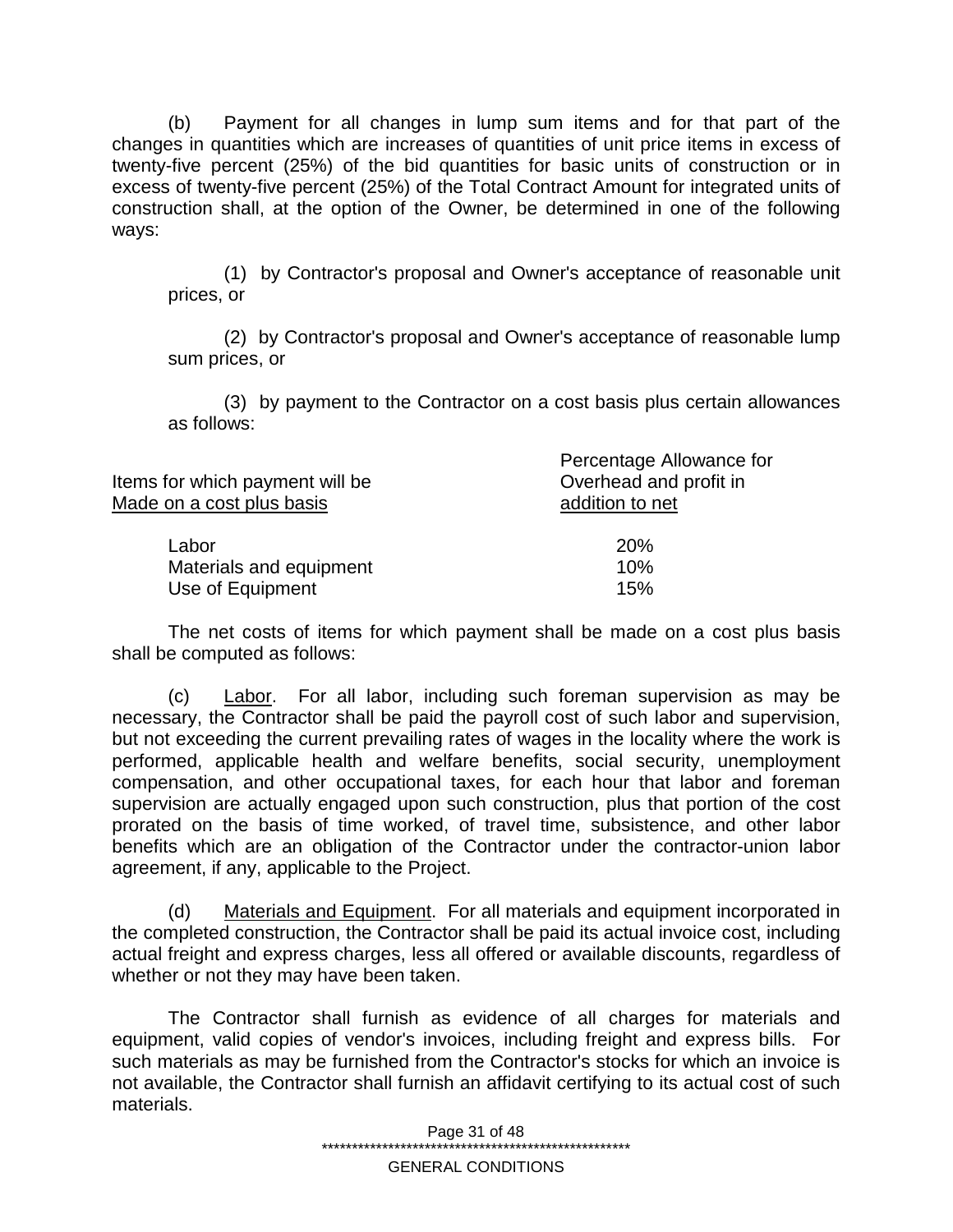In the event that the Contractor's cost of such materials and equipment furnished is excessive in the opinion of the Engineer, or if the Contractor does not furnish satisfactory evidence of its costs, the Owner reserves the right to establish the cost of all or a part of such materials delivered to the location of the Project at the lowest current wholesale prices less all applicable discounts at which said materials and equipment are available to the Contractor in the quantities required.

The Owner reserves the right to furnish such materials and equipment as it deems advisable, and the Contractor shall receive no payment for costs or allowances on such materials.

#### (e) Use of Equipment.

(1) Contractor-Owned Equipment. For Contractor-owned equipment, including machine-power tools, which is necessary or desirable for the construction in the opinion of the Engineer, the Contractor shall receive the rental rates in the current edition and appropriate volume of the "Rental Rate Blue Book for Construction Equipment" published by Dataquest, Inc., 1980 Ridder Park Drive, San Jose, California 95131, (hereinafter referred to as "Blue Book") and as modified by the Special Conditions, for the time that said equipment is in use on such construction, excluding therefrom all time that such equipment is inoperative because of malfunction or breakdown. Such rates shall be the monthly, weekly, daily or hourly rates applicable to the total period the equipment is in use, whichever is lowest and results in the least total amount.

For equipment not listed in the Blue Book, the contractor shall receive a rental rate as agreed upon before such work is begun. If agreement cannot be reached, the Owner reserves the right to establish a rate based on similar equipment in the Blue Book on prevailing commercial rates in the area.

When Contractor-owned equipment is ordered by the Owner to be held at standby, the equipment rental will be paid at one-half (1/2) of the said rate; except, no percentage allowance shall be paid for equipment on ordered standby.

The said equipment rental rates are the maximum rates allowable for equipment of modern design in good working condition and shall include and be full compensation for depreciation, investment costs, and furnishing all fuel, oil, lubrication, repairs, maintenance, insurance and incidental expenses, and all other costs except labor for operation thereof. Individual pieces of equipment having a purchase price of Six Hundred Dollars (\$600.00) or less will be considered to be tools or small equipment, and no rental will be allowed on such tools or small equipment.

In the event the equipment is not at the Project site and the Engineer determines that such equipment would not have been required other than for the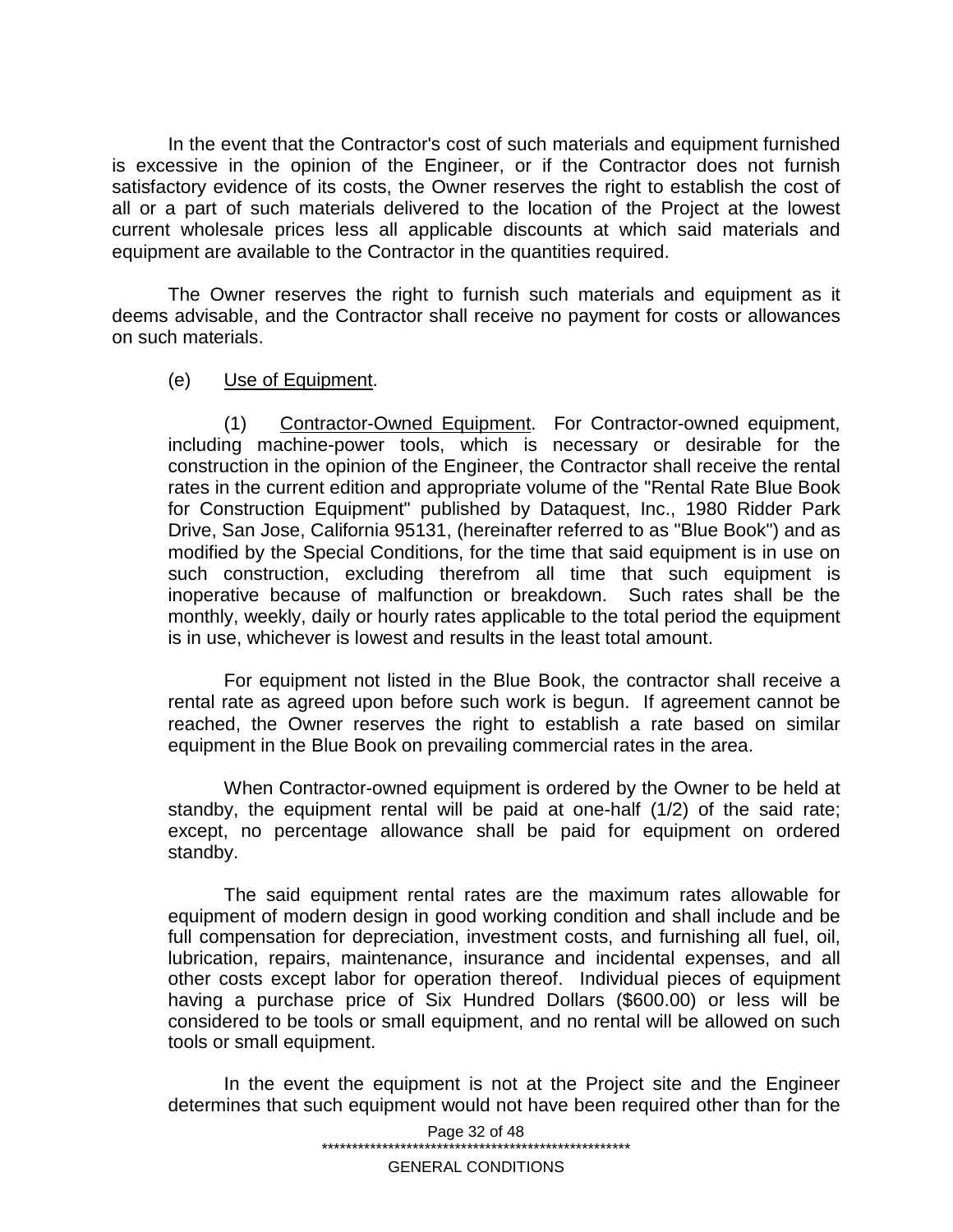changed construction, and it is necessary to obtain such equipment exclusively for such changed construction, the actual costs of moving such equipment to and from the Project site will be paid to the Contractor from the nearest point such equipment is available, plus rental time during movement of the equipment at fifty percent (50%) of said rental rates.

(2) Equipment Furnished by Others. If Contractor-owned equipment is not available and equipment is rented from outside sources, payment will be made on the basis of actual invoice cost, except that when the equipment is ordered standby no percentage allowances will be made. Use of non-owned equipment at rates higher than those established by the "Rental Rate Blue Book for Construction Equipment," and as modified by the Special Conditions will not be allowed, except upon prior written approval of the Owner.

(f) Payment in Full. The compensation as herein provided, including the percentage allowance, shall be payment in full for all construction furnished hereunder and all expenses of every nature, kind and description, including, but not limited to, social security, unemployment compensation, occupational taxes and any other federal, state or local taxes, premiums on public liability and property damage insurance, use of small tools and equipment for which no separate payment is allowed, overhead expense and profit.

When construction is furnished by a Subcontractor to the Contractor, the percentage allowances shall be allowed only on the costs to the Subcontractors of labor, material and use of equipment.

The Contractor's cost records pertaining to work paid for hereunder shall be open to inspection and audit by representatives of the Owner during the period of the Contract and for not less than one (1) year after the acceptance of all construction. Where payment for labor, materials or use of equipment is based on the cost thereof to a Subcontractor or material supplier to the Contractor, the Contractor expressly warrants that the cost records of such Subcontractor or material supplier shall be open to inspection and audit by representatives of the Owner on the same terms and conditions as the cost records of the Contractor. If an audit is to be started more than sixty (60) days after the acceptance of all construction under the Contract, the Contractor will be given reasonable notice of the time when such audit is to begin.

(g) List of Construction Equipment. Within fifteen (15) days after Notice to Proceed, the Contractor shall furnish to the Engineer a list of construction equipment to be used in the Construction together with applicable Blue Book rental rates. For construction equipment for which Blue Book rental rates are not available, the Contractor shall provide its fully documented and established rental rates for such equipment under similar usage. Such rental rates shall become effective when approved by the Engineer. The Contractor shall furnish copies of fuel, oil, lubrication and normal maintenance of construction equipment applicable to the project location.

Section 44: Payment For Uncorrected Construction. If, in the opinion of the

Page 33 of 48 \*\*\*\*\*\*\*\*\*\*\*\*\*\*\*\*\*\*\*\*\*\*\*\*\*\*\*\*\*\*\*\*\*\*\*\*\*\*\*\*\*\*\*\*\*\*\*\*\*\*\*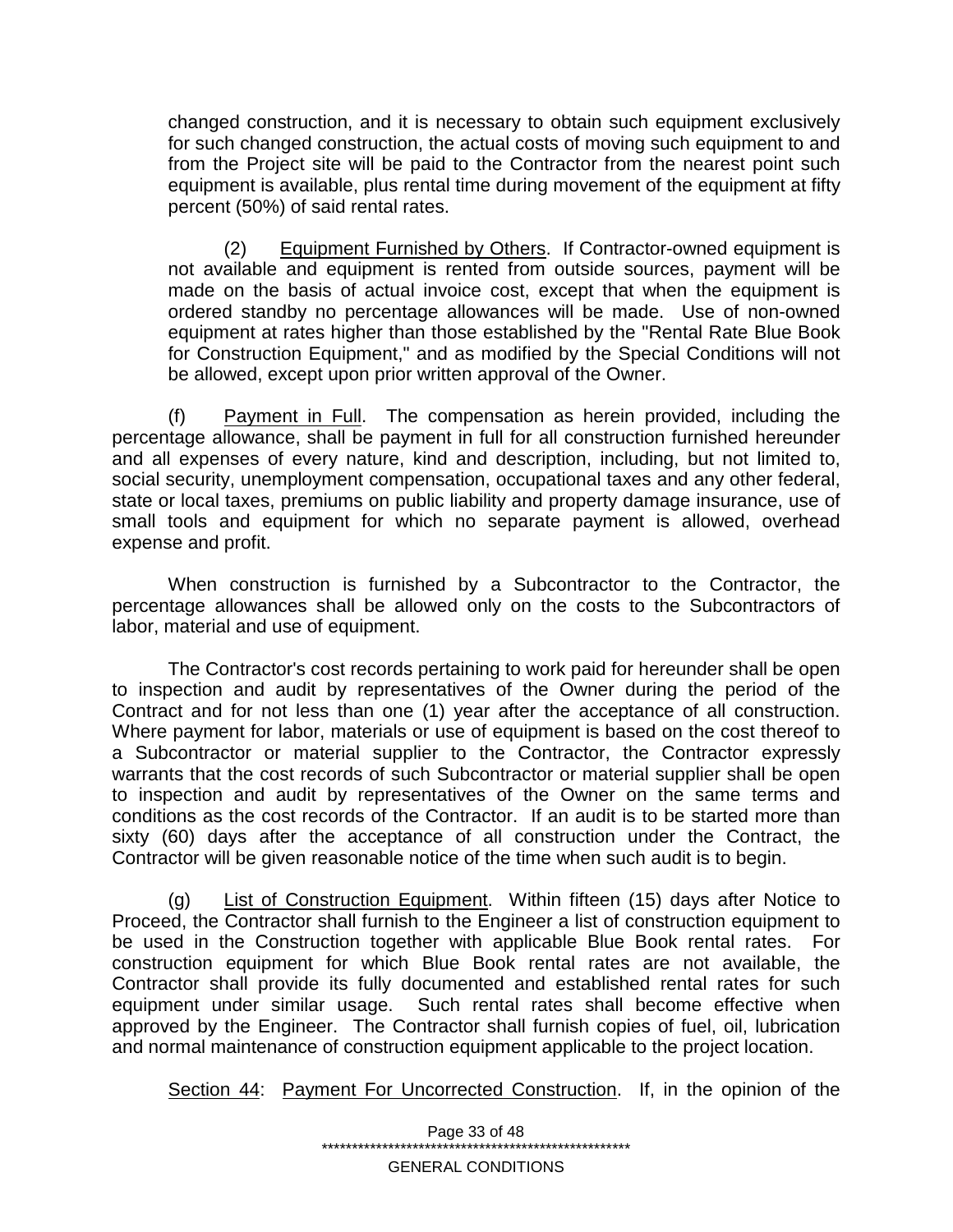Engineer, it is inexpedient, impractical or otherwise not in the best interests of the Owner, to correct construction which has been damaged, which is faulty, or which has not been furnished in accordance with the Contract, the Owner shall have the right in its sole discretion, to accept such work and an equitable reduction in the Total Contract Amount shall be made.

### Section 45: Progress payments.

(a) Partial payments of the Total Contract Amount, if such progress payments are to be allowed or made, will be made as specified in the Special Conditions. No progress payment will be allowed unless provided for in the Special Conditions.

(b) In the event progress payments are provided for in the Special Conditions, the Contractor may, unless otherwise provided in the Special Conditions, submit to the Engineer, not later than the tenth (10th) day of each calendar month, two (2) copies of a Contractor's Request for Payment for construction completed during the previous calendar month. Such Contractor's Request for Payment shall be in the form provided in the Special Conditions. With each Contractor's Request for Payment, the Contractor shall, if required, submit satisfactory evidence of payment for materials and labor, including payments to Subcontractors, made during the previous month. Each Contractor's Request for Payment shall be computed from construction completed on all items listed in the Bid Proposal less the amounts retained as provided in the Special Conditions or elsewhere in the Contract Documents, including any claims or offsets asserted against the Contractor, including any asserted by the Owner, and less all previously approved Contractor's Requests for Payment. Partial payment may be made for partially completed construction to the extent completed in the opinion of the Engineer.

(c) Partial payments on account of changes in construction may be made periodically in the same manner as partial payments on the Total Contract Amount.

(d) Within fifteen (15) days after proper submission of Contractor's Request for Payment by the Contractor, the Engineer will:

(1) recommend approval of the Contractor's Request for Payment submitted, or

(2) recommend approval of such other amount, if any, as is due the Contractor, in the opinion of the Engineer, informing the Contractor of the amount recommended, if any.

(e) The recommended Contractor's Request for Payment will be submitted to the Owner by the Engineer, and the Owner may authorize a partial payment to the Contractor, on the basis of the recommended Contractor's Request for Payment, but the Owner will withhold a retained amount as specified in the Special Conditions and such other amounts as are recommended by the Engineer or allowed to be retained by the

Page 34 of 48

\*\*\*\*\*\*\*\*\*\*\*\*\*\*\*\*\*\*\*\*\*\*\*\*\*\*\*\*\*\*\*\*\*\*\*\*\*\*\*\*\*\*\*\*\*\*\*\*\*\*\*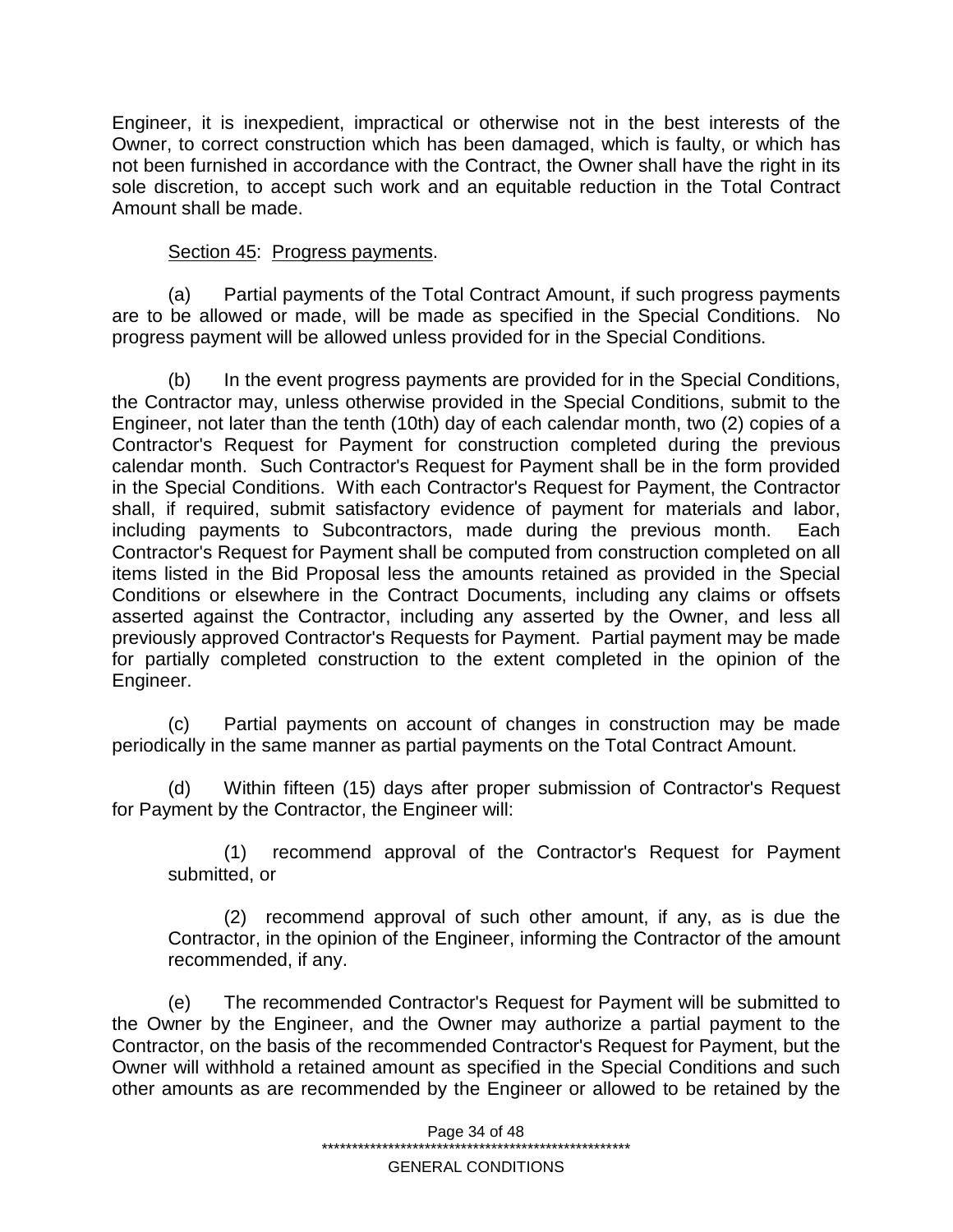Owner, including any claims or offsets asserted against the Contractor.

# Section 46: Payments Withheld.

(a) In addition to the amount retained as otherwise provided in the Contract Documents, the Owner may withhold such amounts from any payment as may be necessary in the opinion of the Engineer or Owner for protection from loss on account of

- (1) defective work not remedied;
- (2) claims filed or reasonable evidence indicating probable filing of claims;

(3) failure of the Contractor to make proper and full payments promptly to its own employees or to the Subcontractors for materials or labor within a reasonable time after the Contractor has received the material or labor for incorporation into the construction;

(4) a reasonable doubt that the Contract can be completed by another contractor for the balance then unpaid;

(5) damage to the Owner, its buildings, structures, or property, to another contractor or subcontractor, or any other person, caused or contributed to by the Contractor, its officers, employees, agents, representatives, subcontractors, or persons for whom Contractor is responsible;

(6) bankruptcy, receivership or insolvency of, or the pendency of such proceedings against the Contractor;

(7) costs of the Owner for engineering tests, inspection costs, or other work, costs or expenses, to be reimbursed to the Owner by the Contractor as provided in the Contract Documents;

(8) unsatisfactory prosecution of the work, or failure of the Contractor to complete any part of the construction in accordance with the Construction Schedule or the Contract;

(9) credits refused by the Contractor for construction deleted; or

(10) errors in previous partial payments, or claims by the Owner against the Contractor.

### Section 47: Termination For Convenience.

(a) The performance of work under this Contract may be terminated by the Owner in accordance with this clause in whole, or from time to time in part, whenever

> Page 35 of 48 \*\*\*\*\*\*\*\*\*\*\*\*\*\*\*\*\*\*\*\*\*\*\*\*\*\*\*\*\*\*\*\*\*\*\*\*\*\*\*\*\*\*\*\*\*\*\*\*\*\*\*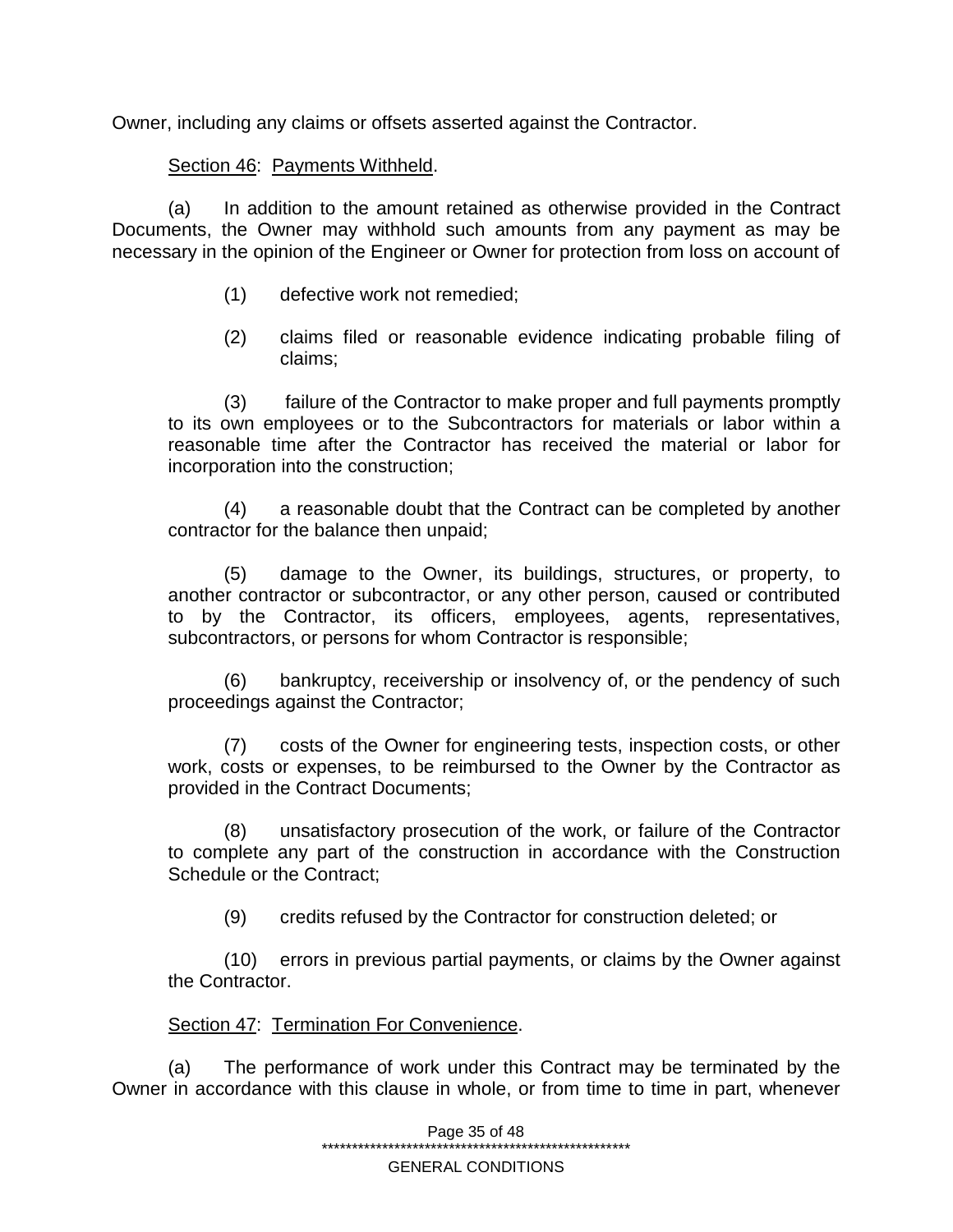the Owner shall determine that such termination is in the best interest of the Owner. Any such termination shall be effected by delivery to the Contractor of a Notice of Termination specifying the extent to which performance of work under the Contract is terminated, and the date upon which such termination becomes effective.

(b) After receipt of a Notice of Termination, and except as otherwise directed by the Owner, the Contractor shall:

(1) Stop work under the Contract on the date and to the extent specified in the Notice of Termination;

(2) Place no further orders or subcontracts for materials, services, or facilities except as may be necessary for completion of such portion of the work under the Contract as is not terminated;

(3) Terminate all orders and subcontracts to the extent that they relate to the performance of work terminated by the Notice of Termination;

(4) Assign to the Owner, in the manner, at the times, and to the extent directed by the Owner, all of the right, title, and interest of the Contractor under the orders and subcontracts so terminated. In which case the Owner shall have the right, in its discretion, to settle or pay any or all claims arising out of the termination of such orders and subcontracts;

(5) Settle in good faith all outstanding liabilities and all claims arising out of such termination of orders and subcontracts, with the approval or ratification of the Owner to the extent Owner may require, which approval or ratification shall be final for all the purposes of this clause;

(6) Transfer title to the Owner, and deliver in the manner, at the times, and to the extent, if any, directed by the Owner, (i) the fabricated or un-fabricated parts, work in process, completed work, supplies, and other material produced as a part of, or acquired in connection with the performance of, the work terminated by the Notice of Termination, and (ii) the completed or partially completed plans, drawings, information, and other property which, if the Contract had been completed, would have been required to be furnished to the Owner;

(7) Use his best efforts to sell, in the manner, at the times, to the extent, and at the price or prices directed or authorized by the Owner, any property of the types referred to in (6) above: Provided, however, that the Contractor (i) shall not be required to extend credit to any purchaser, and (ii) may acquire any such property under the conditions prescribed and at a price or prices approved by the Owner; and provided further, that the proceeds of any such transfer of disposition shall be applied in reduction of any payments to be made by the Owner to the Contractor under this Contract or shall otherwise be credited to the price or cost of the work covered by this Contract or paid in such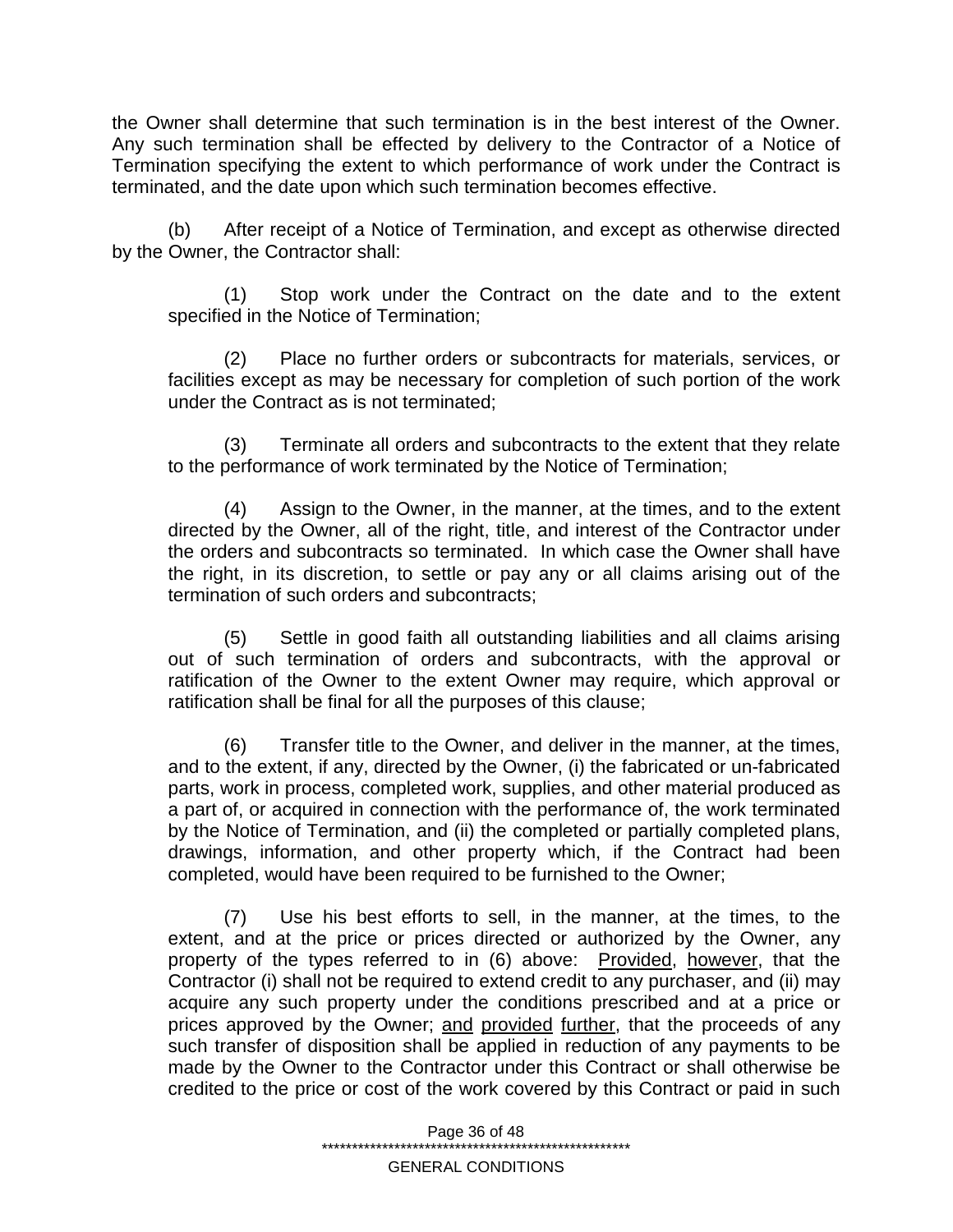other manner as the Owner may direct;

(8) Complete performance of such part of the work as shall not have been terminated by the Notice of Termination; and

(9) Take such action as may be necessary, or as the Owner may direct, for the protection and preservation of the property related to this Contract which is in the possession of the Contractor and in which the Owner has or may acquire an interest.

(c) After receipt of a Notice of Termination, the Contractor shall submit to the Owner his termination claim, in the form and with the certification prescribed by the Owner. Such claim shall be submitted promptly but in no event later than sixty (60) days from the effective date of termination, unless one or more extensions in writing are granted by the Owner upon request of the Contractor made in writing within such sixty (60) day period or authorized extension thereof. However, if the Owner determines that the facts justify such action, he may receive and act upon any such termination claim at any time after such sixty (60) day period or extension thereof. Upon failure of the Contractor to submit his termination claim within the time allowed, the Owner may determine, on the basis of information available to the Owner, the amount, if any, due to the Contractor by reason of the termination and shall thereupon pay to the Contractor the amount so determined.

(d) Subject to the provisions of paragraph (c), the Contractor and the Owner may agree upon the whole or any part of the amount or amounts to be paid to the Contractor by reason of the total or partial termination of work pursuant to this clause, which amount or amounts may include a reasonable allowance for profit on work done: Provided, that such agreed amount or amounts, exclusive of settlement costs, shall not exceed the total contract price as reduced by the amount of payments otherwise made and as further reduced by the contract price of work not terminated, and any claims or offsets against the Contractor pursuant to the Contract, or otherwise, by the Owner or other persons. The Contract shall be amended accordingly, and the Contractor shall be paid the agreed amount. Nothing in paragraph (e) of this clause, prescribing the amount to be paid to the Contractor in the event of failure of the Contractor and the Owner to agree upon the whole amount to be paid to the Contractor by reason of the termination of work pursuant to this section, shall be deemed to limit, restrict, or otherwise determine or affect the amount or amounts which may be agreed upon to be paid to the Contractor pursuant to paragraph (d).

(e) In the event of the failure of the Contractor and the Owner to agree as provided in paragraph (d) upon the whole amount to be paid to the Contractor by reason of the termination of work pursuant to this section, the Owner shall determine, on the basis of information available to it, the amount, if any, due to the Contractor by reason of the termination and shall pay to the Contractor the amounts determined as follows:

(1) With respect to all contract work performed prior to the effective date of the Notice of Termination, the total (without duplication of any items) of:

> Page 37 of 48 \*\*\*\*\*\*\*\*\*\*\*\*\*\*\*\*\*\*\*\*\*\*\*\*\*\*\*\*\*\*\*\*\*\*\*\*\*\*\*\*\*\*\*\*\*\*\*\*\*\*\*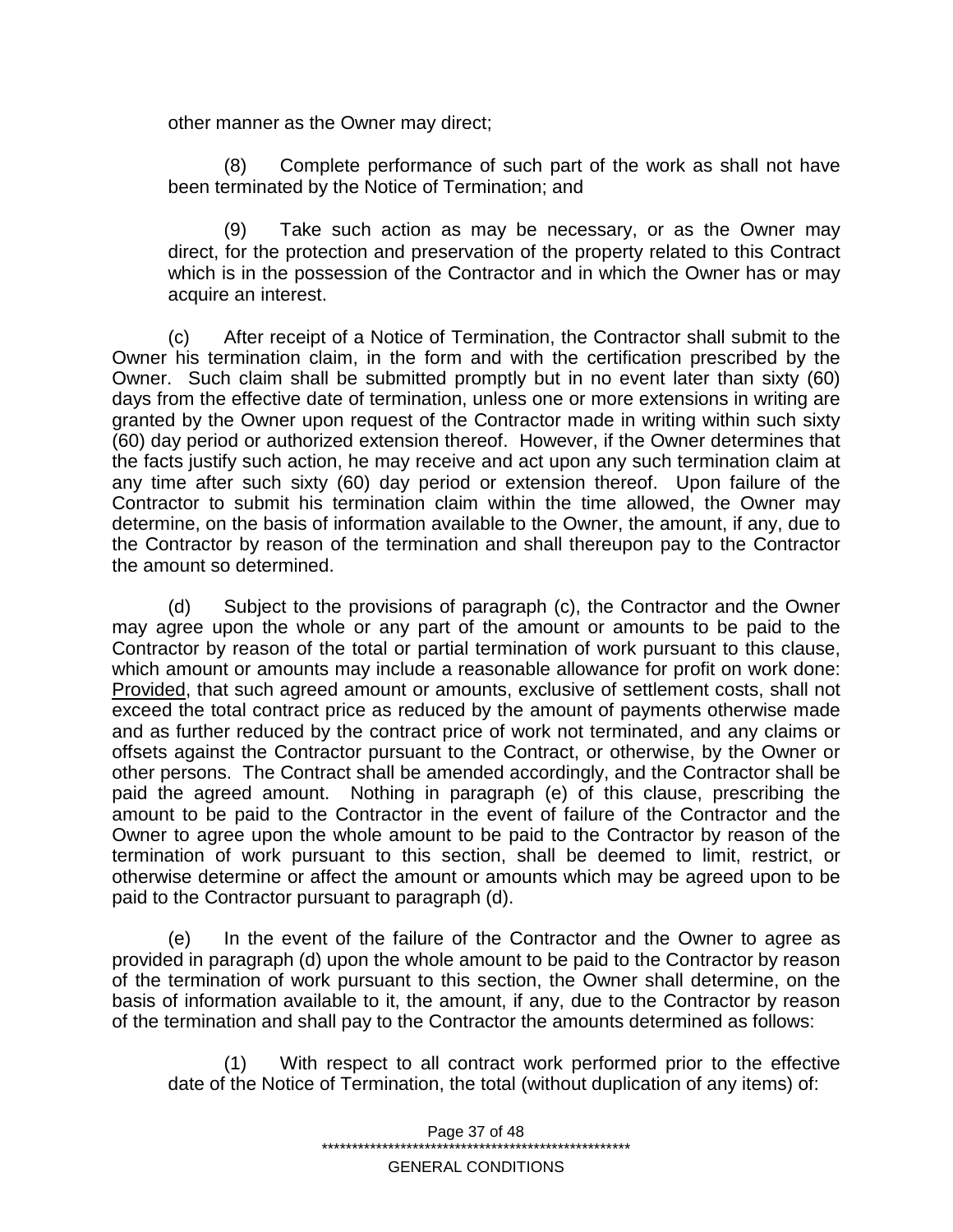- (i) The cost of such work;
- (ii) The cost of settling and paying claims arising out of the termination of work under subcontracts or orders as provided in paragraph (b) (5) above, exclusive of the amounts paid or payable on account of supplies or materials delivered or services furnished by the Subcontractor prior to the effective date of the Notice of Termination of work under this Contract, which amounts shall be included in the cost on account of which payment is made under (i) above; and
- (iii) A sum, as profit on (i) above, determined by the Owner to be fair and reasonable: Provided, however, that if it appears that the Contractor would have sustained a loss on the entire Contract had it been completed, no profit shall be included or allowed under this subdivision (iii) and appropriate adjustment shall be made reducing the amount of the settlement to reflect the indicated rate of loss; and

(2) The reasonable cost of the preservation and protection of property incurred pursuant to paragraph (b)(9); and any other reasonable cost incidental to termination of work under this contract, including expense incidental to the determination of the amount due to the Contractor as the result of the termination of work under this contract.

The total sum to be paid to the Contractor under (1) above shall not exceed the total contract price as reduced by the amount of payments otherwise made and as further reduced by the contract price of work not terminated, and any claims or offsets by the Owner. Except for normal spoilage, and except to the extent that the Owner shall have otherwise expressly assumed the risk of loss, there shall be excluded from the amounts payable to the Contractor under (1) above, the fair value, as determined by the Owner, of property which is destroyed, lost, stolen, or damaged so as to become undeliverable to the Owner, or to a buyer pursuant to paragraph (b) (7).

The Contractor shall have the right to dispute under Section 72 [Remedies] from any determination made by the Owner under paragraphs (c) or (e) above, except that, if the Contractor has failed to submit his claim within the time provided in paragraph (c) above and has failed to request extension of such time, he shall have no such right of appeal. In any case where the Owner has made a determination of the amount due under paragraphs (c) or (e) above, the Owner shall pay to the Contractor the following: (1) if there is no right of appeal hereunder or if no timely appeal has been taken, the amount so determined by the Owner or (2) if a proceeding is initiated under Section 72 [Remedies], the amount finally determined in such proceeding.

(g) In arriving at the amount due the Contractor under this clause there shall be deducted (1) all un-liquidated advance or other payments on account theretofore

> Page 38 of 48 \*\*\*\*\*\*\*\*\*\*\*\*\*\*\*\*\*\*\*\*\*\*\*\*\*\*\*\*\*\*\*\*\*\*\*\*\*\*\*\*\*\*\*\*\*\*\*\*\*\*\*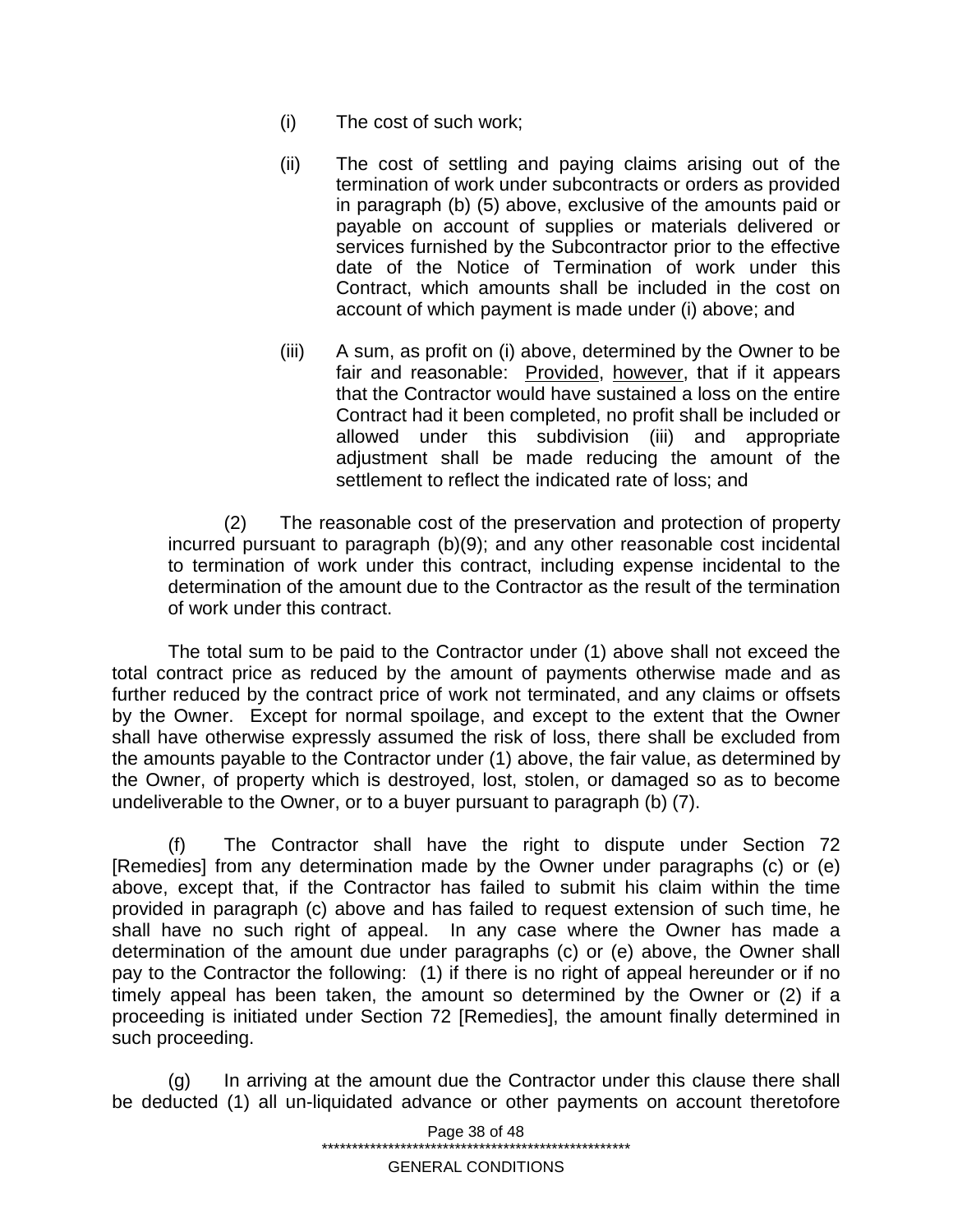made to the Contractor, applicable to the terminated portion of this contract, (2) any claim which the Owner may have against the Contractor in connection with this contract, and (3) the agreed price for, or the proceeds of sale of any materials, supplies, or other things kept by the Contractor or sold, pursuant to the provisions of this clause, and not otherwise recovered by or credited to the Owner.

(h) If the termination hereunder be partial, prior to the settlement of the terminated portion of this contract, the Contractor may file with the Owner a request in writing for an equitable adjustment of the price or prices specified in the Contract relating to the continued portion of the Contract (the portion not terminated by the Notice of Termination), and such equitable adjustment as may be agreed upon shall be made in such price or prices; however, nothing contained herein shall limit the right of the Owner and the Contractor to agree upon the amount or amounts to be paid to the Contractor for the completion of the continued portion of the Contract when said Contract does not contain an established contract price for such continued portion.

# Section 48: Acceptance And Final Payment.

(a) When the Contractor has completed the construction in accordance with the terms of the Contract Documents and all construction has operated satisfactorily for not less than fifteen (15) days after completion, the Contractor shall submit to the Engineer a Contractor's Final Request for Payment; Statement Concerning Claims; Release, Waiver and Discharge of Claims and Liens on the forms included in the Contract Documents; and such other completed documents as may be required by the Owner for the release of any monies held.

(b) The Contractor's Final Request for Payment shall be prepared on the basis of the Contract, including all authorized Change Orders, but not inclusive of proposals or claims of the Contractor which have not been accepted by executed Change Order. The Contractor's Final Request for Payment shall constitute a complete waiver and release of any and all claims by the Contractor except for unsettled claims that have been properly and timely filed as provided in the Contract and as are expressly and specifically stated and set forth in the Contractor's Statement Concerning Claims on the form for such included in the Special Conditions.

(c) The Statement Concerning Claims shall warrant that the Contractor has fully completed the performance of the Contract and the construction included in the Contract and has fully paid for all labor, materials, equipment, services, taxes and all other costs and expenses of every nature and kind whatsoever resulting from the Contract, except for any itemized payments due but not yet made as set forth in the statement of claims. If any dispute exists between the Contractor and any person, firm or corporation to which the Contractor might be obligated in connection with the Contract, the Contractor shall state the name of claimant and amount and general nature of the claim against the Contractor. Such Statement Concerning Claims shall also state the amount and nature of all present and future claims that the Contractor may have against the Owner relative to the Contract in addition to the Contractor's Final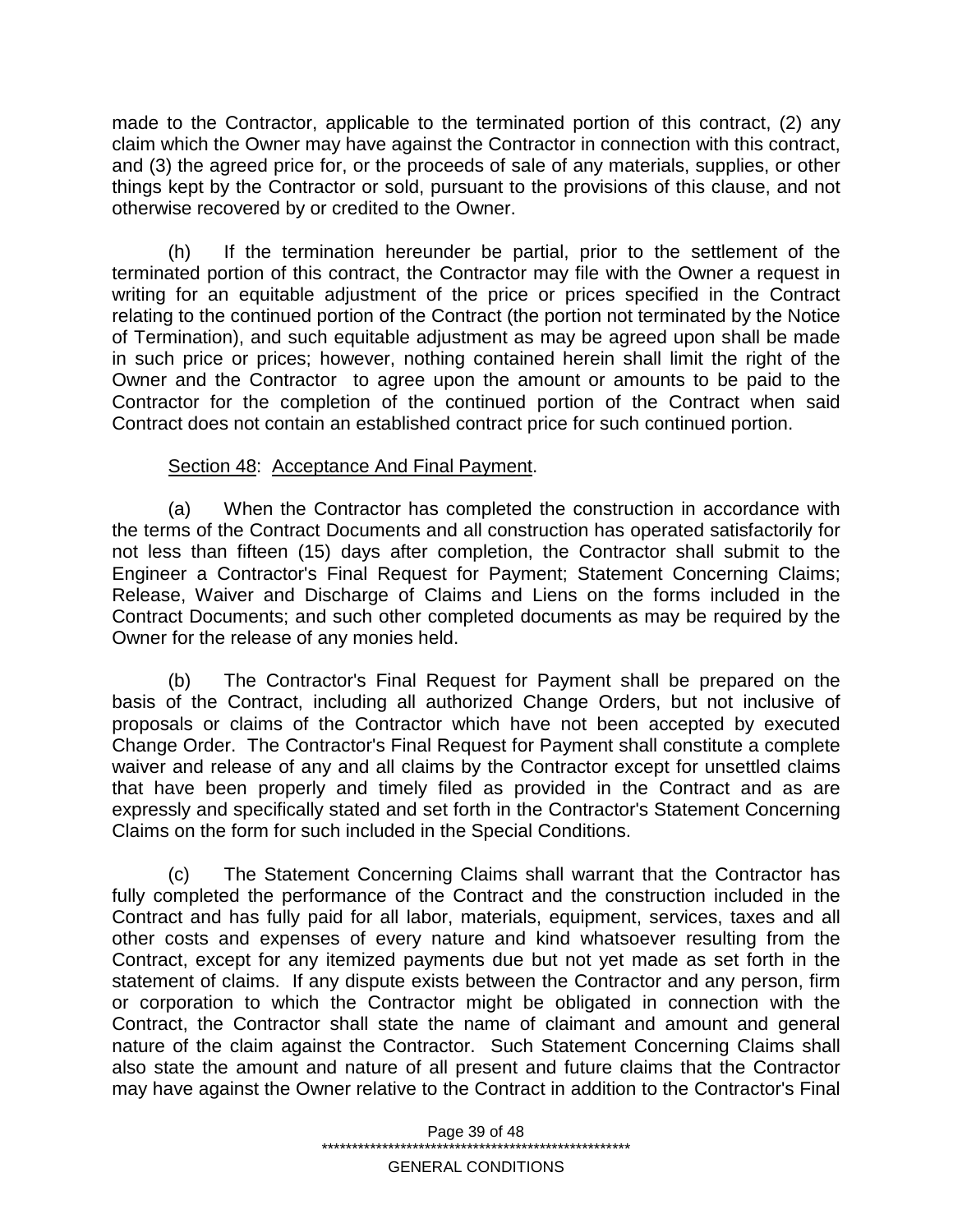Request for Payment.

(d) After receipt of a properly completed Statement Concerning Claims and Contractor's Final Request for Payment, the Engineer will, within a reasonable time, make a recommendation to the Owner relative to acceptance of the construction. Such a recommendation shall not constitute a recommendation of acceptance of construction not furnished in accordance with the Contract. The Contractor's Final Request for Payment will be reviewed in the same manner as any other Contractor's Request for Payment.

(e) Upon receipt of the Statement Concerning Claims, and a Release and Waiver of Claims and Liens, in the form included in the Contract Documents, recommended Contractor's Final Request for Payment, any other documents necessary for the release of monies held, and the Engineer's recommendation relative to acceptance of the construction, the Owner will, within a reasonable time, take action on the Contractor's Final Request for Payment and on acceptance of the construction. Such action shall be subject to the conditions of the Performance Bond and Payment Bond, legal and contractual rights of the Owner, required warranties, and correction of faulty construction after final payment. The Owner shall have the right to retain from any payment then due the Contractor, so long as any bills or claims remain unsettled and outstanding, including any asserted by the Owner, a sum sufficient, in the opinion of the Owner to provide for the payment of the same. It is also understood and agreed that, in case of any breach by the Contractor of the provisions hereof, the Owner may retain from any payment or payments, which may become due hereunder, a sum sufficient, in the opinion of the Owner, to compensate for all damages occasioned by such breach, including in such damages any damages arising out of delay on the part of the Contractor.

(f) The acceptance of construction will be evidenced by a Notice of Acceptance of Construction in writing signed by a duly authorized official of the Owner in the manner provided for written notices. No other act of the Owner shall constitute acceptance of the construction.

(g) Thirty (30) days after the Owner has accepted the construction, as above provided, the Contractor may submit a Request for Payment of the Retained Amount; provided, however, that the Owner may also retain such additional amounts and for such lengths of time as may be required by law or by the Special Conditions. If any liens remain unsatisfied after Payment of the Retained Amount is made, the Contractor shall immediately reimburse the Owner such amounts as the Owner may have been compelled to pay in discharging such liens including all costs and reasonable attorneys' fees.

Section 49: Construction Furnished Prior to Notice to proceed. Notwithstanding any other provision of the Contract, the Owner shall not be obligated to accept or to pay for any construction furnished by the Contractor, prior to delivery of a written Notice to Proceed whether or not the Owner has knowledge of the furnishing of such

> Page 40 of 48 \*\*\*\*\*\*\*\*\*\*\*\*\*\*\*\*\*\*\*\*\*\*\*\*\*\*\*\*\*\*\*\*\*\*\*\*\*\*\*\*\*\*\*\*\*\*\*\*\*\*\*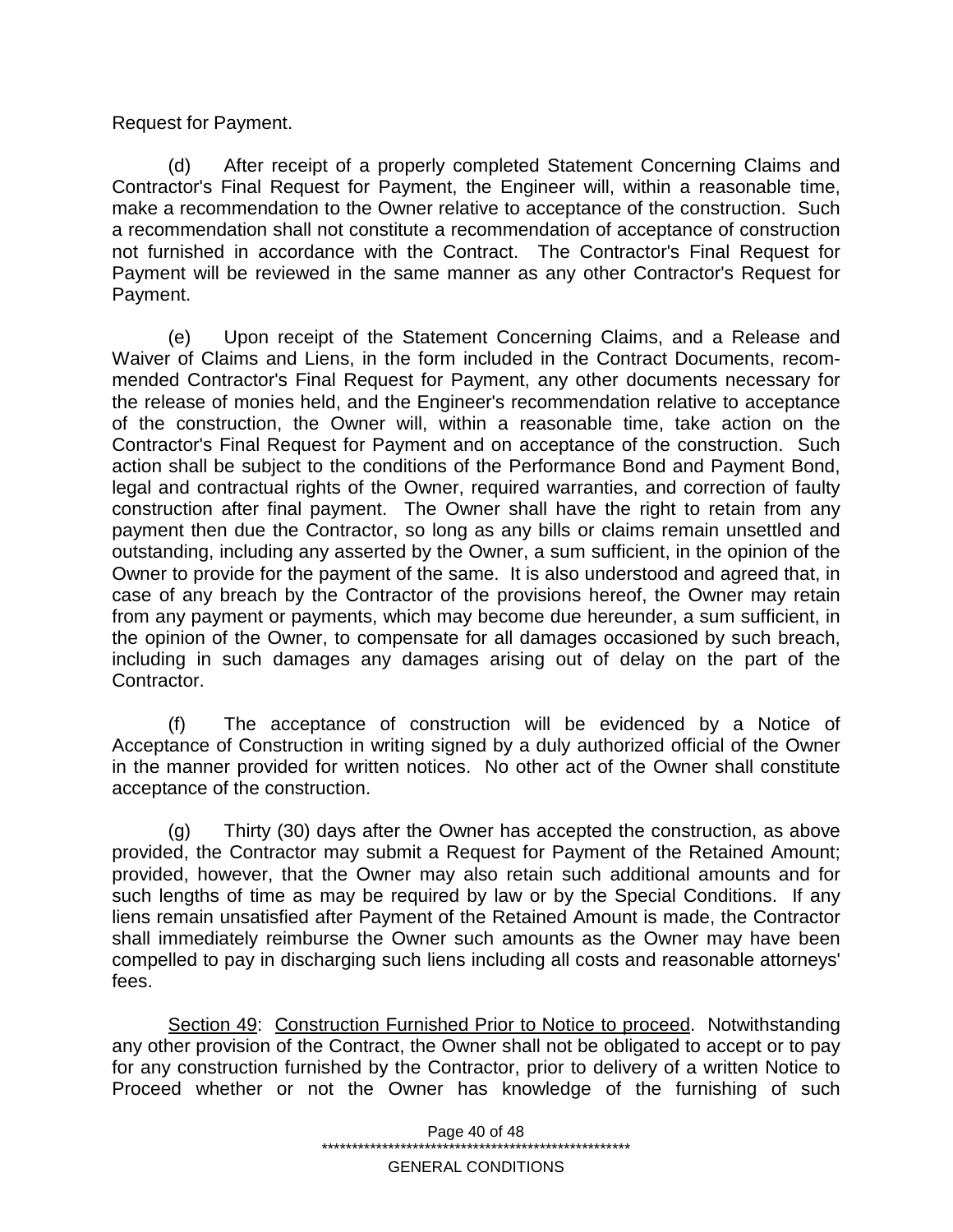construction.

Section 50: Sales And Similar Taxes. The Contractor shall timely pay all federal, state, and local sales, excise or other taxes or assessments incurred or required to be collected or paid by the Contractor.

Section 51: Credit. In the event construction is deleted or modified or specified material, equipment, method or process substituted so as to effect a reduction in cost, the Owner shall be entitled to a credit in an equitable amount.

Section 52: Owner's Operations. The Contractor shall schedule all construction so as not to interfere with the operations of the Owner. Where such interference is essential to prosecution of the construction special arrangements shall be made and the written consent of the Owner as to time and method obtained forty-eight (48) hours in advance of the construction.

Section 53: Overtime Inspection. In the event the Contractor elects to work on a Saturday, Sunday, a holiday, or longer than an eight-hour work shift on a regular working day, such work shall be considered as overtime work. On all such overtime work an Inspector, and a survey crew, if required, will be present, unless determined not necessary by the Owner. The Contractor shall reimburse the Owner for the full amount of the straight time plus overtime costs to the Owner for employees of the Owner required to work overtime hours.

The Contractor authorizes the Owner to deduct all such costs from any amounts due, or to become due the Contractor.

Overtime due to special construction problems, such as concrete finishing, asphalt rolling, making live sewer hookups, alleviating traffic problems, etc., will not be charged if the Engineer determines that the waiver of reimbursement of overtime charges is justified and deemed to be in the best interests of the Borough.

Section 54: Owner's Construction. The Owner reserves the right to furnish in connection with the Project, construction which is not included in the Contract either by the Owner's forces or by the forces of other contractors.

### Section 55: Other Contracts.

(a) The Contractor shall ascertain to its own satisfaction the scope of the Project and the nature of any other contracts that have been or may be entered into by the Owner in the prosecution of the Project, to the end that the Contractor may perform the Contract in coordination with such other contracts, if any. Nothing herein contained shall be interpreted as granting to the Contractor exclusive occupancy of the Project site. The Contractor shall not cause any unreasonable hindrance or delay to any other contractor working on the Project. If, in the opinion of the Engineer, the performance of the Contract is likely to be interfered with by the simultaneous performance of some

> Page 41 of 48 \*\*\*\*\*\*\*\*\*\*\*\*\*\*\*\*\*\*\*\*\*\*\*\*\*\*\*\*\*\*\*\*\*\*\*\*\*\*\*\*\*\*\*\*\*\*\*\*\*\*\*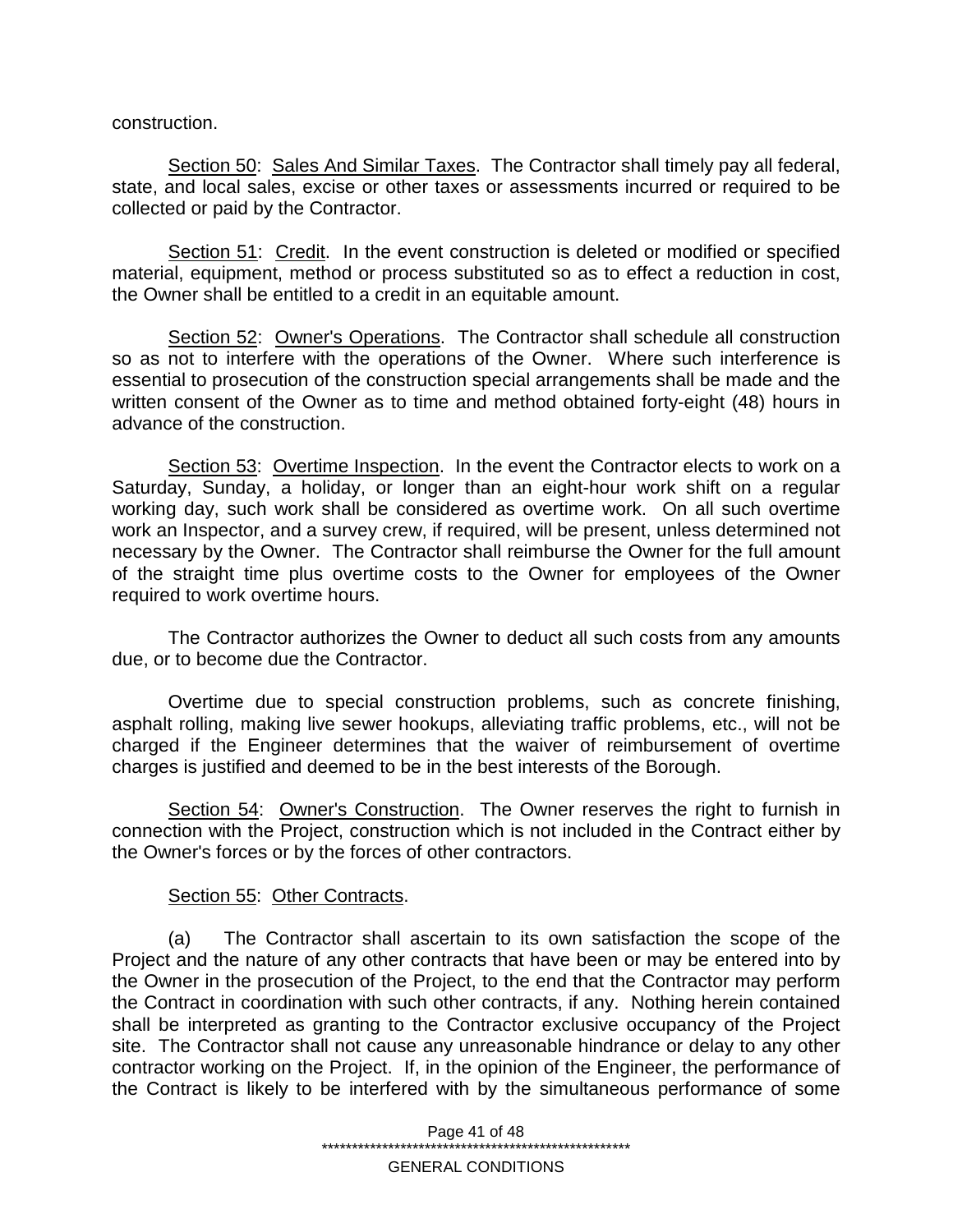other contract or contracts to which the Owner is a party or by the Owner's own forces, the Owner may, but is not obligated to, decide which contractors shall cease a part of or all of their construction temporarily and which contractor shall continue, or whether the construction under all contracts can be coordinated so that all contractors may proceed simultaneously. The Owner shall not be responsible for any delays or damages suffered or extra costs incurred by the Contractor resulting directly or indirectly from the performance, failure to perform or attempted performance by any other contractor of any other contract.

(b) The Contractor shall afford other contractors reasonable opportunity for the introduction and storage of their materials and the execution of their construction at the Project site and shall properly connect and coordinate its construction with theirs. If another contractor or contractors are working in the same area, with equal rights and privileges, it shall be the responsibility of the Contractor to make whatever arrangements with said other contractors as are necessary for the proper execution and coordination of the construction.

(c) If any part of the Contractor's construction depends upon the construction of any other contractor for proper execution or results, the Contractor shall inspect the other contractor's construction and, at least ten (l0) days prior to the time the Contractor begins construction on such part, report to the Engineer in writing any defects in such other contractor's construction that renders it unsuitable for such proper execution and results. Failure on the part of the Contractor to so inspect and report shall constitute an acceptance of the other contractor's construction as fit and proper for the reception of the Contractor's construction, except as to defects which may subsequently develop in the other contractor's construction.

(d) The Contractor agrees to save the Owner and the Engineer harmless from any claim, suit or demand of any other contractor by reason of the failure of the Contractor to conform with the Construction Schedule or construction time.

Section 56: Lands by Owner. Unless otherwise provided in the Special Conditions, the Owner will provide the lands upon which the construction under the Contract is to be furnished, together with the right-of-access to such lands. The Contractor shall confine its equipment, storage of materials, and construction operations to such limits as may be directed by the Owner, and shall not unreasonably encumber the premises with its materials; provided, however, such discretion by the Owner shall not impose upon the Owner any duty or responsibility for the safety or loss or damage to any equipment, materials, other property or project safety, all of such to remain the responsibility of Contractor.

Section 57: Lands by Contractor. The Contractor shall provide at its own expense and with no cost or liability to the Owner, any additional land and access thereto, not shown or described in the Contract Documents as provided by the Owner that may be required for temporary construction facilities or storage of materials. The Contractor shall confine its equipment, storage of materials and operation of its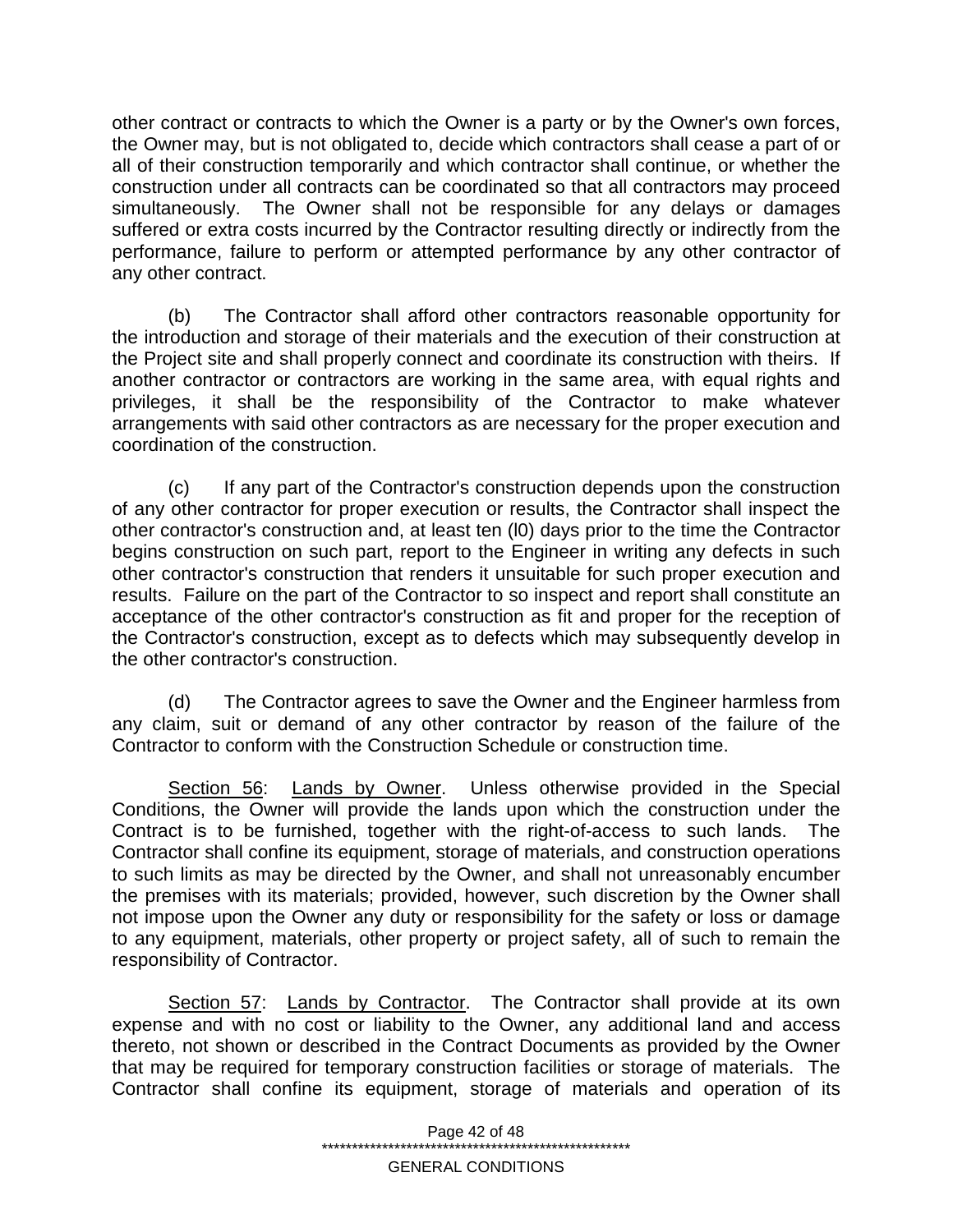workmen to those areas described in the Contract Documents and such additional areas as it provides at its own expense.

Section 58: Employees. The Contractor shall at all times enforce strict discipline and good order among its employees and shall not employ or continue to employ on the Project anyone not skilled in the work assigned to it or any person unsatisfactory to the Owner. All employees who perform any work shall be properly licensed, and shall be the holders of all certificates of fitness, and permits as may be required by law.

### Section 59: Project Safety.

(a) The Contractor shall exercise all precautions for the safety of its employees and of the general public and of the Owner's employees and property, and shall comply with all applicable provisions of federal, state, and municipal safety laws, building and construction codes, and the safety rules and other regulations of the Owner, including, but not limited to, the requirements of the U.S. Occupational Safety and Health Administration (OSHA) or applicable State statutes in lieu thereof. The Contractor shall also comply with the recommendations in the "Manual of Accident Prevention in Construction of the Associated General Contractors of America" insofar as applicable, unless such recommendations are incompatible with federal, state or municipal laws or regulations. Monthly reports of all lost-time accidents shall be promptly submitted to and shall include such data as are requested by the Owner.

(b) The Contractor shall enforce all instructions of the Owner regarding signs, advertising, fires, danger signals, barricades, and smoking, and shall require all persons employed in the construction to comply with all building, post or institutional regulations while on the premises. The Contractor shall require all employees to be familiar with and comply with the Owner's safety regulations. The Contractor shall not permit any part of any structure to be loaded with a weight exceeding its maximum allowable loading or that will otherwise jeopardize its safety.

(c) Existing traffic and street name signs which will interfere with construction shall be removed by the Contractor and stored in a safe place. These signs shall not be removed until the Engineer has so directed and until the necessary measures have been taken to safeguard traffic after the signs have been removed. Preservation and maintenance of the signs shall be the sole responsibility of the Contractor. Upon completion of the project, the Contractor will reset all such signs in their permanent location at no cost to the Owner.

(d) The Contractor shall provide adequate signs, barricades, signal lights and watchmen and take all necessary precautions for the protection of the construction and the safety of the public. All barricades and obstructions shall be protected at night by satisfactory signal lights which shall be kept lighted from sunset to sunrise. Barricades shall be constructed, painted, and placed in accordance with the manual on Uniform Traffic Control Devices, published by the United States Department of Transportation.

> Page 43 of 48 \*\*\*\*\*\*\*\*\*\*\*\*\*\*\*\*\*\*\*\*\*\*\*\*\*\*\*\*\*\*\*\*\*\*\*\*\*\*\*\*\*\*\*\*\*\*\*\*\*\*\*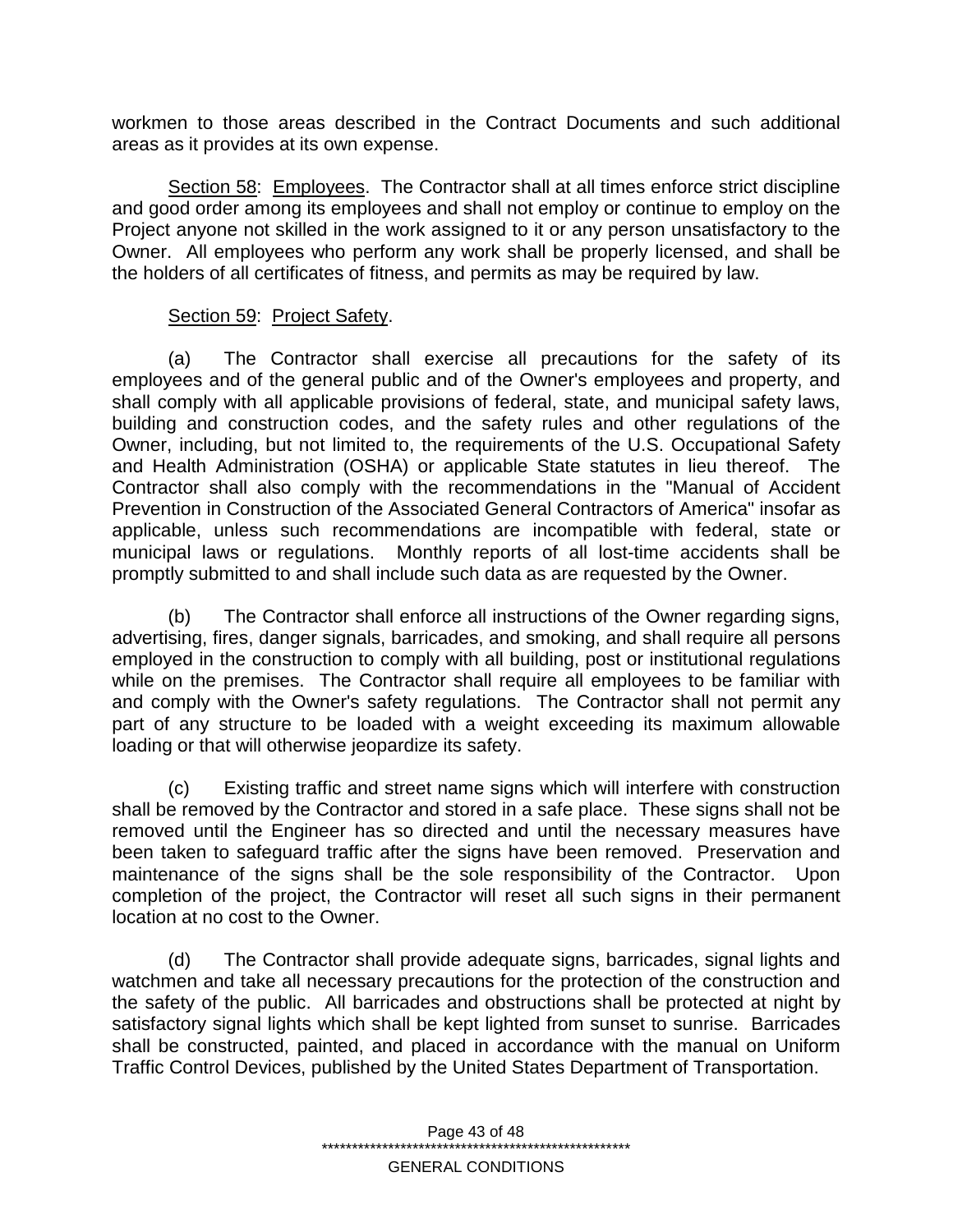(e) The Contractor shall at all times so conduct its work as to ensure the least possible obstruction to traffic and inconvenience to the general public and the residents in the vicinity of the Project, and to ensure the protection of persons and property in a manner satisfactory to the Owner. No road or street shall be closed to the public except with the permission of the Owner and the proper governmental authority. Emergency traffic such as police, fire and disaster units, shall be provided reasonable access at all times. The Contractor shall be liable for any damages which may result from his failure to provide such reasonable access.

(f) When work is being performed below the standards required herein, or other applicable standards, or when the Engineer or Owner believes the condition endangers the safety of the general public, employees of the Project, or any property, including the buildings or property of the Owner, the Engineer may immediately issue a written stop-work order describing the substandard work and deliver the same to the Contractor. The Contractor shall cease work and not resume work on the stopped portion of the project until acceptable remedial action has been taken. Such protective measures shall not be construed as releasing the Contractor of any obligation or liability arising under the Contract and shall be at no cost, expense, or liability, for stopping the work of otherwise, to the Owner.

# Section 60: Instrument Surveys.

(a) The Owner will furnish the instrument surveys necessary to establish certain bench marks, base lines and property boundaries specifically noted on the Contract Drawings and such construction surveys, if any, as are specifically required to be provided by the Owner in the Special Conditions. From the information provided by the Owner, the Contractor shall develop and make such additional detailed surveys as are needed for construction, such as slope stakes, batter boards, stakes for pile locations and other working points, lines and elevations.

(b) All bench marks, base lines, and property boundaries, as originally established by the Owner, shall thereafter be maintained by the Contractor who shall be responsible for keeping their accuracy and who shall pay to the Owner the reasonable cost to the Owner of re-establishing them if they are disturbed. The Contractor shall notify the Engineer in writing at least ten (l0) days in advance of the time the Contractor will commence work on any parts of the construction requiring surveys to be furnished by the Owner.

(c) The Contractor shall provide reasonable and necessary opportunities and facilities to the Engineer for setting points and making measurements during construction.

### Section 61: Protection of Property.

(a) The Contractor shall continuously maintain full and adequate protection of all its construction, the Owner's buildings and other property and the adjacent public and

> Page 44 of 48 \*\*\*\*\*\*\*\*\*\*\*\*\*\*\*\*\*\*\*\*\*\*\*\*\*\*\*\*\*\*\*\*\*\*\*\*\*\*\*\*\*\*\*\*\*\*\*\*\*\*\*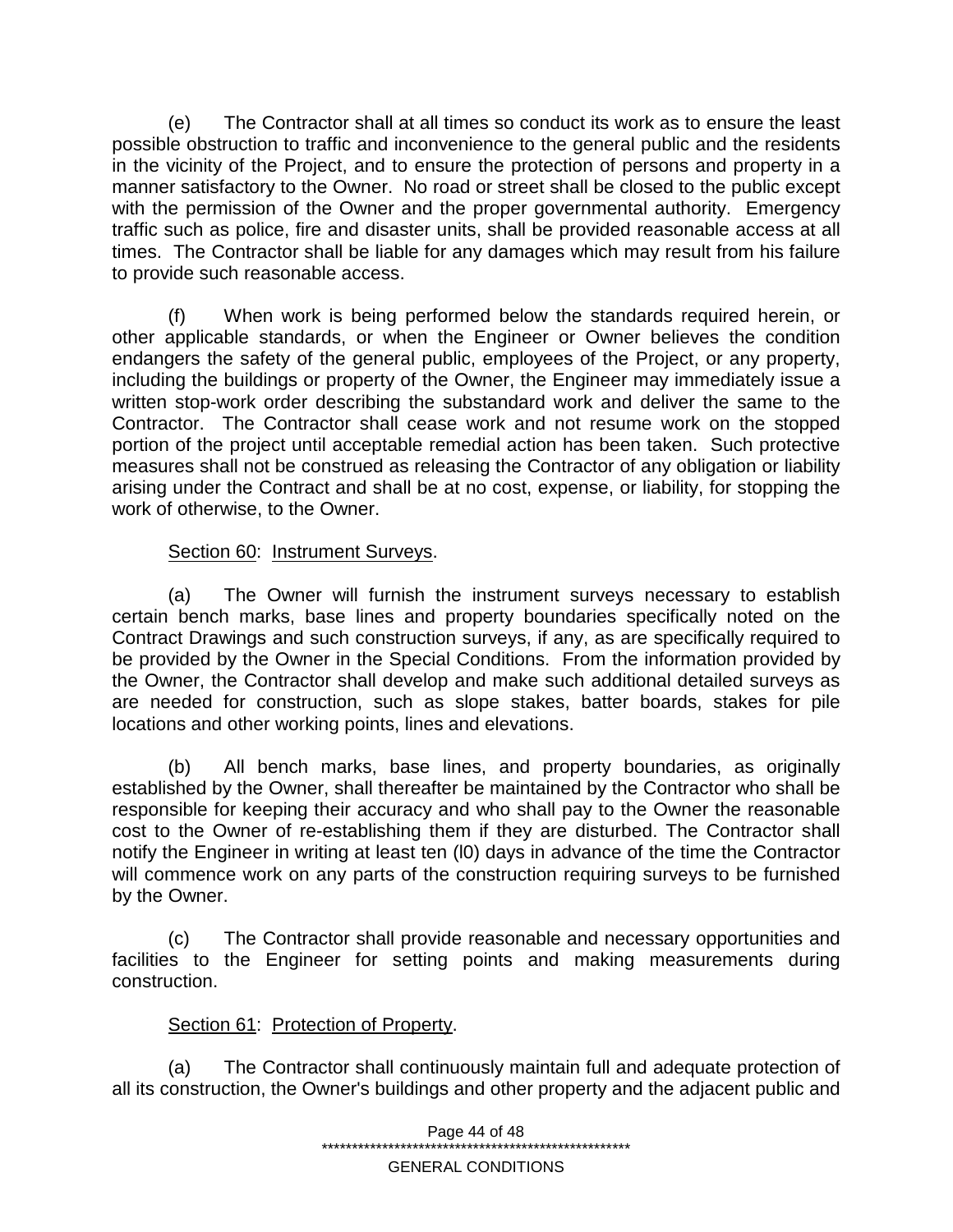private property from damage, injury, or loss arising from, or in relation to, the construction. The Contractor shall promptly pay for any damage, injury or loss resulting from the act or omission of Contractor or the lack of adequate protection, and upon the failure to do so the Owner shall be entitled to withhold and pay from any amounts otherwise due the Contractor, or from any retainage, any such claim for damages or pursue any other remedy, including suspension or termination of the Contract without liability.

(b) The Contractor shall not enter upon public or private property for any purpose without obtaining permission from the proper public authority or private property owner. In the event of construction on state highways, city or public roads, or any public right-of-way, it will be the Contractor's responsibility to notify the authority having jurisdiction thereover before beginning construction and to ascertain that the schedule of operations proposed is satisfactory to the authority.

(c) Wherever construction under the Contract is undertaken on easements or rights-of-way over private property, or public easements, rights-of-way, or franchise, all construction operations shall be confined to the limits of such easement, right-of-way or franchise and be completed so as to cause the least amount of disturbance and a minimum amount of damage.

(d) Construction across public or private property shall be carried out in one (l) continuous operation with immediate restoration and cleanup of the construction area. If the Contractor should fail to perform such construction, restoration and cleanup continuously, the Owner may give the Contractor a written notice to do so. In the event of failure by the Contractor to complete such construction, restoration and cleanup within five (5) days after receipt of such notice, the Owner may complete the same to the extent the Owner deems advisable. The cost of all labor, material, supervision and other expenses incurred by the Owner in so doing shall be paid by the Contractor to the Owner and may be deducted from any payments due the Contractor under the Contract.

(e) The Contractor shall protect and maintain all underground or aboveground utilities and structures affected by the construction and all lawns, shrubs, trees, fences, and other improvements on property crossed by or adjacent to its operations, and all damage shall be repaired and restored by the Contractor at its expense in a satisfactory manner. The Contractor will be responsible for all damage caused by its construction to roads, highways, ditches, walls, bridges, culverts, utilities, barricades, lights or other property, whether such damage be at the Project site or elsewhere and the Contractor shall repair or replace at its own expense all such damage in a satisfactory manner.

(f) It is expressly understood that the Contractor shall restore, at Contractor's sole cost and expense, all property, whether public or private, the use of which is obtained by easement, permit or right-of-way, to a condition at least equal to its original condition. Before beginning construction the Contractor shall file with the Engineer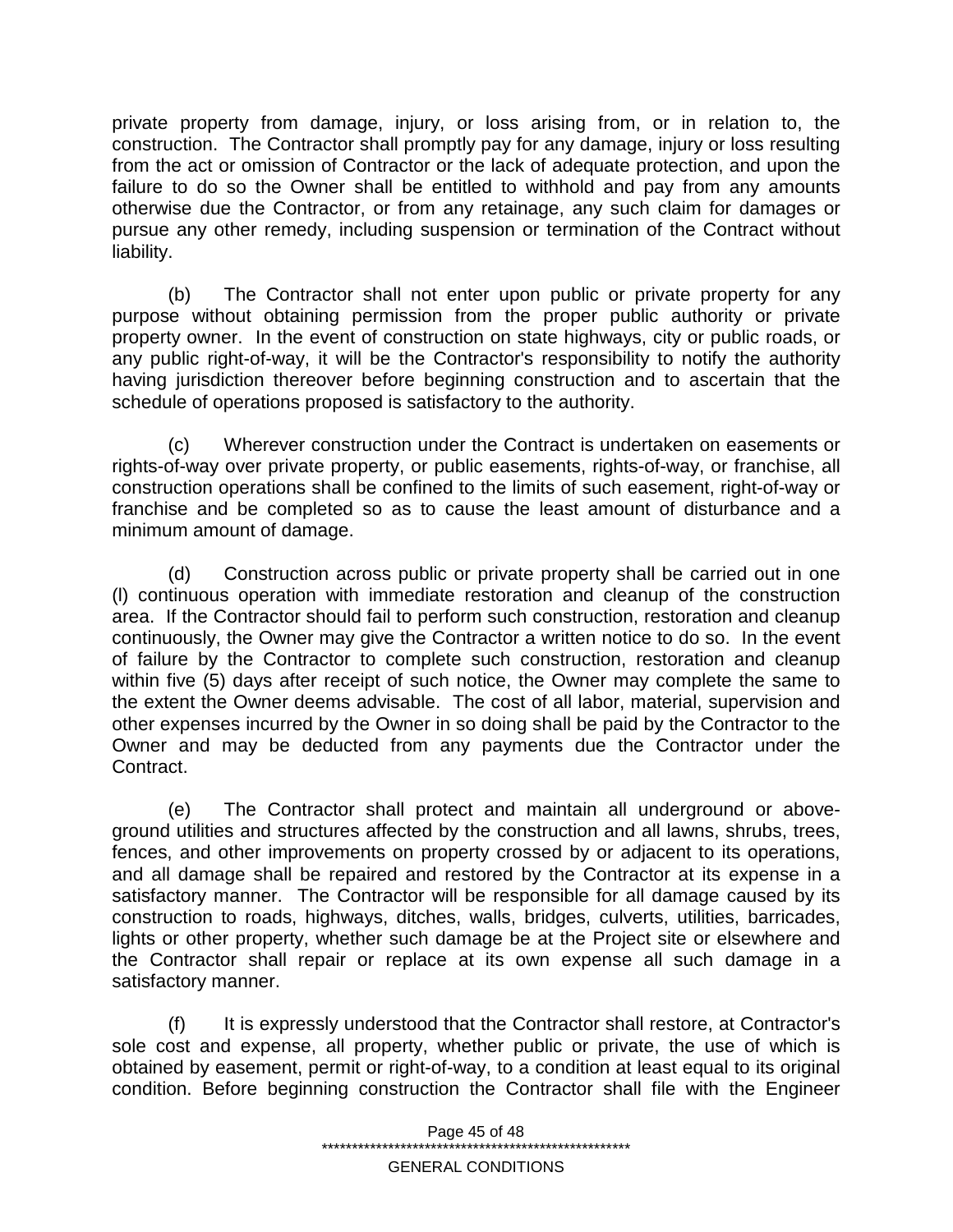properly identified and dated photographs of such property as may be designated on the Contract Drawings or described in the Special Conditions.

Section 62: Cutting And Patching. The Contractor shall at its own expense do all necessary cutting and patching of its construction that may be required in order to properly receive the construction of other contractors on the project or as required by the Contract Documents. The Contractor shall restore all such cut or patched construction to a condition satisfactory to the Owner. The cost resulting from replacement of defective cutting and patching construction shall be borne by the Contractor.

Section 63: Cleanup. At the time of termination or suspension for an extended period of all or any portion of the construction, or at completion but before final acceptance by the Owner, the Contractor at its own expense shall remove from the Owner's property and from all public and private property, all of its equipment and such unused materials as the Owner has made no payment for, temporary structures, rubbish and waste materials resulting from its operations and leave the Project site in a neat and orderly fashion satisfactory to the Owner. The Contractor shall at all times during the progress of the construction maintain the site in as neat and orderly a condition as construction operations will permit. In the event the Contractor fails to do so, in addition to any other remedy, including declaring the Contractor in default, the Owner may remove and store such equipment and unused materials and dispose of rubbish and waste at the expense of the Contractor. The cost of such removal, storage and disposal may be deducted from any payment due the Contractor.

Section 64: Sanitary Provisions. The Contractor shall furnish and maintain temporary toilet facilities of a type, number and location satisfactory to the Owner and all public authorities having jurisdiction, for all workmen employed for the Project. The Contractor shall maintain the same in a sanitary condition from the beginning of the construction until completion and shall then remove the temporary toilet facilities and disinfect the premises.

Section 65: Index of Accounts. Prior to final payment, or at any other time if requested by Owner to evaluate any claim, or potential claim by the Contractor, and at the option of the Owner, the Contractor shall furnish to the Owner a complete accounting of the actual costs of labor, material, and other charges, and certified copies of all invoices for materials and payrolls for all labor incorporated into the Project.

### Section 66: Existing Utilities And Improvements.

(a) The Contractor shall remove such existing improvements on the Project site as may be necessary for the performance of the construction and, unless otherwise specified in the Special Conditions, shall rebuild the existing improvements in as good a condition as found; provided that existing improvements which interfere with the performance of the construction shall be maintained by the Contractor until their removal is authorized or directed by the Owner.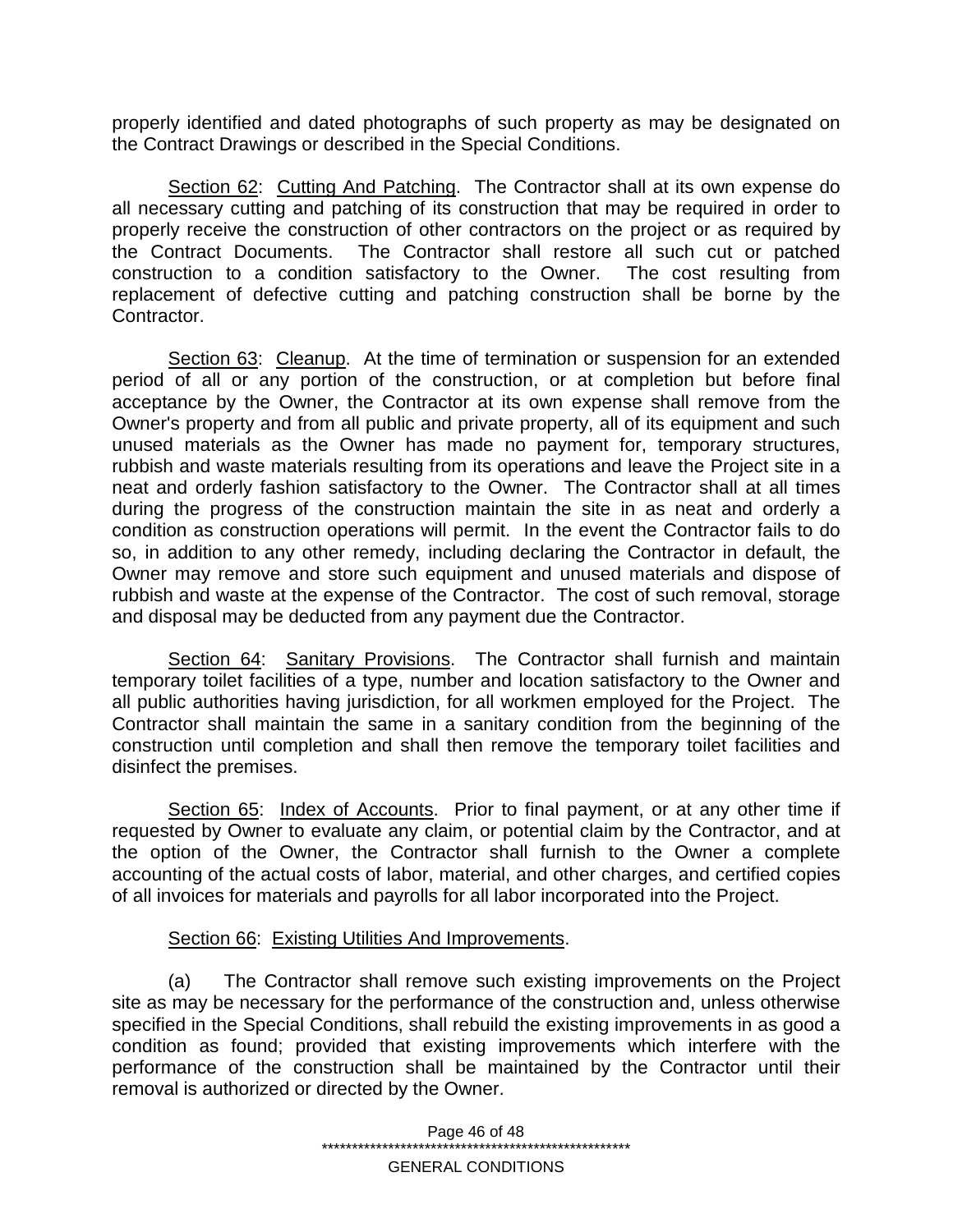(b) The Contractor shall make all necessary arrangements and do all things required to avoid interference with the maintenance and operation of power, telegraph, telephone, water, sewer, gas and other utility lines, properties, and facilities of every kind, all in a manner satisfactory to the Owners and operators thereof.

(c) If construction under the Contract crosses highways, railroads, streets, or other utilities under the jurisdiction of the state, borough, cities, federal government, or other public body, public utility, or private entity, the Contractor shall secure written permission from the proper authority before executing such construction. A copy of this written permission shall be filed with the Owner before any construction is started. The Contractor shall furnish a written release from the proper authority before final acceptance of the construction by the Owner.

(d) Existing utilities indicated anywhere on the Contract Drawings have been plotted from information currently available to the Engineer. The source of information generally consists of construction records and other data obtained verbally from officials associated with the particular utility. The data is shown on the Contract Drawings for whatever benefit the Contractor may derive, and unless specific instructions or data concerning certain utilities are set forth in the Special Conditions, the data shown on the Contract Drawings shall not necessarily be considered precise or complete, and the Owner and the Engineer make no guarantee as to completeness, precision or dimensions, and that other aboveground or underground utilities or facilities not shown on the Contract Drawings may be encountered during the course of construction. In any case, minor lines, such as water, gas and sewer may not be indicated. This shall in no way relieve the Contractor from its responsibility for maintenance of existing utilities and performance of the Contract. Under no circumstances will errors or omissions in location of existing utilities or improvements, whether they are visible from the surface, buried or otherwise obscured, be considered as a basis for additional compensation to the Contractor.

(e) The Contractor shall be responsible for all damage to existing utilities and facilities during construction and shall restore all damaged facilities to their original condition to the satisfaction of the Owner and the Owner of the utilities and facilities at no cost to the Owner.

Section 67: Independent Contractor; No Authority to Bind Owner. The Contractor is an independent Contractor and is not, and shall not be construed to be a partner, joint venturer, employee or agent of the Owner and shall not, and is not authorized to, enter into or make any contracts, agreements, or enter into any other understanding with any other person, corporation, partnership, joint venturer, or other entity, in the name of the Owner.

Section 68: No Third Party Beneficiaries. Nothing in this Contract shall be construed to give any person other than the Owner and the Contractor any legal or equitable right, remedy or claim under this Contract, but it shall be held to be for the sole and exclusive benefit of the Owner and the Contractor.